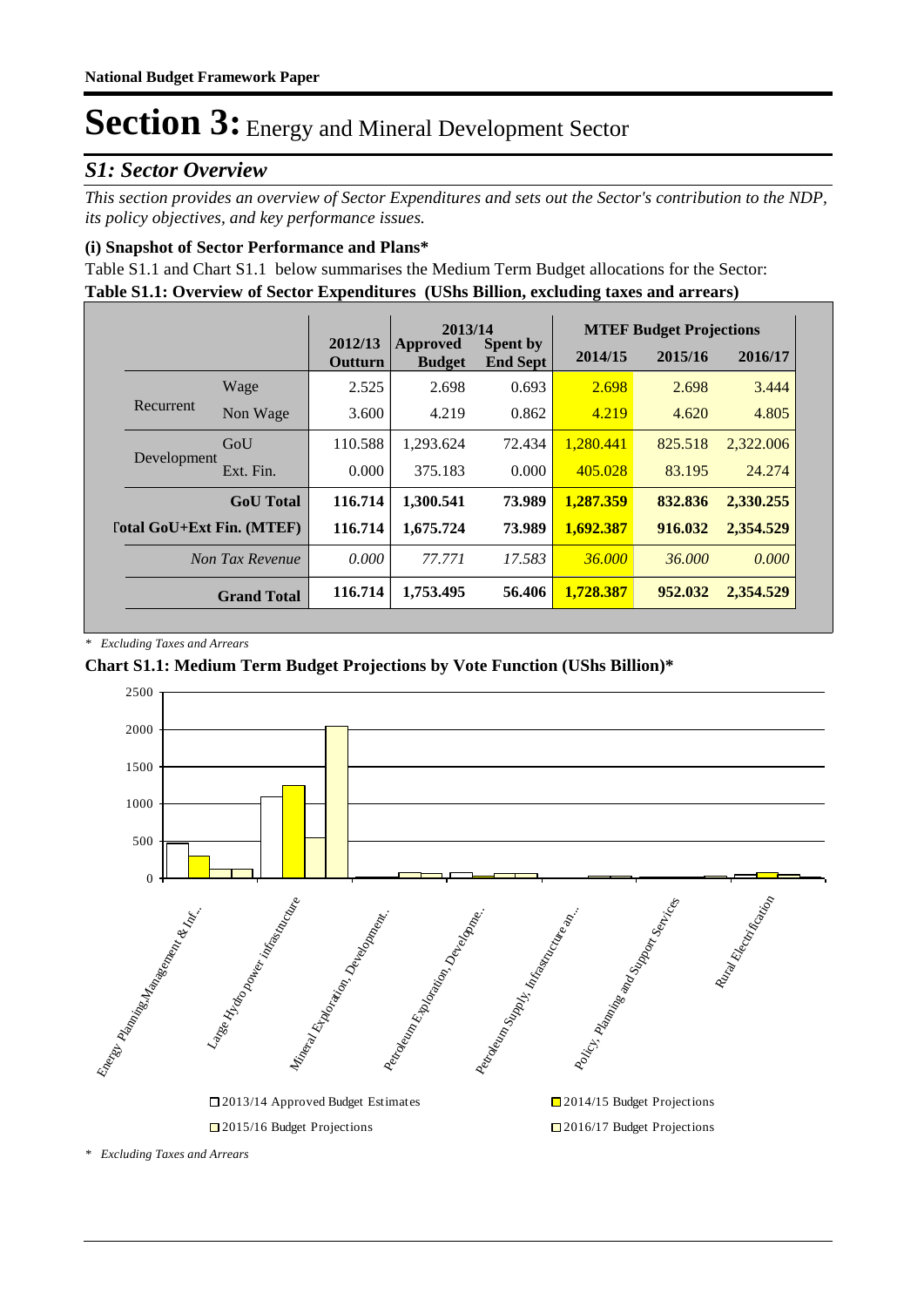### **(ii) Sector Contributions to the National Development Plan**

The contributions to the NDP objectives for the sector are as below:-

Increase energy generation capacity and access to modern energy services through rural electrification and renewable energy development; and promote the efficient utilisation of energy resources and reduction in power losses.

Promote mineral investment through i) acquisition of geoscientific data; ii) Capacity building; iii) inspection and regulation of mining activities; and iv) promote and empower artisanal and small scale miners.

Scale up Oil and Gas exploration, undertake sustainable commercial production of Oil and Gas and build subsequent petroleum infrastructure and the related pipelines for distribution, operations and management, through: i) Enhanced Capacity Building for the oil & gas sector, ii) Increased monitoring of Upstream,midstream and down stream petroleum activities, iii) Development of an oil refinery, iv) the development and implementation of a communication strategy for oil & gas industry in the country, v) Promotion of the country's petroleum potential and licensing, and vi) participate in Regional Initiatives.

### **(iii) Medium Term Sector Policy Objectives**

The sector objectives which guide medium term outputs and resource allocations are:

*(i) to meet the energy needs of Uganda's population for social and economic development in an environmentally sustainable manner (ii) to develop the Petroleum and Mineral sectors for them to contribute significantly to sustainable national economic and social growth; and*

### **(iv) Summary of Sector Performance**

The status of the sector in terms of its three priority sector outcomes is set out below:

Outcome 1: Increased access to affordable modern sources of energy through enhanced generation *capacity and distribution*

The outcome performance was positively influenced by the development of the Bujagali Hydropower Project and increased access to affordable modern sources of energy through the Rural Electrification and Energy for Rural Transformation Projects.

Outcome 2: Well managed and safeguarded mineral resources for production and exports

The perfomance of the outcome performance was largely affected by the inadequate resources for inspection and monitoring of exploration and mining operations for increased Non Tax Revenue generation and a request for Appropriation in Aid has been made.

#### Outcome 3: A well managed and safe guarded petroleum, Oil and gas resource chain for sustainable *development*

The outcome perfomance was achieved. Monitoring and evaluation framework for the outcome has been formulated.

### *S2: Sector Performance and Plans to Improve Sector Outcomes*

*This section describes past performance and plans to improve sector outcomes. For each outcome it sets out outcome indicators, key sector outputs and actions to improve sector performance. It then sets out analysis of the efficiency of sector allocations and major capital investments.*

### **(i) Outcome 1: Increased access to affordable modern sources of energy through enhanced generation capacity and distribution**

*Status of Sector Outcomes*

The table below sets out the status of sector outcomes in terms of key sector outcome indicators.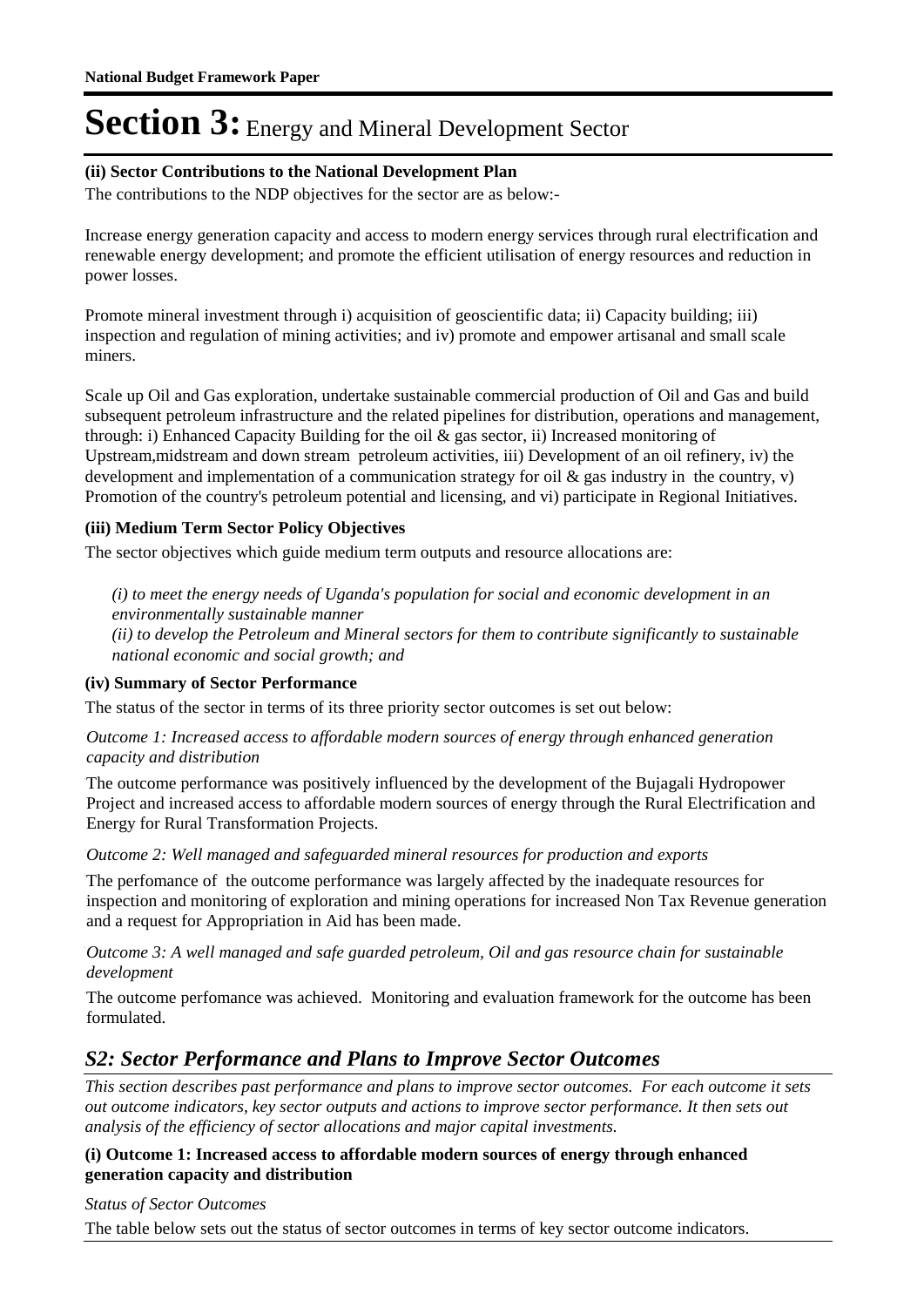| <b>Table S2.1: Sector Outcome Indicators</b>                                                                             |                 |                  |                             |  |  |  |
|--------------------------------------------------------------------------------------------------------------------------|-----------------|------------------|-----------------------------|--|--|--|
| Outcome 1: Increased access to affordable modern sources of energy through enhanced generation capacity and distribution |                 |                  |                             |  |  |  |
| <b>Outcome and Outcome Indicator</b>                                                                                     | <b>Baseline</b> | $2014/15$ Target | <b>Medium Term Forecast</b> |  |  |  |
| Percentage of the population accessing other<br>sources of energy (eg solar energy)                                      | 0.44(2009)      |                  | 1.5(2015)                   |  |  |  |
| Percentage of the population accessing other<br>sources of energy (biomass, solar)                                       | 90 (2008)       | 85               | 80(2015)                    |  |  |  |
| Percentage of the population accessing electricity                                                                       | 10 (2009)       | 15               | 16(2015)                    |  |  |  |
| Average number of MW Load Shedded at peak<br>hours per Quarterly                                                         | 20 (2009)       |                  | 0(2015)                     |  |  |  |

POWER SECTOR *Performance for the first quarter of the 2013/14 financial year*

### Power Generation

The total grid electricity supply increased by about 10.07% from 2589 GWh in December 2011 to 2849.8 GWh in December 2012. The increase is due to new plants commissioned which include Bujagali hydro power plant of capacity 250MW, Buseruka hydro power plant of capacity 9MW in Hoima district. The status of development of planned generation projects is provided below.

Karuma Hydropower Project (600MW): Government entered a bilateral arrangement with the Chinese government to expedite the construction of the project. A Contract has been executed with Sinohydro Corporation to construct both the power plant and transmission line. H.E. the President officiated the ground breaking on the 12th August 2013.

Isimba Hydropower Project (183MW): Following a bilateral arrangement with the Chinese Government, a Contract has been executed with China International Water and Electric Corporation (CWE) to construct the power plant and the associated transmission line. H.E. the President officiated at the ground breaking on the 5th October 2013.

Ayago Hydropower Project (600MW): A Memorandum of Understanding was signed with China Gezhouba Group Company Limited (CGGC). CGGC is to undertake the Financing, Engineering Procurement and Execution of the Ayago Hydro Power Project. The Ministry is in the process of procuring a Consultant to complete the feasibility studies.

Small Hydropower and Cogeneration Projects: Two (2) small hydropower projects Kabalega power station (9MW) at Buseruka and Nyagak I (3.5MW) were completed and commissioned during the FY 2012/13. The current total installed capacity of small hydro power and cogeneration projects now stands at 89.03MW. Feasibility studies have been completed on several small hydropower sites. These include: Nyagak III 4.5 MW, Nengo Bridge 6.8 MW, Rwimi 9.6 MW, Waki 4.8 MW, Lubila 5.4 MW, Siti 5 MW, Nyamwamba 14 MW and Kakaka 7.2 MW. Kikagati (16MW), Construction at these sites is to start during this FY 2013/14.

Other sites where feasibility studies are on-going include: Muzizi 44.7 MW, Nshungyezi 40 MW Achwa-Agago 88 MW, Kanyampara 7.2 MW Muyembe, 3.1 MW, Kyambura 8.3 MW and Nyamabuye 2.2 MW. Construction of the power plants at these sites is expected to start in FY 2014/2015. Other Planned Power Generation Projects include: Katwe Geothermal, 150 MW, Kabale Peat 33 MW, Local oil/gas/HFO 50 MW in Kabaale Hoima district, Expansion of Kakira Cogeneration 20 MW, and Kinyara Cogeneration 32 MW.

Grid Expansion Programmes – Transmission Infrastructure

In line with MEMD priority to increase transmission network coverage, a number of transmission line projects have been executed while others are planned or under implementation. The status of implementation of transmission line projects is summarized below.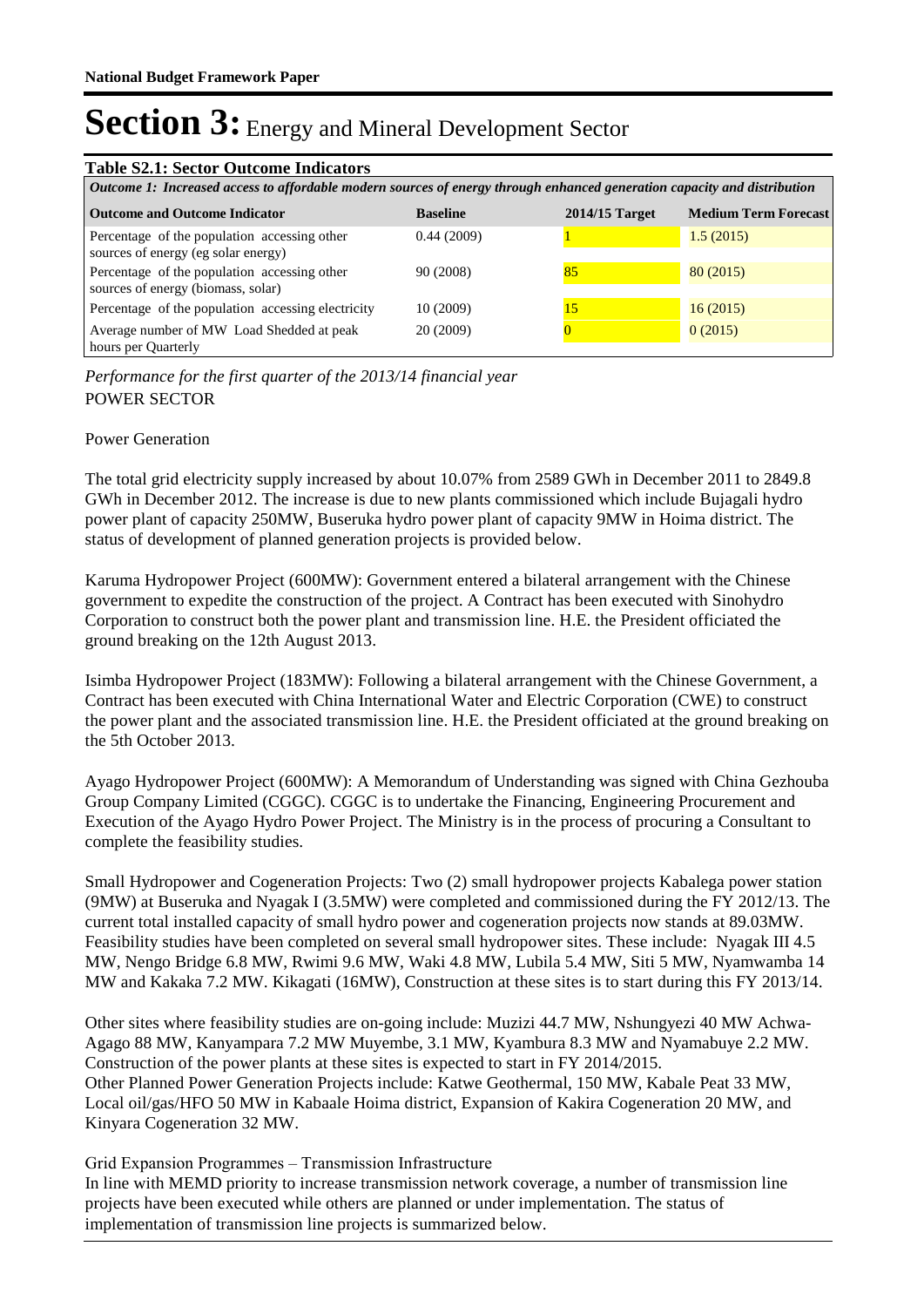Bujagali Interconnection Project: Construction of the Bujagali Interconnection Project was completed and commissioned. The Project consists of a 220 kV transmission line from Bujagali to Kawanda (75km) and a 220/132 kV substation at Kawanda. The line transmits power from the Bujagali Hydropower Project to the national grid.

Transmission Lines Under Implementation: The following transmission lines are under implementation: Bujagali – Tororo – Lessos 220kV line; Mbarara – Mirama – Birembo 220kV line; Kawanda – Masaka 220kV line; Nkenda – Fort Portal – Hoima 220kV line; Tororo – Opuyo – Lira 132kV line; Mbarara – Nkenda 132kV line; Bujagali switchyard update; and Nkenda-Fort Portal-Hoima 220kV, 260km; Karuma interconnection line; Isimba Interconnection line.

Transmission Lines for which financing for construction is being sourced: Government is now sourcing financing for construction of the following transmission lines: Opuyo-Moroto transmission line; and Namanve South.

Procurement of Supervision Consultant is on-going for the following transmission lines: Mutundwe-Entebbe 132kV, 35km; and Industrial Parks (Luzira, Mukono, Iganga).

Feasibility studies are ongoing for the following transmission lines: Mirama –Kabale 132kV line and electricity services affordability study in Uganda; Hoima – Kinyara -Kafu 220kV line; Nkenda – Mpondwe – Beni 220kV line, 70km; Ayago Interconnection project; Masaka-Mbarara 220kV, 135km

Procurement of consultant for feasibility study: Lira – Gulu – Nebbi – Arua 132kV line; Namanve – Namanve South 132kV and Namanve South 132/33kV substation The following transmission lines are at the Resettlement Action Plan (RAP) Implementation phase: Isimba Interconnection; Opuyo –Moroto 132kV, 160km line;

Karuma Interconnection

Sourcing for financing is ongoing for the following Substations: Nkenda substation, Lira substation, Kawanda substation upgrade and new substation at Mbale; Mutundwe and Lugogo substations.

### Rural Electrification

During the period under review, seven more district headquarters were electrified, these are: Kyankwanzi, Amuria, Katakwi, Moroto, Napak, Kiruhura, Kyegegwa. Nine (9) districts where construction works is ongoing are: Amuru, Buliisa, Otuke, Adjumani, Moyo, Nwoya, Koboko, Maracha, and Zombo. By the end of last financial year, 99 out of 112 district headquarters were electrified. National Grid Electrification Rate stood at 14.88 % in 2012 up from 12% in 2011.

Rural Electrification Schemes (33/11 kV) commissioned during this FY 2012/13, these are: Katakwi-Moroto with t-offs to Matany and Lorengedwat; Rwashamaire-Nyamitooma-Karuruma; Ibanda-Kazo - Rushere and Kyabirukwa-Nyarukika; Soroti -Katakwi-Amuria; Ayer-Kamdini-Bobi – Minakulu. Mubende-Kyegegwa - Kyenjojo; Kyalhumba, Karambi, Ibanda – Bugoye, Ibanda – Nyakalingijo (Kasese District).

A total of 4,636 solar PV systems installed in household, health centres, schools and water pumping stations. Other grid extension projects will be under taken in the districts of Buikwe, Mukono, Apac, Dokolo and Lira. Feasibility studies to connect Kalangala district to the main grid by submarine cable from Bukakata are on-going.

#### **Table S2.2: Key 2014/15 Outputs Contributing to the Sector Outcome\***

*Outcome 1: Increased access to affordable modern sources of energy through enhanced generation capacity and distribution*

|                     |                                                      | 2013/14                     | 2014/15                    |
|---------------------|------------------------------------------------------|-----------------------------|----------------------------|
| Vote, Vote Function | <b>Approved Budget and</b>                           | <b>Spending and Outputs</b> | <b>Proposed Budget and</b> |
| <b>Key Output</b>   | <b>Planned outputs</b>                               | <b>Achieved by End Sept</b> | <b>Planned Outputs</b>     |
|                     | Vote: 017 Ministry of Energy and Mineral Development |                             |                            |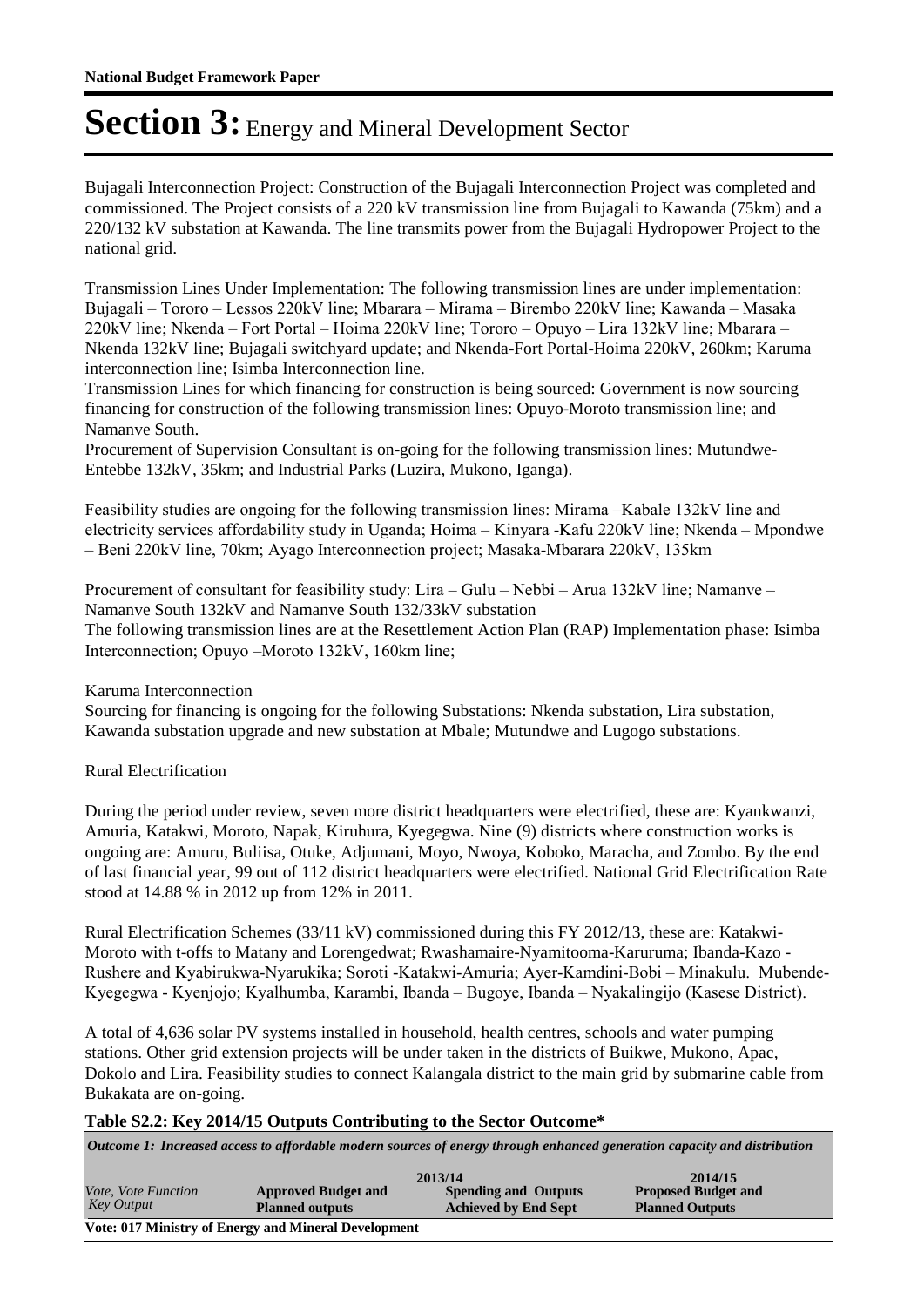**Spending and Outputs Achieved by End Sept Approved Budget and Planned outputs Proposed Budget and Planned Outputs 2013/14** *Vote, Vote Function Key Output* **2014/15** *Outcome 1: Increased access to affordable modern sources of energy through enhanced generation capacity and distribution Vote Function:0301 Energy Planning,Management & Infrastructure Dev't* **Output: 030102 Energy Efficiency Promotion** Disseminated 50,000 improved household stoves Currently the estimated total numbers of improved charcoal stoves in use stand at 46,000 Disseminated 48,000 improved household stoves *Output Cost (UShs bn): 3.473 0.314 14.722 Description of Outputs: Performance Indicators:* No. of improved stoves disseminated to households 50000 125 48,000 Percentage of Energy Losses 23 in the distribution network 23 25 20 Percentage of Audited Institutions implementing Energy efficiency recommendations 100 100 100 **Output: 030103 Renewable Energy Promotion** Nyagak III Construction to be undertaken. Muzizi feasibility study to be completed. Nyamwamba: IA and PPA construction to commence Solar PV Systems in 7,000 household installed Solar Energy Packages in 160 Health Centers. 15 Water pump -Feasibility studies have been completed on Nyagak III. - Muzizi feasibility studies are ongoing. -Feasibility studies have been completed for Nyamwamba. Nyagak III Construction to be undertaken. Muzizi IA and PPA. Nyamwamba: construction to **commence** *Output Cost (UShs bn): 2.565 0.388 7.582 Description of Outputs: Performance Indicators:* Status of development of Kikagate hydropower plant 6. Construction Number of Solar systems installed 7000 1000 1000 7,500 No. of Renewable Energy projects under development 4 4 4 Status of development of Maziba hydropower plant Procurement process for the contractor after channeling of the additional financing to UEDCL the implementing Agency is done. **Output: 030104 Increased Rural Electrification** Continued to implement Rural Electrification schemes to extend power to district headquarters and rural growth centres. Done under Vote 123 Construct 720km of 132kV and 419km of 220kV transmission line: Connect at least 5 district headquarters to the national grid *Description of Outputs: Performance Indicators:* Number of District Headquaters electrified  $10 \t\t 0$  5 Distance in KM of Rural Electrification schemes covered with Government support 1,200 0 1,200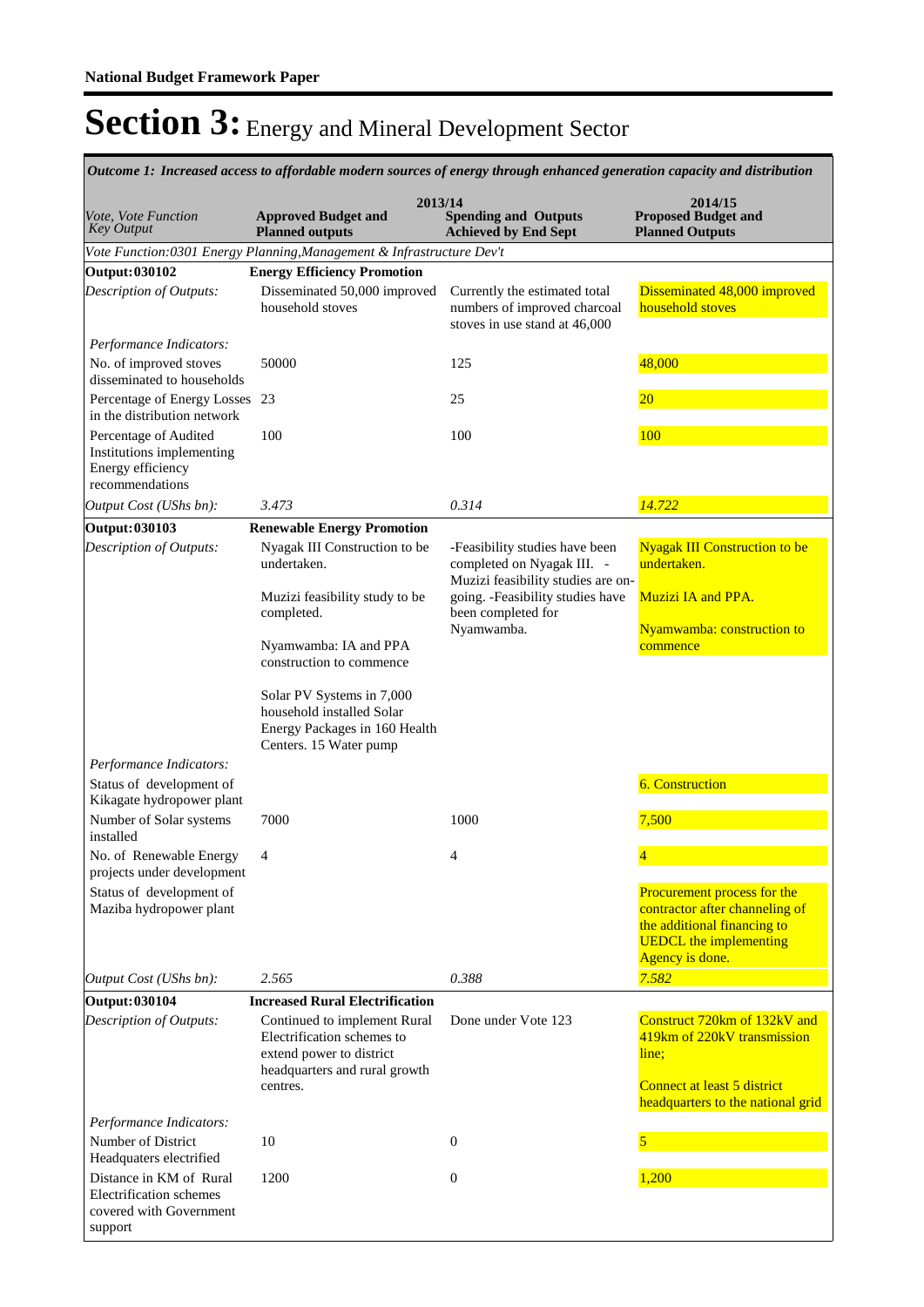| Outcome 1: Increased access to affordable modern sources of energy through enhanced generation capacity and distribution |                                                                               |                                                                                                                           |                                                                                         |  |  |
|--------------------------------------------------------------------------------------------------------------------------|-------------------------------------------------------------------------------|---------------------------------------------------------------------------------------------------------------------------|-----------------------------------------------------------------------------------------|--|--|
| Vote, Vote Function<br><b>Key Output</b>                                                                                 | 2013/14<br><b>Approved Budget and</b><br><b>Planned outputs</b>               | <b>Spending and Outputs</b><br><b>Achieved by End Sept</b>                                                                | 2014/15<br><b>Proposed Budget and</b><br><b>Planned Outputs</b>                         |  |  |
| Output Cost (UShs bn):                                                                                                   | 2.990                                                                         | 0.111                                                                                                                     | 3.442                                                                                   |  |  |
| Output: 030152                                                                                                           | <b>Thermal and Small Hydro Power Generation (UETCL)</b>                       |                                                                                                                           |                                                                                         |  |  |
| Description of Outputs:                                                                                                  | Works have been delayed due to NA<br>protracted discussions with<br>investors |                                                                                                                           | To continue with the<br>discussions with investors                                      |  |  |
| Output Cost (UShs bn):                                                                                                   | 68.000                                                                        | 15.705                                                                                                                    | 92.090                                                                                  |  |  |
| Vote Function:0302 Large Hydro power infrastructure                                                                      |                                                                               |                                                                                                                           |                                                                                         |  |  |
| Output: 030280                                                                                                           | <b>Large Hydro Power Infrastructure</b>                                       |                                                                                                                           |                                                                                         |  |  |
| <b>Description of Outputs:</b>                                                                                           | Construction of Karuma<br>Hydropower Plant starts.                            | A Contract has been executed<br>with Sinohydro Corporation to<br>construct both the power plant<br>and transmission line. | <b>Construction of Karuma</b><br><b>Hydropower Plant progresses at</b><br>10% of works. |  |  |
|                                                                                                                          |                                                                               | H.E. the President officiated the<br>ground breaking on the 12th<br>August 2013.                                          |                                                                                         |  |  |
| Performance Indicators:                                                                                                  |                                                                               |                                                                                                                           |                                                                                         |  |  |
| Percentage of land freed up<br>for contractors                                                                           |                                                                               | 20                                                                                                                        | 80                                                                                      |  |  |
| Percentage of land claimant<br>paid under Resettlement<br>Action Plan (RAP)                                              | 20                                                                            | 20                                                                                                                        | 90                                                                                      |  |  |
| Output Cost (UShs bn):                                                                                                   | 1,091.900                                                                     | 32.338                                                                                                                    | 1.096.900                                                                               |  |  |

*\* Excludes taxes and arrears*

### *2014/15 Planned Outputs*

1. Mbarara 220kV line, Lira-Gulu-Agago 132kV line, Bulambuli (Atari)-Mbale Industrial parks 132kV line, Mutundwe-Entebbe 132kV Line and Masaka-Mwanza 220kV Line.

#### 2. Energy Management Planned Activities

- Conduct Energy Week 2014;
- Develop and produce energy awareness materials;

- Commence implementation voluntary Energy Efficiency Standards and Label to promote efficient electrical appliances on Ugandan market, and

- Train at least 30 energy auditors and energy managers.

#### 3. Atomic Energy Council

- The Inventorisation project (continuation of FY2013/14) for all radiation sources country wide;

- Construction of a waste storage facility at Mpoma project;
- The EPRP project;
- Setting up of a dosimetry Laboratory Project, and
- Inspection of all upcountry facilities.
- 4. Biogas promotion
- Draft standards developed for biogas by end of FY;
- Continue to support the development of a 10 kW plant by APAC Energy Limited;
- Identify other potential IPPs to develop biogas for power generation;
- Technical support to Uganda National Biogas Program;
- Partner with KCCA and other actors to manage waste for energy production;
- Promote biolatrine technology in schools, and
- Support the establishment of large scale biogas systems for electricity generation.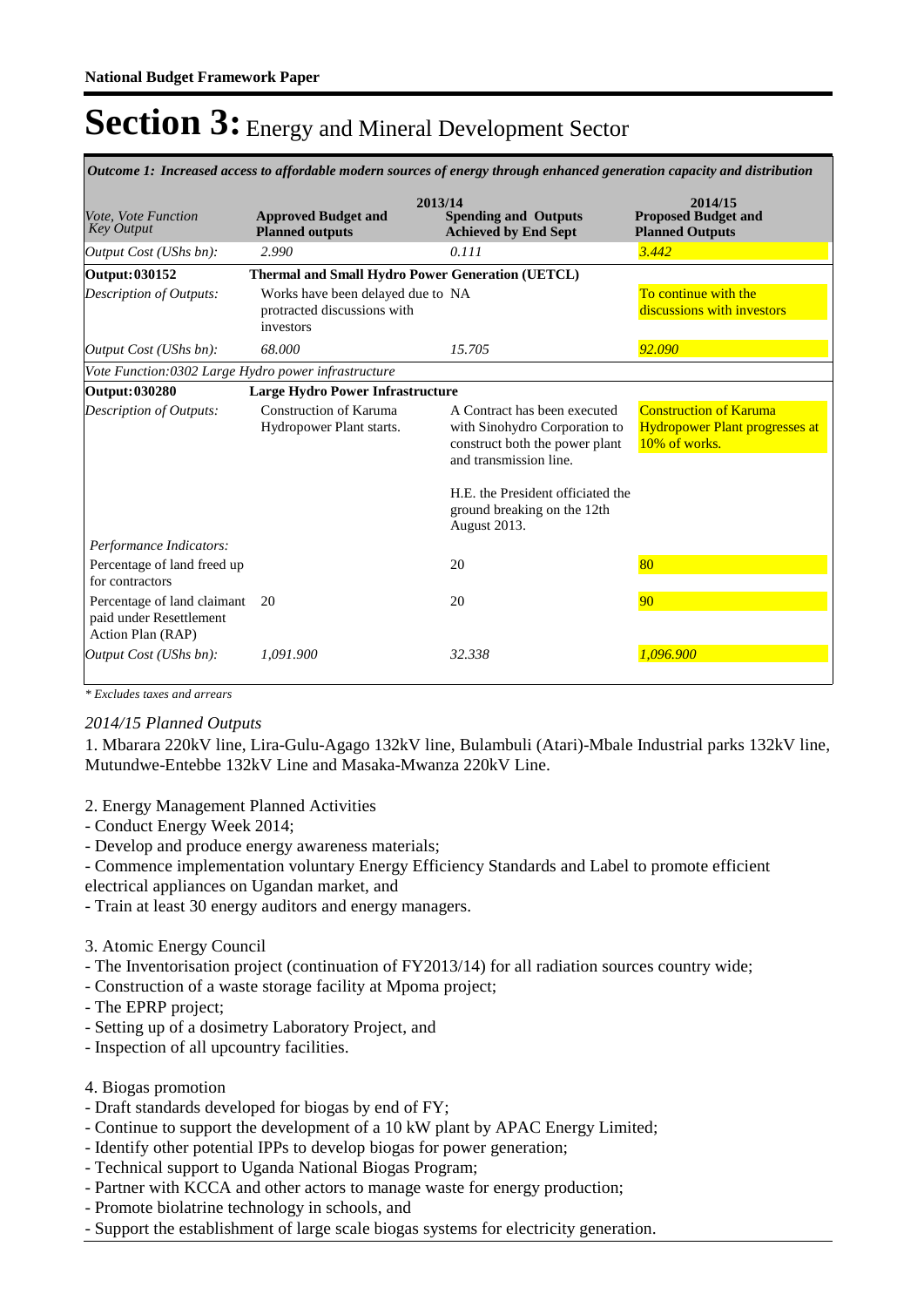- 5. Gasification promotion
- Promote household gasifier stoves;
- Scale up the operations of recently refurbished Nyabyeya gasifiers;
- Relocate and rehabilitate Buddo gasifier;
- Rehabilitate Kyambogo gasifier system, and

- Support the installation of small scale gasifier units at community and institutional level for electricity generation.

### 6. Biofuels promotion

- Draft bio-fuels bill presented to parliament;
- Provide technical support to the Energy Multi-function platforms, and
- Promote growing of energy crops for biofuels production.
- 7. Improved cook stove promotion
- Partner with key actors (WWF, EEP, BEETA) to promote BETs;
- Backstop EEP initiatives in promotion of BETs, and
- Promote UNACC activities and initiatives.

8. Briquetting technology promotion

- Promote small scale briquetting enterprises, and
- Support the establishment of large scale briquetting enterprises.
- 9. Atomic Energy Council
- Registration of sources of ionising radiation in Uganda;
- Search and Secure Radioactive Sources;
- Continue Inspection of facilities and sources therein;
- Conclude the Enforcement Policy for regulations;
- Continue the Licensing of facilities of radiation sources;
- Continue the Monitoring of occupationally exposed workers;
- Development of five Year strategic plan;
- Development of Safety Standards & Guidelines, and
- Sensitize the public about radioactive sources.

### 10. Nuclear Energy Unit

- Finalise the development of Nuclear Energy Policy for Uganda;
- Finalise the development of the Nuclear Power roadmap,
- Continue coordination of technical cooperation programme.

### *Medium Term Plans*

- 1. Construction of Karuma Hydropower Project (600 MW) continued.
- 2. Construction of Isimba hydro power project (188MW) completed.
- 3. Commence the construction of Ayago (600MW) Hydropower Project.

### *Actions to Improve Outcome Performance*

A number of action plans have been planned in order to improve vote performance

- Continue implementing plans to increase power generation capacity and associated transmission infrastructure;

- Continue increasing access to modern energy services

### **Table S2.3: Actions and Medium Term Strategy to Improve Sector Outcome**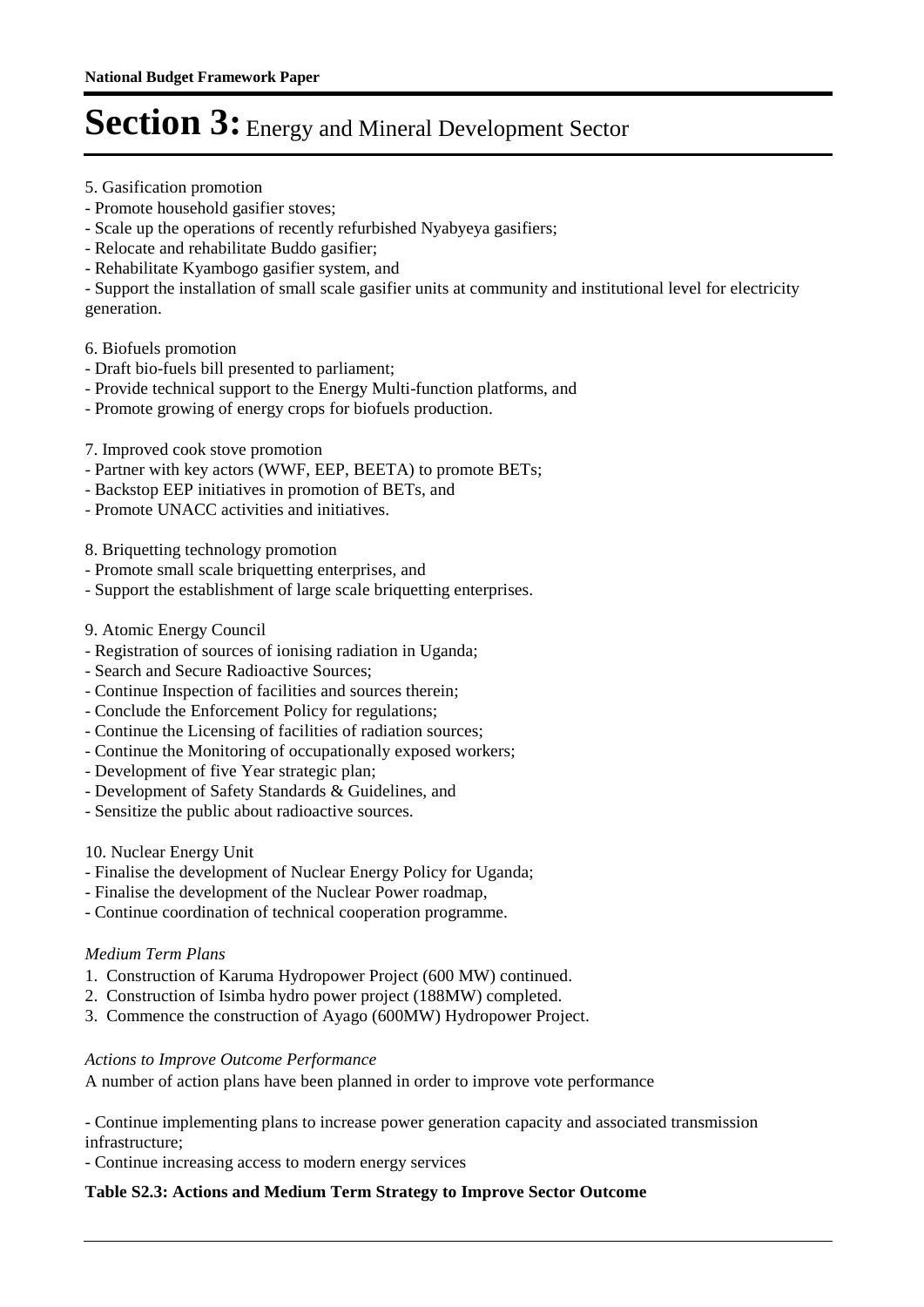*Increased access to affordable modern sources of energy through enhanced generation capacity and Sector Outcome 1: distribution*

| 2013/14 Planned Actions:                                                                                                                            | 2013/14 Actions by Sept:                                                   | 2014/15 Planned Actions:                                                                                                                                                  | <b>MT Strategy:</b>                                                                                          |
|-----------------------------------------------------------------------------------------------------------------------------------------------------|----------------------------------------------------------------------------|---------------------------------------------------------------------------------------------------------------------------------------------------------------------------|--------------------------------------------------------------------------------------------------------------|
| Vote: 017 Ministry of Energy and Mineral Development                                                                                                |                                                                            |                                                                                                                                                                           |                                                                                                              |
|                                                                                                                                                     | Vote Function: 03 01 Energy Planning, Management & Infrastructure Dev't    |                                                                                                                                                                           |                                                                                                              |
| Continue the refurblishment<br>of the transmission and<br>distribution infrastructure ( <i>i.e</i> )<br>line, transformer and<br>substaion upgrade) | Refurbishement on-going                                                    | Continue the refurblishment of Refurblishment of the<br>the transmission and<br>distribution infrastructure ( <i>i.e</i> )<br>line, transformer and substaion<br>upgrade) | transmission and distribution<br>infrastructure ( <i>i.e line</i> ,<br>transformer and substaion<br>upgrade) |
| Commence the development<br>of Karuma and Isimba hydro<br>power projects                                                                            | Ground breaking to pave way<br>for construction of Karuma<br>HPP was done. | Increaase generation mix to<br>include variuos options                                                                                                                    | Develop more cheaper sources<br>of power and increase their<br>mix in power generation                       |

#### **(ii) Outcome 2: Well managed and safeguarded mineral resources for production and exports**

#### *Status of Sector Outcomes*

The table below sets out the status of sector outcomes in terms of key sector outcome indicators.

#### **Table S2.1: Sector Outcome Indicators**

| Outcome 2: Well managed and safeguarded mineral resources for production and exports              |                 |                  |                             |  |  |  |
|---------------------------------------------------------------------------------------------------|-----------------|------------------|-----------------------------|--|--|--|
| <b>Outcome and Outcome Indicator</b>                                                              | <b>Baseline</b> | $2014/15$ Target | <b>Medium Term Forecast</b> |  |  |  |
| Value of Non Tax Revenue (NTR) earned per year<br>in mineral production and exportation (Ushs bn) | 3.62(2009)      |                  | 8 (2015)                    |  |  |  |
| % coverage of Geo scientific data for the whole<br>country acquired (Geological and Geophysical   | 80 (2009)       | 100              | 100(2015)                   |  |  |  |
| mapping)                                                                                          |                 |                  |                             |  |  |  |

*Performance for the first quarter of the 2013/14 financial year*

Geosciences Data Acquisition

Acquisition, processing and interpretation of Airborne Geophysical Data covering 80% of the country has been achieved. In addition, adequate geological data and information on the country's mineral resources potential is available in both hard and soft copies. The remaining 20% of the country which was not mapped will be completed and Government is already undertaking sensitization and awareness campaigns in preparation of airborne geophysical surveys and geological mapping of Karamoja region.

A Mining Cadastre and Registry System (MC&RS) to enhance transparency in licensing was established. A web based portal on www.flexicadastre.com/uganda to get access to mineral rights information on a GIS interface was also set up. A Modern Documentation System hosting a website www.uganda-mining.go.ug is in place; Geological Mineral Information System (GMIS) to host geological, environmental, seismological and laboratory data has been established.

#### Mineral Exploration

Mineral exploration was undertaken in Karuma and geochemical, geophysical surveys show Nickel -Cobalt-Copper-Chromium, Platinum Group Minerals (PGM) and Gold rich anomaly, and which is 2 km long and 250 metres wide.

The sixteen mineral targets identified during Sustainable Management of Mineral Resources Programme have been packaged for detailed mineral exploration and development.

#### Mineral Development

Promotion of Iron and steel industry led to discoveries of new iron ore occurrences and deposits in southwest Uganda such as in Buhara, Muyebe and Nyamiringa in Kabale district; Nyamiyaga and Kazogo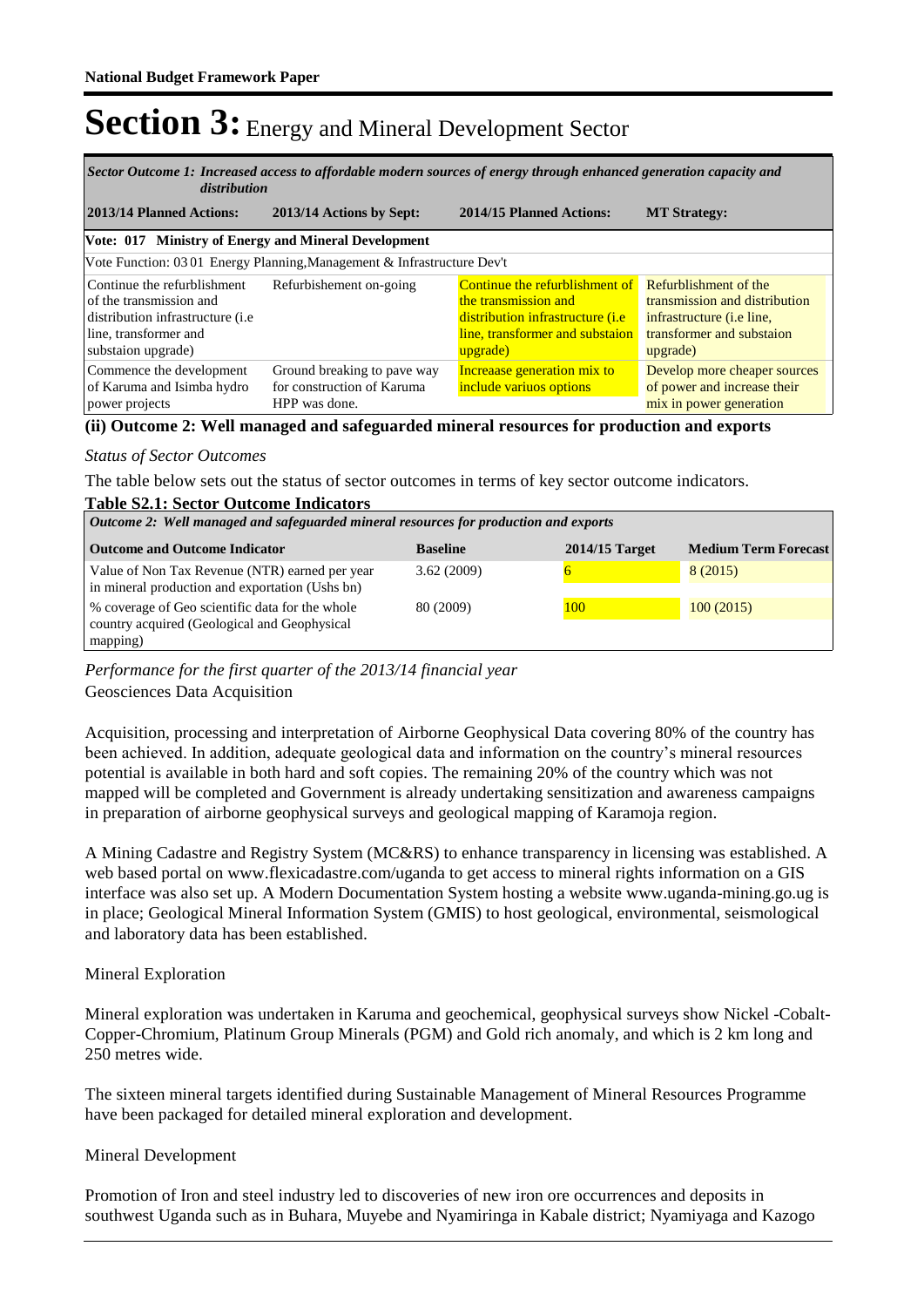in Kisoro district; and at Kinamiro in Butogota, Kanungu district by exploration companies supported by the ministry staff. Significant production of iron ores by small scale miners were registered in 2012 and sold to Hima Cement and Steel Rolling Mills Ltd.

The Sukulu Phosphate Development: A Memorandum of Understanding was signed with Guangzhou Dong Song Energy Group Co. Ltd to implement the project.

Compensation of the households living in the mining area by the licensee is on-going.

A due diligence on the technical and financial strength of companies that expressed interest in the redevelopment of Kilembe Mines was undertaken. Three companies submitted their proposal and evaluation to select the best company was undertaken.

Mineral Production, Imports and Exports

Mineral commodities: limestone, pozzolana, gold, vermiculite, cobalt, wolfram, aggregates, kaolin, and iron ore worth UGX 207,819,297,000 (Uganda Shillings Two Hundred Seven Billion, Eight Hundred and Nineteen Million, Two Hundred and Ninety Seven Thousand) were produced in the country.

Mineral commodities: cobalt, copper, gold, manganese ore, quartz, silver, tin, tungsten and vermiculite worth UGX. 69.9 billion were exported while gold worth UGX 31.5 billion was imported.

Plans to implement the Regional Certification Mechanism (RCM) of International Conference of the Great Lakes Region (ICGLR) commenced with policy, legal and regulatory framework review. This will minimize conflicts in the marketing of minerals from the region Inspection

The Ministry continued to undertake monitoring and inspection of mining activities in the country. The focus has been on the following areas: Mukono (gold), Jinja (copper smelter), Tororo (limestone and phosphates), Busia (gold), Manafa (vermiculite), Moroto (marble), Dura (limestone), Hima (limestone), Kilembe (copper), Katwe (salt), Ruhizha (wolfram), Kirwa (wolfram) and Muhokya (lime) and Mubende gold (Kisita, Kamalenge).

### Licensing

A total of 867 licences and certificates were operational as at 30th June 2013, 2012. Out of these were: 203 Prospecting Licenses (PL), 531 Exploration Licenses (EL), 5 Retention Licences (RL) 38 Location Licenses (LL), 29 Mining Leases, and 61 Mineral Dealers' Licenses (MDL). However for the last six months 443 licenses were issued and 318 revoked during the FY 2012/13.

Airborne Geophysical Surveys and Geological Mapping of Karamoja Project undertook sensitization through consultative workshops which were attended by of Natural Resources Officers, local leaders and Members of Parliament. The sensitisation created awareness about the project and also established a security framework about exploration activities in Karamoja region.

The project has the following outcomes in Karamoja region: Increased investment in the mineral sector in the region; reduction in illegal mining and trade in Karamoja region; and Improved livelihood of the people of the Karamoja region and the country in general.

The overall outcome of the project at the end will: Diversify livelihood of the citizens from pastoralism to other activities such as agriculture, services and mining; Infrastructure development of the Karamoja region; and Lead to increased collection of revenue for both local and central government which subsequently will contribute to social and economic transformation of the region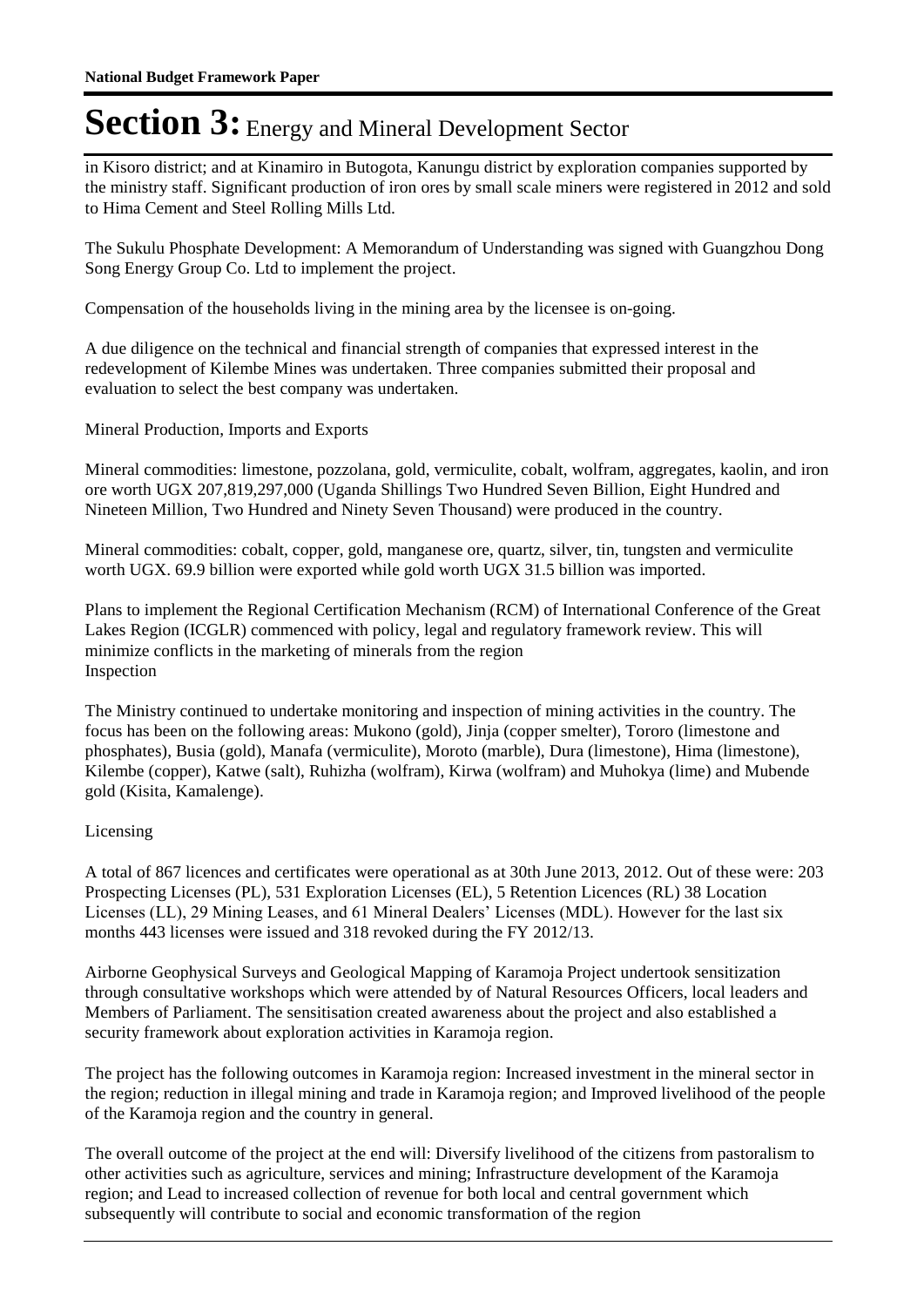### Geothermal Energy Exploration

Processing, analysis, and interpretation of geological, geochemical and geophysical data were undertaken, covering areas of Kibiro, Panyimur, Katwe-Kikorongo and Buranga.

Panyimur: Geological, geophysical and geochemical surveys of Panyimur geothermal prospect discovered new surface manifestations with a low magnetic signature, an indication that geothermal resources are wide spread.

Buranga – Ntoroko: Geological mapping, geophysical and geochemical surveys were undertaken in Ntoroko District and additional surface manifestations (travertines and cold springs) were discovered which suggests that the geothermal system is larger than previously known and is likely to be connected to the Buranga Geothemal prospect, in Bundibugyo District.

Kibiro: Geological mapping of surface alteration was undertaken at Kibiro using clay analysis, which suggests that Kibiro sub-surface temperature is above 200 0C. Airborne geophysical surveys indicated a low magnetic signature at Kyakapalaga.

#### The Seismological Network & Infrastructure development

The Ministry upgraded the very small satellite aperture (VSAT) Global communication infrastructure (GCI) to improve seismic data transmission from Kyahi Earthquake Monitoring Station near Mbarara to Entebbe Data Centre. The seismic data acquisition system was installed and two (2) training workshops on seismic data acquisition analysis were conducted. Also, seismometers were tested and calibrated for field deployment and efforts were initiated to procure more equipment.

The fibre optical cable and accessories was installed to in order to avoid loss of seismic data packets from Vienna International Data Centre and this improved flow of seismic data. Cisco Switches were installed and tested. These are active and passive devices for effective seismic data transmission. Entebbe seismic station its Solar Power System was installed.

Upgrading of the earthquake monitoring network coverage with modern state of the art technologies for fast seismic data transmission and access for on spot earthquake information and dissemination to seismic data users in planning, construction and safety is being undertaken and also to construct an Earthquake Research Laboratory in Entebbe.

#### Laboratories

Refurbishment of buildings at the Geological Survey and Department was accomplished providing ample space for offices, laboratories, stores, museum, and Board rooms.

Newly acquired and installed equipment include: Atomic absorption Spectrophotometer (AAS) and X-Ray Fluoresce (XRF). Laboratory glassware and chemicals were also procured. The equipment are expected to support exploration activities as samples will no longer be sent to external laboratories, thus leading to reduction in turnaround time and costs incurred during exploration projects.

A number of equipment in the mineral dressing and analytical laboratories were also repaired and as a result it is now possible to conduct feasibility studies for the following: rotary sampling; closed circuit grinding tests; both bench top and pilot flotation test work; magnetic separation; and quick pulverization of friable material. Also a new smart ICT infrastructure in the GSMD Board rooms for public presentations was installed.

Non-Tax Revenue (NTR)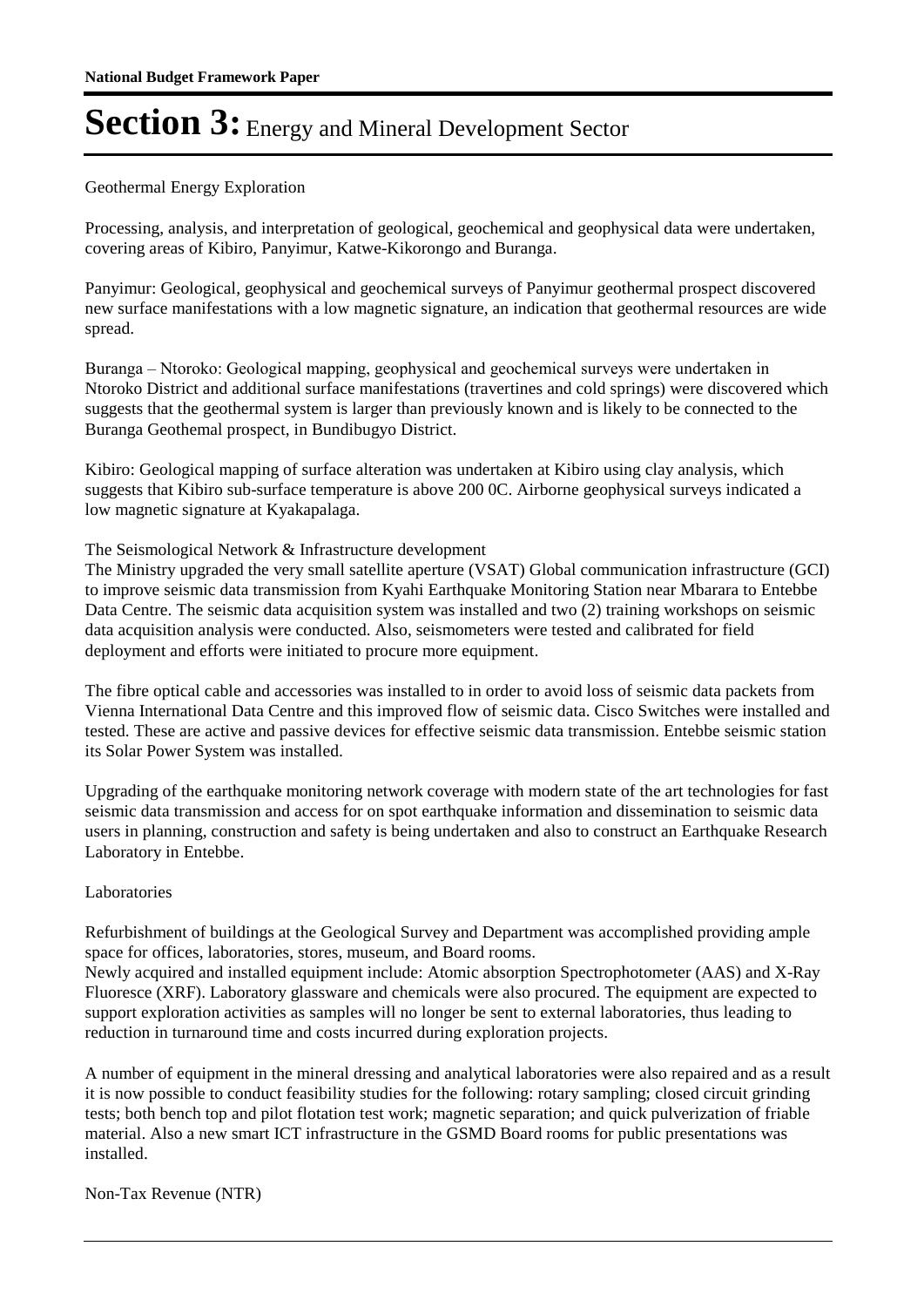The mineral sector has increased Non Tax Revenue (NTR) accruing largely from royalties and mineral license fees. As at 30th June 2013 UGX 13.8 billion in form of NTR from the sector had been collected from royalties, mineral licence fees, and sale of publication and geophysical data.

### **Table S2.2: Key 2014/15 Outputs Contributing to the Sector Outcome\***

| Outcome 2: Well managed and safeguarded mineral resources for production and exports         |                                                                                                                                                              |                                                                                                                                                                              |                                                                                                                                          |  |  |
|----------------------------------------------------------------------------------------------|--------------------------------------------------------------------------------------------------------------------------------------------------------------|------------------------------------------------------------------------------------------------------------------------------------------------------------------------------|------------------------------------------------------------------------------------------------------------------------------------------|--|--|
| <i>Vote, Vote Function</i><br><b>Key Output</b>                                              | 2013/14<br><b>Approved Budget and</b><br><b>Planned outputs</b>                                                                                              | <b>Spending and Outputs</b><br><b>Achieved by End Sept</b>                                                                                                                   | 2014/15<br><b>Proposed Budget and</b><br><b>Planned Outputs</b>                                                                          |  |  |
|                                                                                              | Vote: 017 Ministry of Energy and Mineral Development                                                                                                         |                                                                                                                                                                              |                                                                                                                                          |  |  |
|                                                                                              | Vote Function:0305 Mineral Exploration, Development & Production                                                                                             |                                                                                                                                                                              |                                                                                                                                          |  |  |
| Output: 030502                                                                               | Institutional capacity for the mineral sector                                                                                                                |                                                                                                                                                                              |                                                                                                                                          |  |  |
| Description of Outputs:                                                                      | Undetake regular mineral<br>market research on mineral<br>prices.                                                                                            | Two (2) workshops to review<br>legal framework and improve<br>mining laws in the subsector.                                                                                  | <b>Number of Staff trained (short)</b><br>term). Number of Staff trained<br>(long term). Number of lab<br>equipment installed. Number of |  |  |
|                                                                                              | Two (2) workshops to review<br>legal framework and improve<br>mining laws in the subsector.                                                                  | Initiated procurement for<br>Mineral analysis laboratory<br>infrastructure at Geological<br>Survey and Mines Department.                                                     | research papers, maps<br>workshops, conferences, and<br>minerals discovered                                                              |  |  |
|                                                                                              | Train Two (2) members of staff<br>in legal and and management<br>best practices                                                                              |                                                                                                                                                                              |                                                                                                                                          |  |  |
|                                                                                              | $Six(6)$ members of staff<br>participate in sector investment<br>promotion.                                                                                  |                                                                                                                                                                              |                                                                                                                                          |  |  |
|                                                                                              | Continue to improve mineral<br>analysis laboratory<br>infrastructure at Geological<br>Survey and Mines Department.                                           |                                                                                                                                                                              |                                                                                                                                          |  |  |
| Performance Indicators:                                                                      |                                                                                                                                                              |                                                                                                                                                                              |                                                                                                                                          |  |  |
| Number of Government<br>Officials/staff enrolled for<br>training in geosciences<br>fields    | 40                                                                                                                                                           | 4                                                                                                                                                                            | 50                                                                                                                                       |  |  |
| Number of equipment,<br>chemicals, and standards<br>purchased for analytical<br>laboratories |                                                                                                                                                              | $\boldsymbol{0}$                                                                                                                                                             | 10                                                                                                                                       |  |  |
| Number of mineral artisans<br>and small scale miners trained                                 | 600                                                                                                                                                          | 85                                                                                                                                                                           | 700                                                                                                                                      |  |  |
| Output Cost (UShs bn):                                                                       | 0.352                                                                                                                                                        | 0.098                                                                                                                                                                        | 0.352                                                                                                                                    |  |  |
| Output: 030503                                                                               | Mineral Exploration, development, production and value-addition promoted                                                                                     |                                                                                                                                                                              |                                                                                                                                          |  |  |
| Description of Outputs:                                                                      | Muko iron ore is being mined to Detailed Geological and<br>feed domestic iron and steel<br>industry.                                                         | Geochemical Surveys of Sheets<br>$63/3$ (Busesa) and $62/2$<br>(Namwendwa):                                                                                                  | Number of new mineral<br>investiment projects initiated (5<br><b>Mining Leases issued). Number</b><br>of mineral targets mapped (10      |  |  |
|                                                                                              | Sukulu need Ug.shs135bn for<br>RAP of 2, 500 families.                                                                                                       | - Two hundred and ten (210)                                                                                                                                                  | mineral commodities per year).<br>4 topographocal map sheets                                                                             |  |  |
|                                                                                              | Detailed Geological,<br>geophysical, geochemical<br>surveys of key strategic minerals collected per sheet for<br>relevant for domestic<br>industrialization. | geological observation points<br>for each sheet (Figure 1 and 2);<br>- Fifty (50) rock samples to be<br>petrographic and microscopic<br>study;<br>- One hundred (100) stream |                                                                                                                                          |  |  |
|                                                                                              | Enabling agriculture<br>productivity and mapping of<br>Iganga, Kitaka-<br>Buhweju, Masindi- Karuma,                                                          | sediment samples;<br>- Detailed soil geochemistry on<br>grid of 100 m x 50 m over an<br>area of 800 m by 250 m with                                                          |                                                                                                                                          |  |  |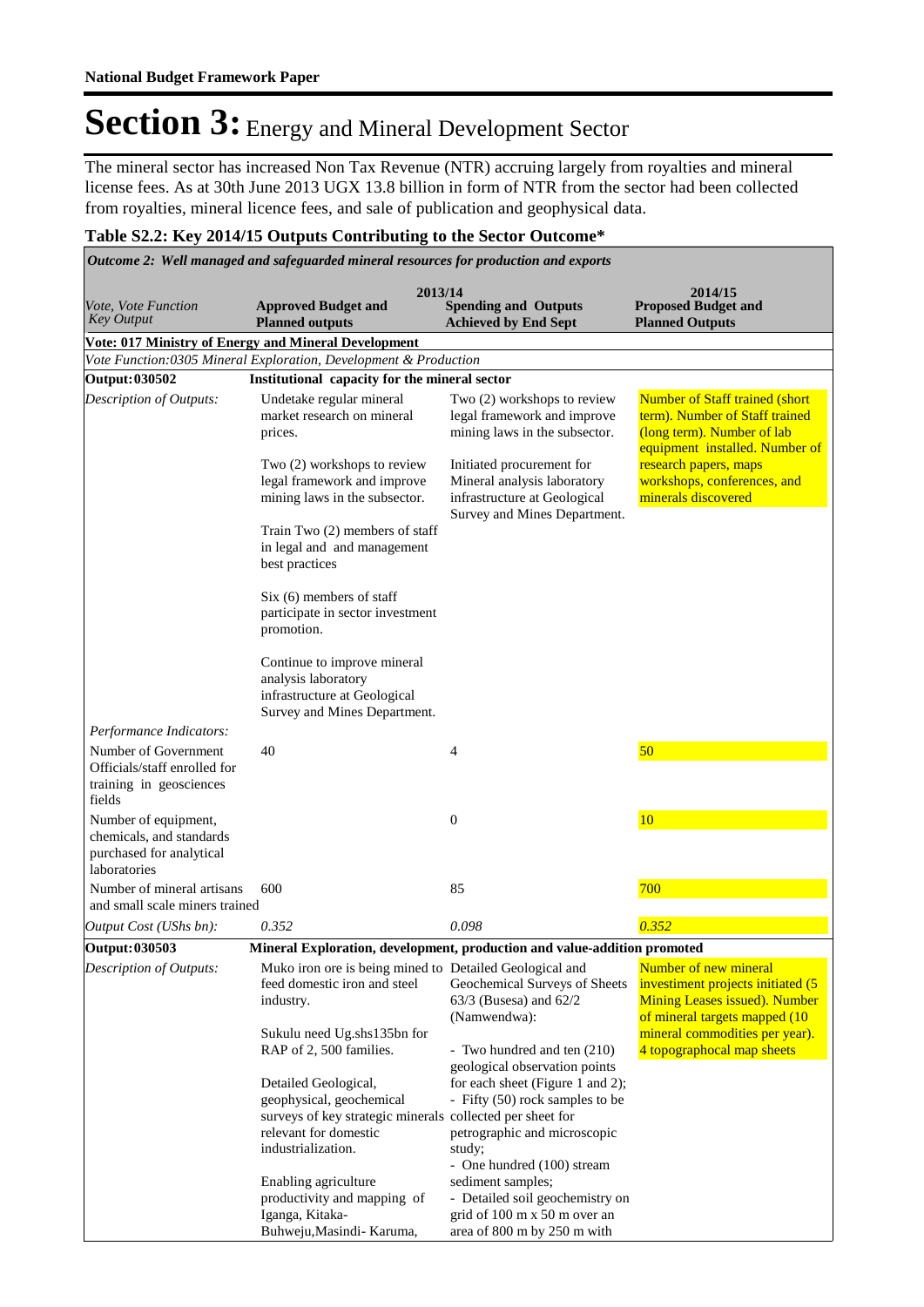|                                                                                                                                     | Outcome 2: Well managed and safeguarded mineral resources for production and exports                                                                                                                                                                                                                                                                                |                                                                                                                                                                                                                                                                                                                                                                                                                                                                                                                                                                                                                                                                                        |                                                                 |
|-------------------------------------------------------------------------------------------------------------------------------------|---------------------------------------------------------------------------------------------------------------------------------------------------------------------------------------------------------------------------------------------------------------------------------------------------------------------------------------------------------------------|----------------------------------------------------------------------------------------------------------------------------------------------------------------------------------------------------------------------------------------------------------------------------------------------------------------------------------------------------------------------------------------------------------------------------------------------------------------------------------------------------------------------------------------------------------------------------------------------------------------------------------------------------------------------------------------|-----------------------------------------------------------------|
| <i>Vote, Vote Function</i><br><b>Key Output</b>                                                                                     | 2013/14<br><b>Approved Budget and</b><br><b>Planned outputs</b>                                                                                                                                                                                                                                                                                                     | <b>Spending and Outputs</b><br><b>Achieved by End Sept</b>                                                                                                                                                                                                                                                                                                                                                                                                                                                                                                                                                                                                                             | 2014/15<br><b>Proposed Budget and</b><br><b>Planned Outputs</b> |
|                                                                                                                                     | Naigobya, Mayuge Iron<br>Ore, Kafunjo-Ntugamo, Kaiso-<br>Bukusu a follow up of 16<br>mineral targets.                                                                                                                                                                                                                                                               | prominent structures and<br>lineaments that would result in<br>75 geochemical sampling points<br>per sheet.                                                                                                                                                                                                                                                                                                                                                                                                                                                                                                                                                                            |                                                                 |
|                                                                                                                                     | Promotion of Karamoja<br>Airborne surveys. And<br>Geothermal development,<br>upgrading installation of<br>earthquake monitoring network.                                                                                                                                                                                                                            |                                                                                                                                                                                                                                                                                                                                                                                                                                                                                                                                                                                                                                                                                        |                                                                 |
|                                                                                                                                     | Promote agro-geology as<br><b>Coporate Social Responsibility</b><br>(CSR) to Agriculture sector.<br>Map geosites as CSR to<br>Tourism sector.                                                                                                                                                                                                                       |                                                                                                                                                                                                                                                                                                                                                                                                                                                                                                                                                                                                                                                                                        |                                                                 |
| Performance Indicators:<br>Number of geological maps                                                                                | 250                                                                                                                                                                                                                                                                                                                                                                 | 1                                                                                                                                                                                                                                                                                                                                                                                                                                                                                                                                                                                                                                                                                      | <b>300</b>                                                      |
| produced and disseminated<br>Exploration and mining on<br>Muko Iron ore resources<br>and deposits in South West<br>Uganda Monitored |                                                                                                                                                                                                                                                                                                                                                                     |                                                                                                                                                                                                                                                                                                                                                                                                                                                                                                                                                                                                                                                                                        | 65                                                              |
| Development of Sukulu<br>phosphates project                                                                                         |                                                                                                                                                                                                                                                                                                                                                                     |                                                                                                                                                                                                                                                                                                                                                                                                                                                                                                                                                                                                                                                                                        | 30                                                              |
| Output Cost (UShs bn):                                                                                                              | 1.521                                                                                                                                                                                                                                                                                                                                                               | 0.257                                                                                                                                                                                                                                                                                                                                                                                                                                                                                                                                                                                                                                                                                  | 1.617                                                           |
| <b>Output: 030505</b><br>Description of Outputs:                                                                                    | Licencing and inspection<br>Undertake administrative<br>reviews of all mineral rights<br>(licenses).<br>Monitor exploration and mining<br>operations. Twelve (12)<br>inspections to mining areas (3<br>inspections per quarter)<br>Mineral exploration and mining<br>areas monitored<br>500 mineral rights issued and<br>NTR of at least Ug.sh 5.0 bn<br>collected. | Inspections and monitoring<br>were undertaken in Districts of<br>Mukono (gold), Jinja (copper<br>smelter), Tororo, Busia (gold),<br>Manafwa (vermiculite), Moroto<br>(marble), Kamwenge<br>(limestone), Kasese (limestone,<br>copper, lime and salt), Kabale<br>(wolfram), Mubende (gold).<br>A total of 839 licenses and<br>certificates were operational as<br>at 30th June 2013. Out of these,<br>were: 203 Prospecting Licenses<br>(PL), 493 Exploration Licenses<br>(EL), 4 Retention Licenses<br>(RL), 39 Location Licenses<br>(LL), 29 Mining Leases, and 71<br>Mineral Dealers' Licenses<br>(MDL). Of the 839 licenses,<br>579 licenses were granted<br>during the FY 2012/13. | 120 mineral rights<br>12 site<br>granted.<br>inspections        |
| Performance Indicators:<br>Number of mining site                                                                                    | 12                                                                                                                                                                                                                                                                                                                                                                  | 3                                                                                                                                                                                                                                                                                                                                                                                                                                                                                                                                                                                                                                                                                      | 12                                                              |
| inspection and monitoring<br>conducted<br>Number of mineral licenses                                                                | 500                                                                                                                                                                                                                                                                                                                                                                 | 79                                                                                                                                                                                                                                                                                                                                                                                                                                                                                                                                                                                                                                                                                     | <b>120</b>                                                      |
| granted<br>% of mining companies                                                                                                    |                                                                                                                                                                                                                                                                                                                                                                     | 50                                                                                                                                                                                                                                                                                                                                                                                                                                                                                                                                                                                                                                                                                     | 90                                                              |
| complying with mining<br>regulations                                                                                                |                                                                                                                                                                                                                                                                                                                                                                     |                                                                                                                                                                                                                                                                                                                                                                                                                                                                                                                                                                                                                                                                                        |                                                                 |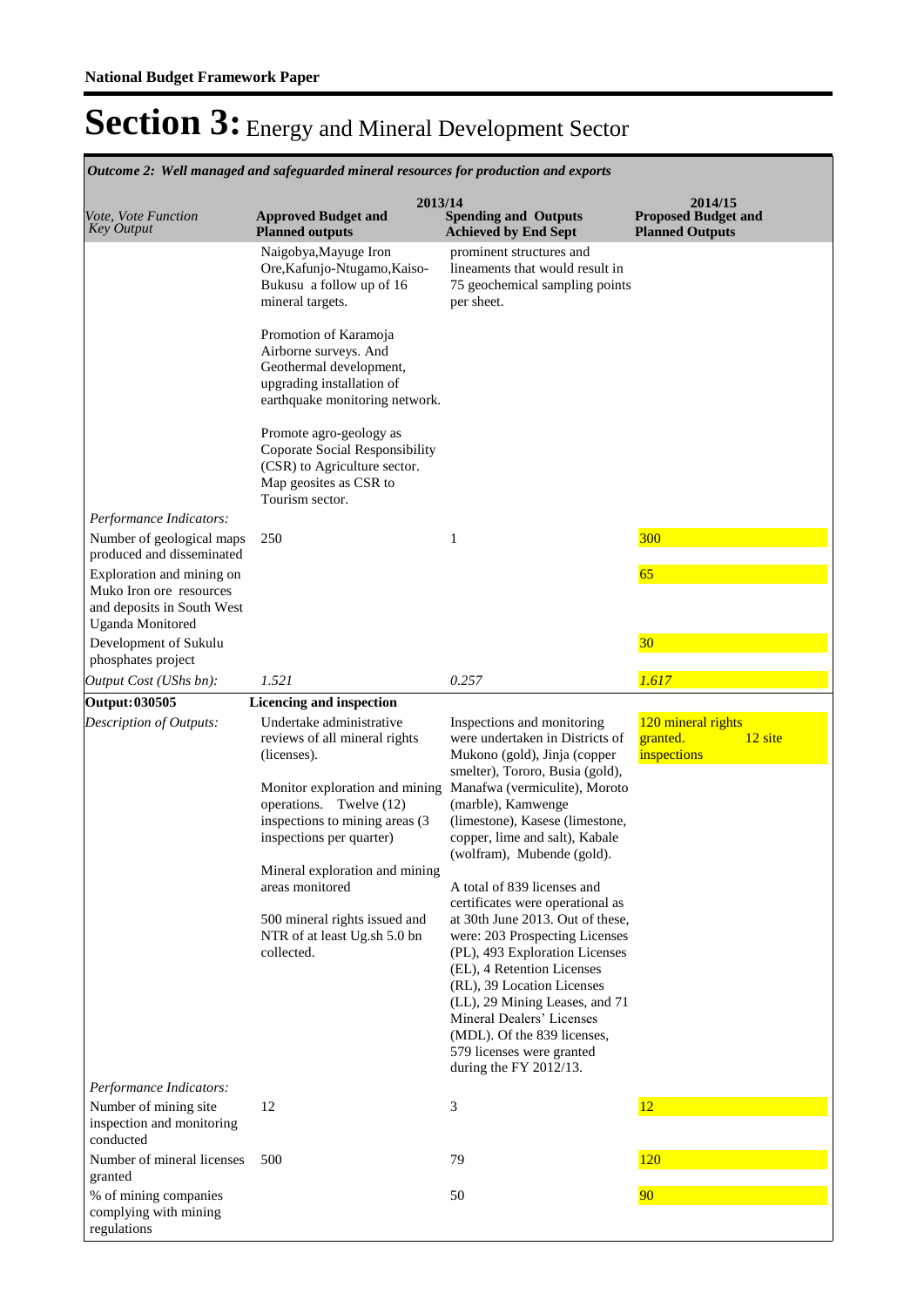| Outcome 2: Well managed and safeguarded mineral resources for production and exports |                                                      |                                                                       |                                                                 |  |  |  |
|--------------------------------------------------------------------------------------|------------------------------------------------------|-----------------------------------------------------------------------|-----------------------------------------------------------------|--|--|--|
| Vote, Vote Function<br>Key Output                                                    | <b>Approved Budget and</b><br><b>Planned outputs</b> | 2013/14<br><b>Spending and Outputs</b><br><b>Achieved by End Sept</b> | 2014/15<br><b>Proposed Budget and</b><br><b>Planned Outputs</b> |  |  |  |
| Output Cost (UShs bn):                                                               | 0.240                                                | 0.069                                                                 | 0.240                                                           |  |  |  |

*\* Excludes taxes and arrears*

*2014/15 Planned Outputs*

### MINERAL EXPLORATION, DEVELOPMENT & PRODUCTION

1. Uranium Exploration: Carry out Uranium exploration on topographic map sheets 66/1 (Mobuku), 66/2 (Kahungye) and 39/2 (Pakanyi).

2. Geosites and Geoparks: Map geosites and geoparks and recommend for gazetting by the line ministry.

3. National Seismological Network: Refurbish earthquake research facility and extension of the network coverage to prone zones in Uganda.

4. Mining Environmental Laboratory: Establish and equip a mining environmental laboratory for analyzing environmental samples.

5. Uganda Mining Legislation: Review the mining legislation and gazette the Earth Scientist

6. Exploration of Rare Earth Element (REE): Follow up on the REE exploration with the view to support the high technology industry development in Uganda.

7. Geodata backup and recovery program: Install sustainable data backup and offsite recovery infrastructure. 8. Publication of the new geology and minerals map of Uganda: Publish new geological data obtained

during the SMMRP project to support research and investment in the mineral sector.

9. Karamoja Project:

- Carry out airborne geophysical surveys of Karamoja region

- Continue geological mapping, geochemical and geophysical surveys and mineral resources assessment of Karamoja to completion

- Select mineral targets for ground follow up

- Interprete and harmonize geophysical data and maps with the rest of Uganda
- Update mineral resources map of Karamoja
- Carry out inspections and monitoring of mining operations in Karamoja Region
- Equip the regional office and installation of a mineral mini laboratory in Karamoja

10. Geothermal project: To continue geothermal explorations in Kibiro, Katwe, Buranga, Panyimur and other geothermal areas.

#### *Medium Term Plans*

1. Provide basic geo-scientific information for the development of the mineral sector.

- 2. Promote optimal use of minerals and mineral trade for social improvement of the people.
- 3. Provide technical services in the field of geosciences.
- 4. Ensure best mining practices and accountability.
- 5. Promote mineral value addition and trade to increase revenues.
- 6. Promote the gazetting of geosites and geoparks.
- 7. Put in place an earthquake adminstration policy, expand the network of operation centres, design an

earthquake disaster management plan, and equiping the research laboratories

8. Institutional Capacity for the Mineral sector.

#### *Actions to Improve Outcome Performance*

Present a case for Appropriation in Aid for increased inspection and monitoring of exploration and mining operations.

### **Table S2.3: Actions and Medium Term Strategy to Improve Sector Outcome**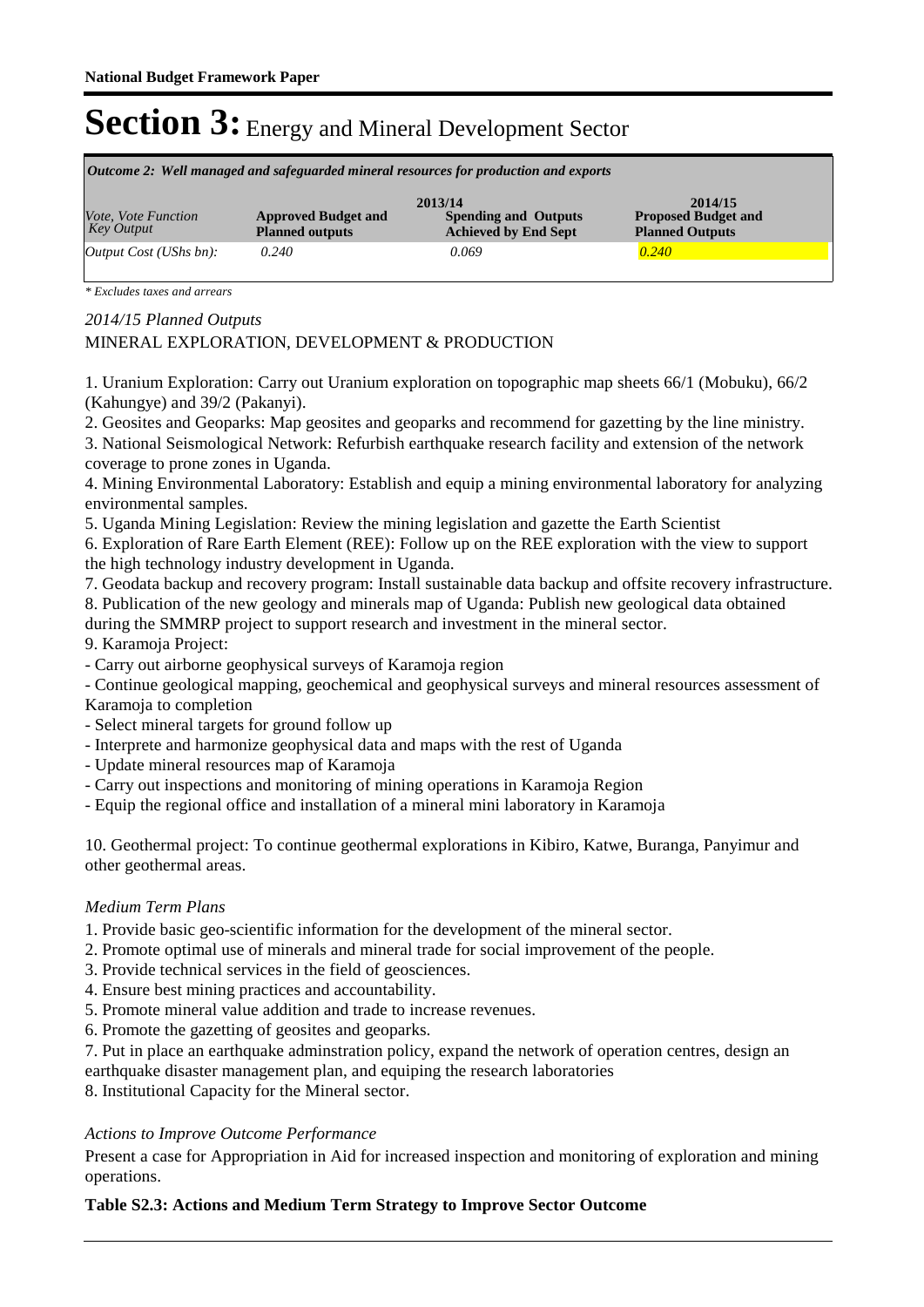| Sector Outcome 2: Well managed and safeguarded mineral resources for production and exports                                                                                                                                                       |                                                                                                                                                                                                                                                                                       |                                                                                                                                                                                                                                                                                          |  |  |  |
|---------------------------------------------------------------------------------------------------------------------------------------------------------------------------------------------------------------------------------------------------|---------------------------------------------------------------------------------------------------------------------------------------------------------------------------------------------------------------------------------------------------------------------------------------|------------------------------------------------------------------------------------------------------------------------------------------------------------------------------------------------------------------------------------------------------------------------------------------|--|--|--|
| 2013/14 Planned Actions:<br>2013/14 Actions by Sept:                                                                                                                                                                                              | 2014/15 Planned Actions:                                                                                                                                                                                                                                                              | <b>MT Strategy:</b>                                                                                                                                                                                                                                                                      |  |  |  |
| Vote: 017 Ministry of Energy and Mineral Development                                                                                                                                                                                              |                                                                                                                                                                                                                                                                                       |                                                                                                                                                                                                                                                                                          |  |  |  |
| Vote Function: 03 05 Mineral Exploration, Development & Production                                                                                                                                                                                |                                                                                                                                                                                                                                                                                       |                                                                                                                                                                                                                                                                                          |  |  |  |
| A formal request is to be<br>A new developer has been<br>submitted to MoFPED in<br>identified<br>regard to the RAP Sukulu<br>Phosphates project amounting<br>to UGX135bn.                                                                         | <b>Request for increase of</b><br>funding from $0.465$ bn to $6.42$<br>bn (recurrent) and<br>development budget from<br>$6.8bn$ to 108.72 bn to enable<br>the sector takeover its primary<br>role of growth driver and<br>industrialisation in line wth<br>NDP and Vision 40.         | Sensitisation of local<br>communities and land owners<br>on the benefits of the intended<br>projects. Attracted private<br>investors to take over the<br>development of Mineral<br>resources in Sukulu<br>(phosphates) and Kilembe<br>(copper).                                          |  |  |  |
| Requested MoFPED for AIA<br>Cabinet approved allocation of<br>UGX 1bn for inspection<br>to support the Mineral Sub-<br>sector recurrent budget from<br>NTR to meet the funding gap<br>in mineral exploration, mine<br>inspections and monitoring. | <b>Request for increase of</b><br>funding from $0.465$ bn to $6.42$<br>bn (recurrent) and<br>development budget from<br>$6.8bn$ to 108.72 bn to enable<br>the sector takeover its primary<br>role of growth driver and<br>industrialisation in line with<br><b>NDP</b> and Vision 40. | (a) Ten $(10)$ development<br>projects packaged. MoFPED<br>to borrow for the funding gap<br>of 115.14 bn for priority<br>projects in the Mineral Sector.<br>(b) To allow the use of NTR at<br>Source to cater for<br>Appripriation in Aid (AIA)<br>and increase more NTR from<br>mining. |  |  |  |

### **(iii) Outcome 3: A well managed and safe guarded petroleum, Oil and gas resource chain for sustainable development**

#### *Status of Sector Outcomes*

The table below sets out the status of sector outcomes in terms of key sector outcome indicators.

#### **Table S2.1: Sector Outcome Indicators**

| Outcome 3: A well managed and safe guarded petroleum, Oil and gas resource chain for sustainable development |                 |                  |                             |  |  |  |
|--------------------------------------------------------------------------------------------------------------|-----------------|------------------|-----------------------------|--|--|--|
| <b>Outcome and Outcome Indicator</b>                                                                         | <b>Baseline</b> | $2014/15$ Target | <b>Medium Term Forecast</b> |  |  |  |
| Oil and Gas Production (Number of barrels per day).                                                          | 0(2009)         |                  | 30,000 (2018)               |  |  |  |
| Number of oil wells successfully drilled and<br>appraised.                                                   | 10 (2009)       | 10               | 20(2015)                    |  |  |  |
| Amount of oil and gas discovered (barrels of oil<br>equivalent)                                              | 2.0(2009)       | 3.5              | 3.5(2015)                   |  |  |  |
| Amount of oil and gas discovered                                                                             |                 |                  |                             |  |  |  |

*Performance for the first quarter of the 2013/14 financial year*

Performance 2013/2014 by end of December 2013

Legal and Institutional Development

1. Legal framework

- The Petroleum (refining, gas conversion, transmission and midstream storage) Act 2013 which was enacted by parliament was assented to by the President and subsequently gazetted in July 2013; - Following the putting in place of the Petroleum (refining, gas conversion, transmission and midstream storage ) Act 2013 and the Petroleum (Exploration, Development and Production) Act 2013, development of New Regulations and Guidelines for the upstream and midstream activities commenced;

- Monitoring and Evaluation (M&E) strategy for the National Oil and Gas Policy (NOGP) was finalized.

2. Creation of New Institutions:

The process of forming new institutions for the sector as described in the new law progressed. Structures for the new institutions, i.e. the Directorate of Petroleum in the Ministry of Energy and Mineral Development responsible for oil and gas; Petroleum Authority of Uganda; and National Oil Company were developed. In preparation for the new institutions, Transitional Units were created in the Department of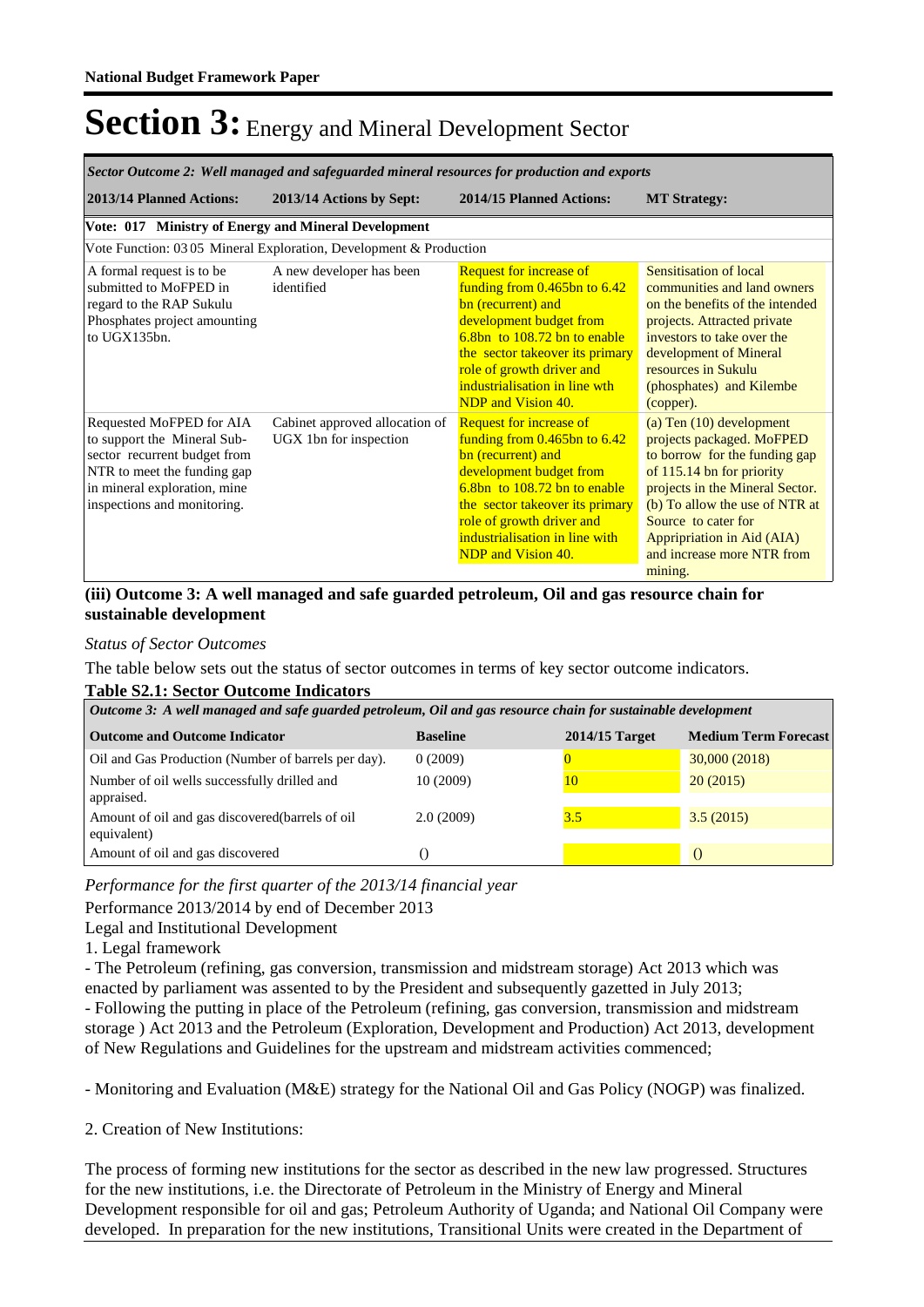Petroleum Exploration and Production (PEPD) and have since commenced operations. These include Policy, Regulatory, Commercial and Infrastructure Units. An interim arrangement involving existing human resources within the PEPD has been put in place to manage the Units.

Phase – 2 of the construction of the data center and office block

The second phase of the construction of the laboratories, a petroleum data repository and offices for the Petroleum Authority and the Petroleum Directorate commenced during 2012/13. This phase of construction has progressed and is expected to be completed before the end of financial year 2013/2014 paving way for the third and final phase of the construction to be undertaken during the financial year 2014/2015. Capacity building:

Capacity building continued to be undertaken at both strategic and professional levels. Seven (7) members of staff commenced M.Sc. Studies Petroleum Geoscience, Petroleum Engineering, Economics, Structural geology, Refinery and Pipelines Design.

In addition to training Government personnel, Government has continued to support the training of artisans and professionals in petroleum related fields at the Uganda Petroleum Institute Kigumba and Makerere University respectively. This is to support the oil and gas manpower requirements for the private sector in the country.

3. Promotion of the country's petroleum potential:

The international oil industry continued to show significant interest in participating in the country's emerging oil and gas sector. During the year, expressions of interest to participate in different aspects of Uganda's oil and gas sector were received from over fifty (50) companies.

The department participated in a number of international conferences and exhibitions held within and outside Uganda.

4. Resource assessment - Stratigraphy

The Stratigraphic Commission continued with analysis and interpretation of data to develop a coherent stratigraphic framework for the Albertine Graben. Upon completion of final documents on the Semliki and Kaiso-Tonya areas, the commission embarked on the Butiaba - Wanseko document together with the remaining areas; the Rhino camp and Lakes Edward & George basins. Palynological samples from various wells analysed at Tanzania Petroleum Development Corporation (TPDC) and the results will be used to complete the stratigraphy project.

5. Licensing and Investment in the sector:

The Petroleum (Exploration, Development and Production) Act 2013, provides for competitive licensing rounds in future. A multi-client seismic survey to enable better definition and understanding of the areas to be licensed will be undertaken for areas with insufficient data coverage. Planning for this multi-client seismic survey which commenced during 2012/13 is still ongoing. There are four (4) Active Production Sharing Agreements (PSAs) in the Albertine Graben and the licenses are held by three Operators namely, Tullow, Total and China National Offshore Oil Corporation (CNOOC) each with 33.333% equity in the four licenses. The Exploration License for Dominion Petroleum Uganda Limited, over EA 4B (Lakes Edward and George Basin) expired in July 2013.

The total cumulative investments in the oil and gas sector reached USD1.8 Billion at the end of the calendar year 2012 and investments in the sector are expected to reach USD 2.5 Billion by the end of 2013.

6. Monitoring and Regulating of Oil Company activities:

A total of 112 exploration and appraisal wells were drilled in the country by December 2013. Of these, 99 wells have encountered oil and gas in the subsurface representing a drilling success rate of over 88%. Twenty one (21) discoveries have been made to date with the total petroleum resources now estimated at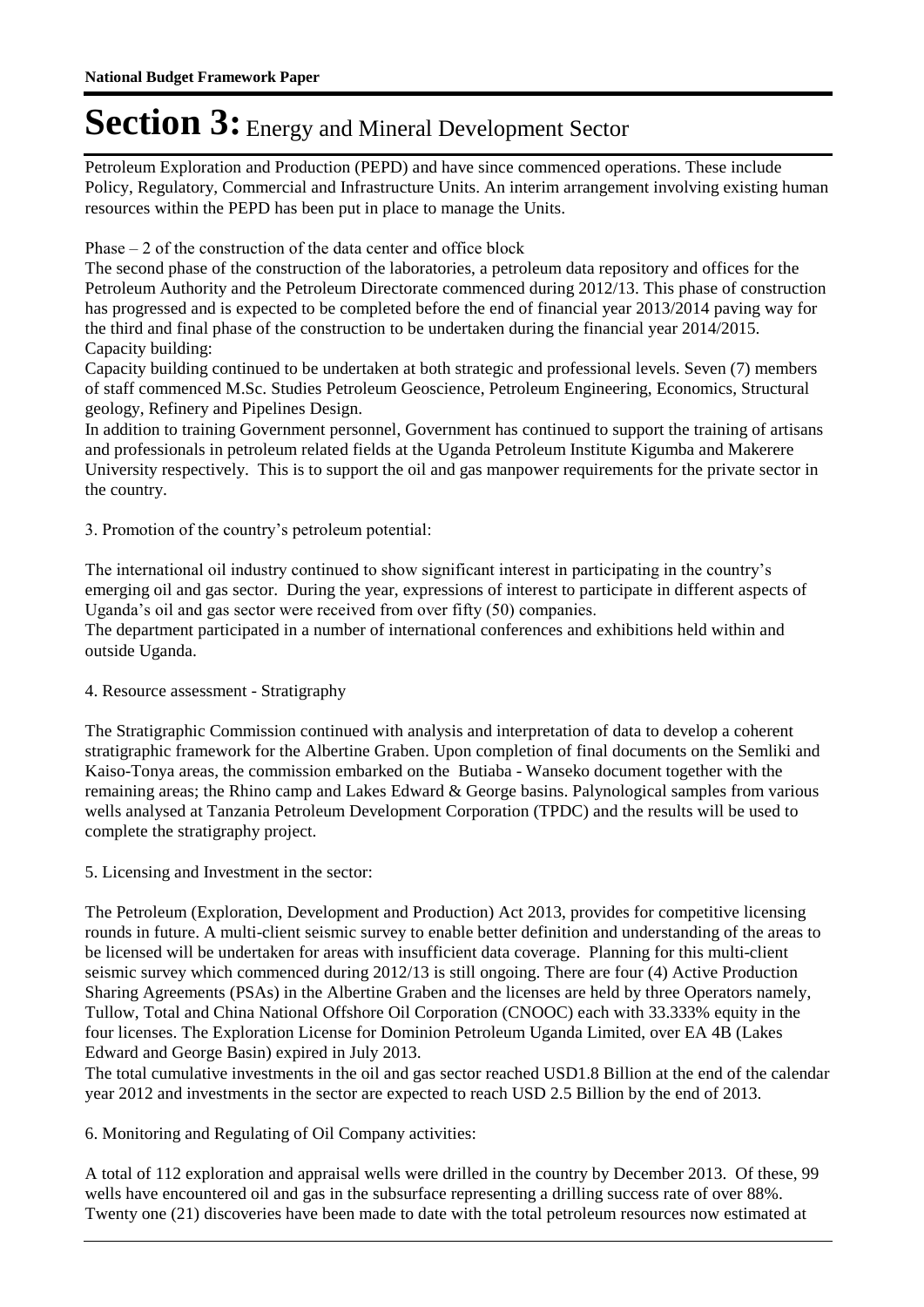3.5 billion barrels of Oil in Place out of which between 1.2 and 1.7 billion barrels of oil equivalent are estimated to be recoverable.

Appraisal for nine (9) of the fields is nearly complete and applications for production licenses over these fields along with their field development plans have been submitted to Government and are under review. Appraisal is still ongoing for the other six (6) of the discoveries which is aimed at improving the understanding of the volumes of oil and gas in the respective discoveries and also aid field development planning with appropriate methods of recovery for the reservoirs. The remaining fields including Taitai and Karuka were considered non-commercial and were returned to Government. In September 2013 a production license for Kingfisher field was awarded to CNOOC.

### 7. Commercialization of the discovered resources

Government and the licensed Oil Companies are finalizing discussions on the revised commercialization plan for the discovered oil resources which will include the use of petroleum for power generation, supply of Crude Oil to a 60,000 barrel per day refinery to be developed in the country and export of crude oil through a pipeline or other viable options.

### 8. Refinery project:

Promotional materials for refinery development were printed and distributed to potential investors within and outside the country, including those that visited the Department plus those accessed at international conferences and other for a. Subsequently, the database of potential investors was updated. Government plans to develop the refinery on a Public–Private Partnership (PPP) basis. Taylor-DeJongh was contracted in financial year 2012/2013 as the Transaction Advisor (TA) to support Government in attracting a lead investor with technical and financial capacity to lead the development of this refinery and to structure a refinery company to take forward the development. Among the other roles of the TA is to assist Government in sourcing for financing for the refinery. Request for Qualification (RFQ) for the lead investor was prepared and advertised in the local and international media in October 2013. The submitted RFQs were evaluated between the 11th and 15th November 2013 and this is to be followed by the issuing of the Request for Proposals (RFP) in January 2014.

Implementation of the Resettlement Action Plan (RAP) for land acquisition on refinery development commenced in July 2013 and this is expected to last 8 months. Consultative workshops and sensitization meetings were conducted with leaders and other stakeholders including the Project Affected Persons (PAP) in Hoima district to ensure a harmonized execution of the land acquisition process. The Environmental baseline study that will characterize the current environmental and social economic conditions in and around the area of the refinery development was concluded.

9. Implementation of the Local content policy and plan:

The process of developing a policy framework for enhancing national participation in oil and gas sector has progressed. In this regard the second draft of the National Content Policy was submitted and reviewed by Government.

The skills requirements study which will feed into the strategy and plan has commenced.

10. Implementation of the Communication Strategy:

The Communication strategy for the oil and gas sector was formulated and its implementation has been ongoing since 2011. Implementation of the strategy involves conducting radio talk shows especially in the Albertine Graben, TV talk shows in Kampala, participation in stakeholder workshops and preparations of articles for the media.

The following activities have been undertaken during 2013/14 part of the implementation of the strategy:- - Fourteen (14) radio talk shows; seven in the Albertine Graben; three in Northern Uganda; and four in Kampala/Central region.

- Nine stakeholder workshops in the Albertine Graben;

- Preparation and circulation of inserts on progress of the implementation of the National Oil and Gas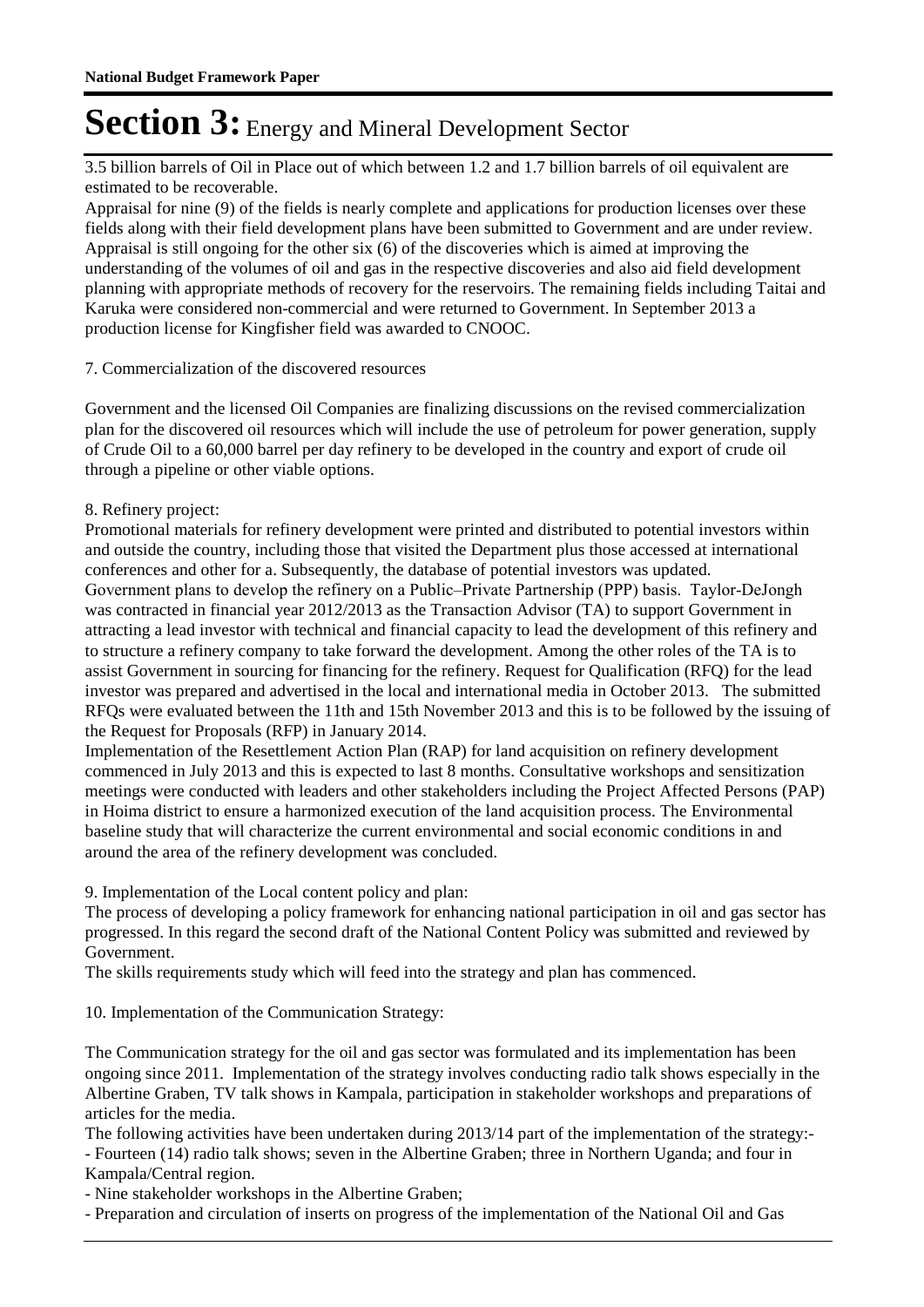Policy in four national/local newspapers;

- Participation in two cross-border dialogues organised by Civil Society in Arua and Hoima;

- Maintained and updated the PEPD website (www.petroleum.go.ug), which was visited by an average of 2247 people per month.

### **Table S2.2: Key 2014/15 Outputs Contributing to the Sector Outcome\***

*Outcome 3: A well managed and safe guarded petroleum, Oil and gas resource chain for sustainable development*

|                                                                                                                                  |                                                                                                                                                                                                                   | 2013/14                                                                                                                                                                                                                 | 2014/15                                                                                                                                                                                                                                                                    |
|----------------------------------------------------------------------------------------------------------------------------------|-------------------------------------------------------------------------------------------------------------------------------------------------------------------------------------------------------------------|-------------------------------------------------------------------------------------------------------------------------------------------------------------------------------------------------------------------------|----------------------------------------------------------------------------------------------------------------------------------------------------------------------------------------------------------------------------------------------------------------------------|
| <i>Vote, Vote Function</i><br><b>Key Output</b>                                                                                  | <b>Approved Budget and</b><br><b>Planned outputs</b>                                                                                                                                                              | <b>Spending and Outputs</b><br><b>Achieved by End Sept</b>                                                                                                                                                              | <b>Proposed Budget and</b><br><b>Planned Outputs</b>                                                                                                                                                                                                                       |
|                                                                                                                                  | Vote: 017 Ministry of Energy and Mineral Development                                                                                                                                                              |                                                                                                                                                                                                                         |                                                                                                                                                                                                                                                                            |
|                                                                                                                                  | Vote Function:0303 Petroleum Exploration, Development & Production                                                                                                                                                |                                                                                                                                                                                                                         |                                                                                                                                                                                                                                                                            |
| Output: 030303                                                                                                                   | Capacity Building for the oil & gas sector                                                                                                                                                                        |                                                                                                                                                                                                                         |                                                                                                                                                                                                                                                                            |
| Description of Outputs:                                                                                                          | Train eight $(8)$ members of staff Five $(5)$ staff members<br>in Petroleum Geoscience,<br><b>Engineering and Refinery</b><br>Design.<br>Increase national participation<br>from the current approx 10% to<br>20% | commenced their Masters in<br>Petroleum Geosciences, Law,<br>Economics and<br>Environment.<br>Two (2) members continued<br>their Masters in Petroleum Law<br>and Policy, and Environmental<br>Management, respectively. | Train eight (6) members of staff<br>in Petroleum Geoscience,<br><b>Engineering and Refinery</b><br>Design. Also 20 staff fully<br>complete their courses<br>PAU, NATOIL and PD in place<br>Increase national participation<br>from the current approx 10% to<br><b>20%</b> |
| Performance Indicators:                                                                                                          |                                                                                                                                                                                                                   |                                                                                                                                                                                                                         |                                                                                                                                                                                                                                                                            |
| Number of Officials who<br>successfully complete<br>professional training in Oil<br>and Gas                                      | 100                                                                                                                                                                                                               | 7                                                                                                                                                                                                                       | $20\,$                                                                                                                                                                                                                                                                     |
| Number of Government<br>Officials enrolled for<br>professional training in Oil<br>and gas discipline                             | 8                                                                                                                                                                                                                 | 5                                                                                                                                                                                                                       | $\overline{6}$                                                                                                                                                                                                                                                             |
| The petroleum institutions<br>established (Petroleum<br>Directorate, the Petroleum<br>Authority and the National<br>Oil Company) |                                                                                                                                                                                                                   |                                                                                                                                                                                                                         | Three institutions<br><b>PAU, NATOIL and PD</b><br>established                                                                                                                                                                                                             |
| Output Cost (UShs bn):                                                                                                           | 8.682                                                                                                                                                                                                             | 1.178                                                                                                                                                                                                                   | 1.165                                                                                                                                                                                                                                                                      |
| <b>Output: 030304</b>                                                                                                            | <b>Monitoring Upstream petroleum activities</b>                                                                                                                                                                   |                                                                                                                                                                                                                         |                                                                                                                                                                                                                                                                            |
| Description of Outputs:                                                                                                          | Monitor drilling of 30 wells in<br>three (3) EAs in the Albertine<br>Graben.<br>Monitor testing of at least 10<br>wells in the Graben.                                                                            | Monitoring of the drilling<br>activities in EA1, EA1A and<br>EA2 was done                                                                                                                                               | <b>Continue to Monitor drilling of</b><br>$30$ wells in three $(3)$ Eas in the<br>Albertine Graben.<br>Monitor testing of at least 10<br>wells in the Graben.                                                                                                              |
|                                                                                                                                  | Monitor of ten (10) campaigns<br>of seismic and other Geological<br>and Geophysical (G&G)<br>activities.                                                                                                          |                                                                                                                                                                                                                         |                                                                                                                                                                                                                                                                            |
| Performance Indicators:                                                                                                          |                                                                                                                                                                                                                   |                                                                                                                                                                                                                         |                                                                                                                                                                                                                                                                            |
| Number of line (km) of<br>seismic data acquired.                                                                                 | 800                                                                                                                                                                                                               | 114                                                                                                                                                                                                                     | 800                                                                                                                                                                                                                                                                        |
| Number of wells drilled                                                                                                          | 30                                                                                                                                                                                                                | 6                                                                                                                                                                                                                       | 30 <sup>°</sup>                                                                                                                                                                                                                                                            |
| % of compliance on<br>recommended follow up<br>actions                                                                           | 100                                                                                                                                                                                                               | 100                                                                                                                                                                                                                     | 100                                                                                                                                                                                                                                                                        |
| Output Cost (UShs bn):                                                                                                           | 1.978                                                                                                                                                                                                             | 0.405                                                                                                                                                                                                                   | 0.196                                                                                                                                                                                                                                                                      |
| <b>Output: 030305</b>                                                                                                            |                                                                                                                                                                                                                   | Develop and implement a communication strategy for oil $\&$ gas in the country                                                                                                                                          |                                                                                                                                                                                                                                                                            |
| Description of Outputs:                                                                                                          | $\square$ Public awareness in the oil<br>and gas sector undertaken.                                                                                                                                               | radio talk shows; seven in the                                                                                                                                                                                          | -The Ministry held fourteen (14) Public awareness in the oil and<br>gas sector undertaken.                                                                                                                                                                                 |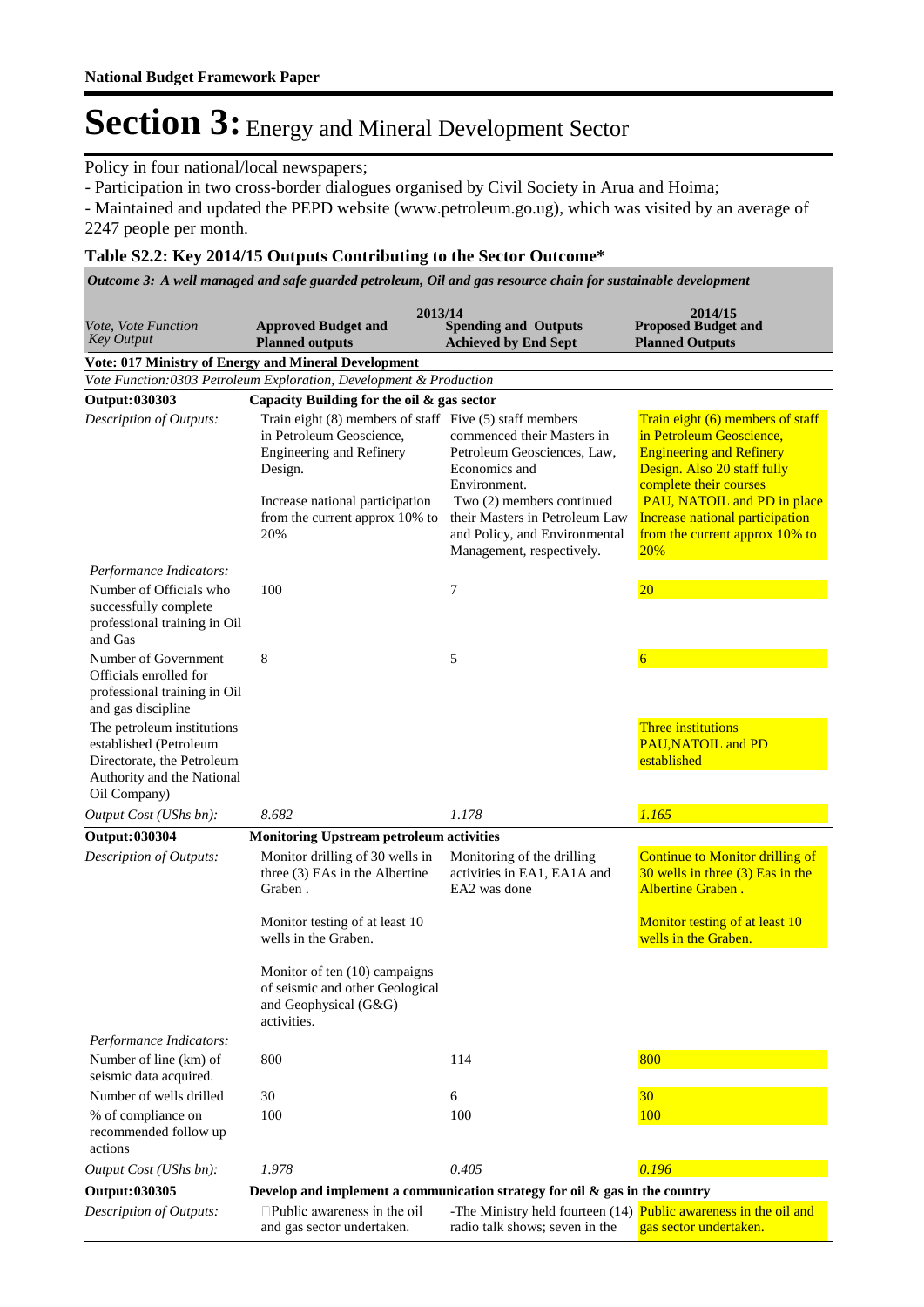| Outcome 3: A well managed and safe guarded petroleum, Oil and gas resource chain for sustainable development                           |                                                                                                                                                                      |                                                                                                                                                                                                                                                                                                                                                                                                                                                                                                                                                          |                                                                                                                                                                |  |  |  |  |  |
|----------------------------------------------------------------------------------------------------------------------------------------|----------------------------------------------------------------------------------------------------------------------------------------------------------------------|----------------------------------------------------------------------------------------------------------------------------------------------------------------------------------------------------------------------------------------------------------------------------------------------------------------------------------------------------------------------------------------------------------------------------------------------------------------------------------------------------------------------------------------------------------|----------------------------------------------------------------------------------------------------------------------------------------------------------------|--|--|--|--|--|
| <i>Vote, Vote Function</i><br><b>Key Output</b>                                                                                        | 2013/14<br><b>Approved Budget and</b><br><b>Planned outputs</b>                                                                                                      | <b>Spending and Outputs</b><br><b>Achieved by End Sept</b>                                                                                                                                                                                                                                                                                                                                                                                                                                                                                               | 2014/15<br><b>Proposed Budget and</b><br><b>Planned Outputs</b>                                                                                                |  |  |  |  |  |
| Performance Indicators:                                                                                                                | □ Involvement of the public and Northern Uganda; and four in<br>other stakeholders in the oil and<br>gas activities achieved.<br>Departmental website<br>maintained. | AlbertineGraben; three in<br>Kampala/Central region.<br>-Held nine stakeholder<br>workshops in the<br>AlbertineGraben;<br>-Newspaper inserts on progress<br>of the implementation of the<br>National Oil and Gas Policy,<br>were prepared and circulated in<br>four national/local newspapers;<br>-Participated in the two cross-<br>border dialogues organised by<br>International Alert in Arua and<br>Hoima:<br>-Maintained and updated the<br>PEPD website<br>(www.petroleum.go.ug), which<br>was visited by an average of<br>2247 people per month. | $\Box$ Involvement of the public and<br>other stakeholders in the oil and<br>gas activities achieved.<br>Departmental website<br>maintained.                   |  |  |  |  |  |
| Numbr of stakeholder<br>cmmunities consulted and<br>sensitized                                                                         | 20                                                                                                                                                                   | 5                                                                                                                                                                                                                                                                                                                                                                                                                                                                                                                                                        | $\overline{20}$                                                                                                                                                |  |  |  |  |  |
| Output Cost (UShs bn):                                                                                                                 | 1.472                                                                                                                                                                | 0.260                                                                                                                                                                                                                                                                                                                                                                                                                                                                                                                                                    | 0.045                                                                                                                                                          |  |  |  |  |  |
| <b>Output: 030380</b>                                                                                                                  | <b>Oil Refinery Construction</b>                                                                                                                                     |                                                                                                                                                                                                                                                                                                                                                                                                                                                                                                                                                          |                                                                                                                                                                |  |  |  |  |  |
| Description of Outputs:                                                                                                                | Land for the refinery and<br>supporting infrastructure<br>acquired.<br>Continued implementation of<br>Logistics study<br>recommendations.                            | - Works commenced on<br>compensation and resettlement<br>process, expected to last 8<br>months.<br>- Disclosure of amounts to be<br>paid has been done                                                                                                                                                                                                                                                                                                                                                                                                   | Finalise acquisition of Land for<br>the refinery and supporting<br>infrastructure<br>Continued implementation of<br><b>Logistics study</b><br>recommendations. |  |  |  |  |  |
|                                                                                                                                        | Transaction Advisor's assigned<br>duties for Refinery development<br>undertaken.                                                                                     |                                                                                                                                                                                                                                                                                                                                                                                                                                                                                                                                                          | <b>Transaction Advisor's assigned</b><br>duties for Refinery development<br>undertaken.                                                                        |  |  |  |  |  |
|                                                                                                                                        | Pre - Front End Engineering<br>Design (FEED) for refinery<br>development completed.                                                                                  |                                                                                                                                                                                                                                                                                                                                                                                                                                                                                                                                                          | <b>Pre - Front End Engineering</b><br>Design (FEED) for refinery<br>development completed.                                                                     |  |  |  |  |  |
| Performance Indicators:<br>Number of people resettled<br>under RAP implementation<br>to free the 29 sq.km land for<br>the oil refinery | 4. RAP Implementation                                                                                                                                                | $\mathbf{0}$                                                                                                                                                                                                                                                                                                                                                                                                                                                                                                                                             | 4. RAP Implementation                                                                                                                                          |  |  |  |  |  |
| Way-leaves for the pipelines<br>to and from the Refinery<br>acquired                                                                   |                                                                                                                                                                      |                                                                                                                                                                                                                                                                                                                                                                                                                                                                                                                                                          | 4. RAP Implementation                                                                                                                                          |  |  |  |  |  |
| Logistics study report for the<br>Oil Refinery finalized and<br>submitted                                                              |                                                                                                                                                                      |                                                                                                                                                                                                                                                                                                                                                                                                                                                                                                                                                          | 70                                                                                                                                                             |  |  |  |  |  |
| Lead investor for the<br><b>Refinery Development</b><br>procured                                                                       |                                                                                                                                                                      |                                                                                                                                                                                                                                                                                                                                                                                                                                                                                                                                                          | <b>6. Front End Enginering</b><br>Designs (FEED)                                                                                                               |  |  |  |  |  |
| Output Cost (UShs bn):                                                                                                                 | 39.085                                                                                                                                                               | 7.354                                                                                                                                                                                                                                                                                                                                                                                                                                                                                                                                                    | 32.278                                                                                                                                                         |  |  |  |  |  |
|                                                                                                                                        | Vote Function:0304 Petroleum Supply, Infrastructure and Regulation                                                                                                   |                                                                                                                                                                                                                                                                                                                                                                                                                                                                                                                                                          |                                                                                                                                                                |  |  |  |  |  |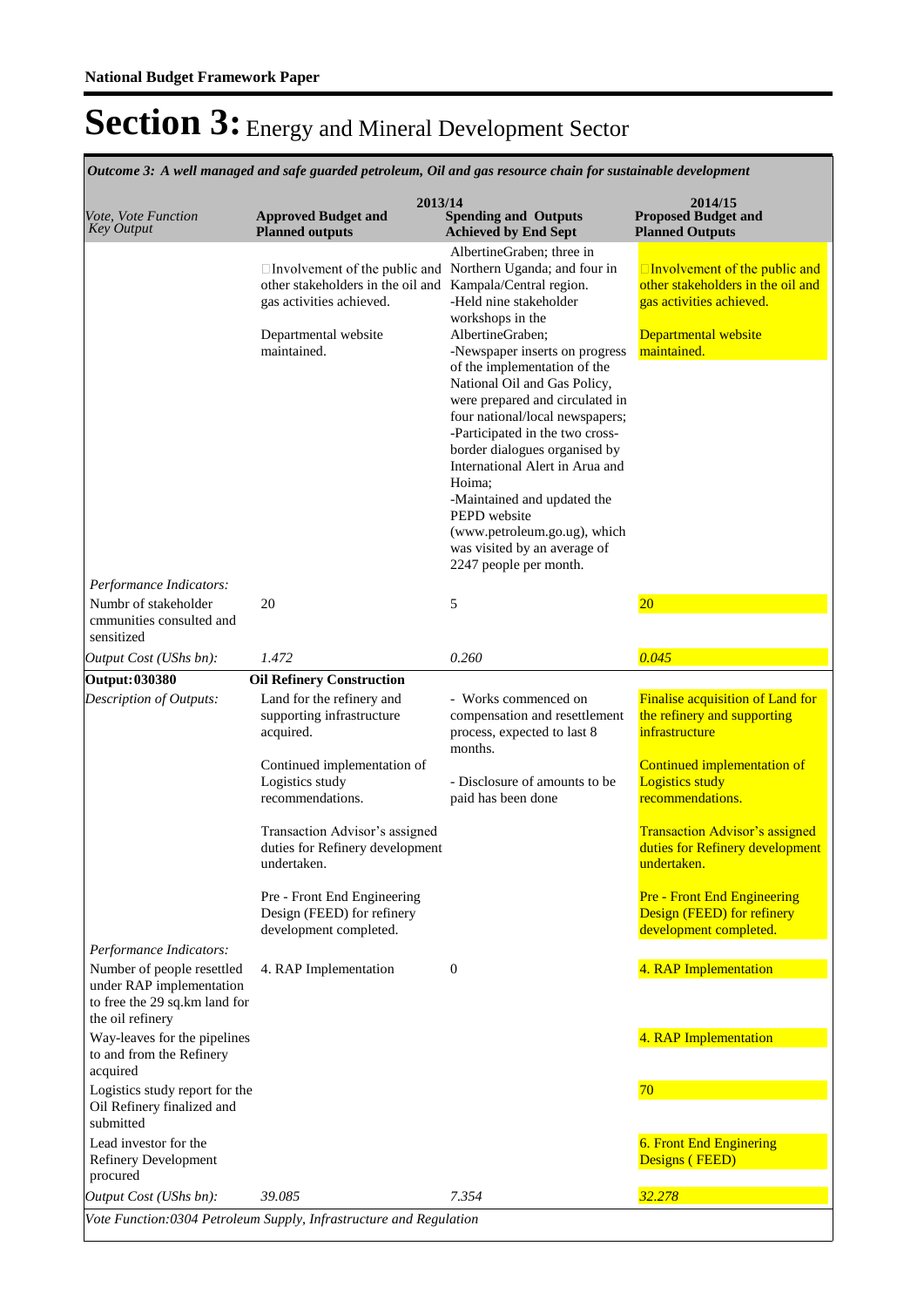*Outcome 3: A well managed and safe guarded petroleum, Oil and gas resource chain for sustainable development*

| Vote, Vote Function<br><b>Key Output</b>                                                                           | 2013/14<br><b>Approved Budget and</b><br><b>Planned outputs</b>                                                                                                  | <b>Spending and Outputs</b><br><b>Achieved by End Sept</b>                                                                                                                                               | 2014/15<br><b>Proposed Budget and</b><br><b>Planned Outputs</b>                                                                                                                                    |
|--------------------------------------------------------------------------------------------------------------------|------------------------------------------------------------------------------------------------------------------------------------------------------------------|----------------------------------------------------------------------------------------------------------------------------------------------------------------------------------------------------------|----------------------------------------------------------------------------------------------------------------------------------------------------------------------------------------------------|
| <b>Output: 030402</b>                                                                                              | Management and Monitoring of petroleum supply Industry                                                                                                           |                                                                                                                                                                                                          |                                                                                                                                                                                                    |
| <b>Description of Outputs:</b>                                                                                     | Petroleum supply market<br>operations monitored for<br>Act. 2003. Petroleum standards<br>enforced; Compliance with<br>applications for new licenses<br>evalauted | Petroleum supply market<br>operations were monitored for<br>compliance to Petroleum Supply compliance to Petroleum Supply<br>Act, 2003.<br>Petroleum standards enforced:<br>Compliance with applications | Petroleum supply market<br>operations monitored for<br>compliance to Petroleum Supply<br>Act. 2003. Petroleum standards<br>enforced; Compliance with<br>applications for new licenses<br>evalauted |
|                                                                                                                    |                                                                                                                                                                  | for new licenses evalauted                                                                                                                                                                               |                                                                                                                                                                                                    |
| Performance Indicators:<br>Number of petroleum<br>facilities monitored                                             |                                                                                                                                                                  | 20                                                                                                                                                                                                       | 350                                                                                                                                                                                                |
| Number of days of stock<br>levels for white products at<br>petroleum facilities                                    | 0.07                                                                                                                                                             | 0.07                                                                                                                                                                                                     | <b>10</b>                                                                                                                                                                                          |
| % of the facilities confirming 15<br>to the Petroleum facilities<br>standards monitored<br>conforming to standards |                                                                                                                                                                  | 5                                                                                                                                                                                                        | 80                                                                                                                                                                                                 |
| Output Cost (UShs bn):                                                                                             | 0.362                                                                                                                                                            | 0.096                                                                                                                                                                                                    | 0.316                                                                                                                                                                                              |
| <b>Output: 030405</b>                                                                                              | <b>Development of Petroleum Refinery and Processing</b>                                                                                                          |                                                                                                                                                                                                          |                                                                                                                                                                                                    |
| Description of Outputs:                                                                                            |                                                                                                                                                                  | N/A                                                                                                                                                                                                      | Refinery activities transferred to<br>the Refinery project                                                                                                                                         |
| Output Cost (UShs bn):                                                                                             | 0.012                                                                                                                                                            | 0.003                                                                                                                                                                                                    | 0.000                                                                                                                                                                                              |
| <b>Output: 030406</b>                                                                                              | Kenya - Uganda - Rwanda Oil pipelines                                                                                                                            |                                                                                                                                                                                                          |                                                                                                                                                                                                    |
| Description of Outputs:                                                                                            | Supervise wayleaves acquisition Rescheduled for Q3<br>and compensation of Project<br><b>Affected Persons</b>                                                     |                                                                                                                                                                                                          | <b>Continue to Supervise</b><br>wayleaves acquisition and<br>compensation of Project<br><b>Affected Persons by the selected</b><br>Investor                                                        |
| Output Cost (UShs bn):                                                                                             | 0.057                                                                                                                                                            | 0.016                                                                                                                                                                                                    | 0.053                                                                                                                                                                                              |

*\* Excludes taxes and arrears*

#### *2014/15 Planned Outputs*

1. Legal and Regulatory Framework

- Following the putting in place of the Petroleum (Exploration, Development and Production) Act 2013 and the Petroleum (refining, gas conversion, transmission and midstream storage) Act 2013, new Regulations and Guidelines for the upstream and midstream activities will be concluded;

- Standards and Codes of both upstream and midstream activities to be developed

- Model Production Sharing Agreement (PSA) is to be reviewed and updated;

- Monitoring and Evaluation (M&E) strategy for the National Oil and Gas Policy (NOGP) implementation will commence.

2. Promotion of the Country's petroleum potential and Licensing

- Promotion of the country's petroleum potential both within and outside the country to be continued;

- A petroleum licensing round and acquire geological, geophysical and geochemical data in the unlicensed basins and new areas prepared;

- Non-exclusive seismic surveys, to acquire more geophysical data in old and new areas, in preparations for a licensing round held;

- Resource assessment and laboratory analyses on the collected data and package them for promotional purposes conducted.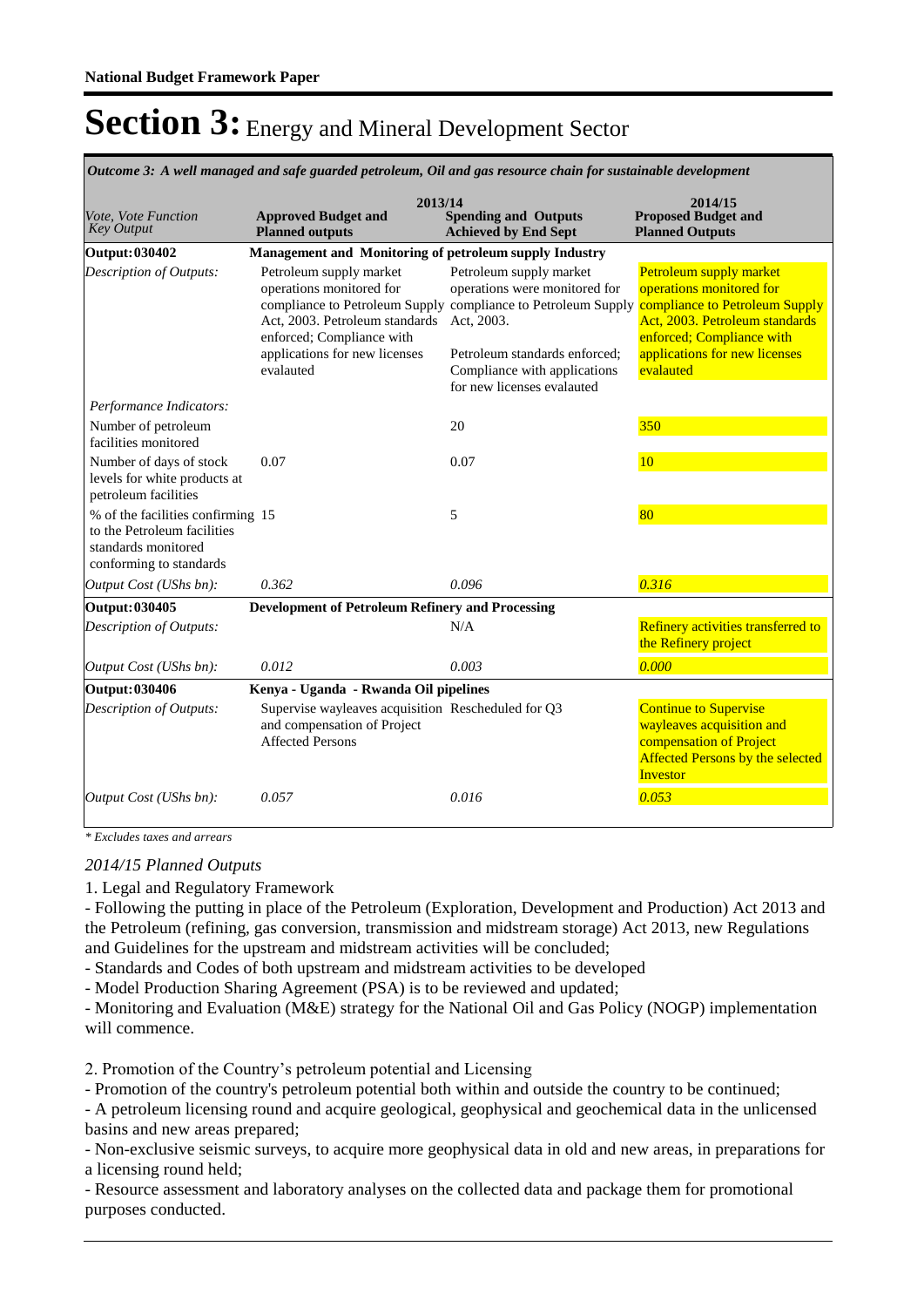3. Capacity Building

- Human resource development for the oil and gas sector through formal and informal training to be continued;

- Seven (7) members of staff training in Petroleum Geoscience, Engineering and Refinery Design at postgraduate level;

- Continue supporting Government petroleum training institutions, Uganda Petroleum Institute Kigumba (UPIK) and the Petroleum Degree (B.Sc. And M.Sc.) courses at Makerere University;

- Implement the National content policy for the oil and gas sector;

- The new institutions, i.e. the Petroleum Directorate, the Petroleum Authority and National Oil Company to be put in place.

4. Monitor the exploration for oil and gas activities by oil companies

- Monitoring of appraisal 3D seismic survey and drilling of appraisal wells in EA1 and E1A, accompanying well tests, plus other field operations continued;

- Evaluate applications for production licenses and accompanying Field Development plans and Petroleum Reservoir Reports for fields whose appraisal is complete;

- Monitor the sale of Extended Well Test Crude oil.

5. Construction of the data centre and office block

- Complete Phase –2 of the construction of a data centre and office block;
- Commence construction of phase 3 of the data centre and office block;
- Maintenance of existing building and related infrastructure undertaken

6. Complete putting in place and commence implementation of the Local content strategy and plan.

- The National Content Policy formulated.
- Local content policy and plan implementation commenced;

7. Continue implementation of the Communication Strategy

- Dissemination of information on oil and gas continued;
- Stakeholder sensitization on the ongoing oil and gas activities in the country continued;
- Media reporting on oil and gas sector improved.

8. Continue participating in Regional initiatives.

- Regional conferences organized and/or attended.
- Eight regional meetings on oil and gas developments attended.

#### 9. MIDSTREAM

a. Investment Priorities and core projects

- Compensation and resettlement of refinery project affected persons completed thus land for refinery development acquired;

- Special purpose vehicle for refinery development formed;
- A National transportation and storage Strategy and Plan for oil and gas developed;

- Detailed route survey for pipeline from the fields to the refinery and from the refinery to Buloba terminal undertaken;

- RAP for pipeline from the fields to the refinery and from the refinery to Buloba terminal undertaken;
- Environmental Baseline Study for pipelines undertaken;
- Mater plan and detailed engineering design study for aerodrome development concluded;
- Logistics assessment study undertaken.

b. Financing Strategy (Both Public and Private)

The refinery project will be developed on a Private-Public Partnership (PPP) basis through a joint venture company. The proposed shareholding is 60% (sixty) private and 40% (forty) public and a debt to equity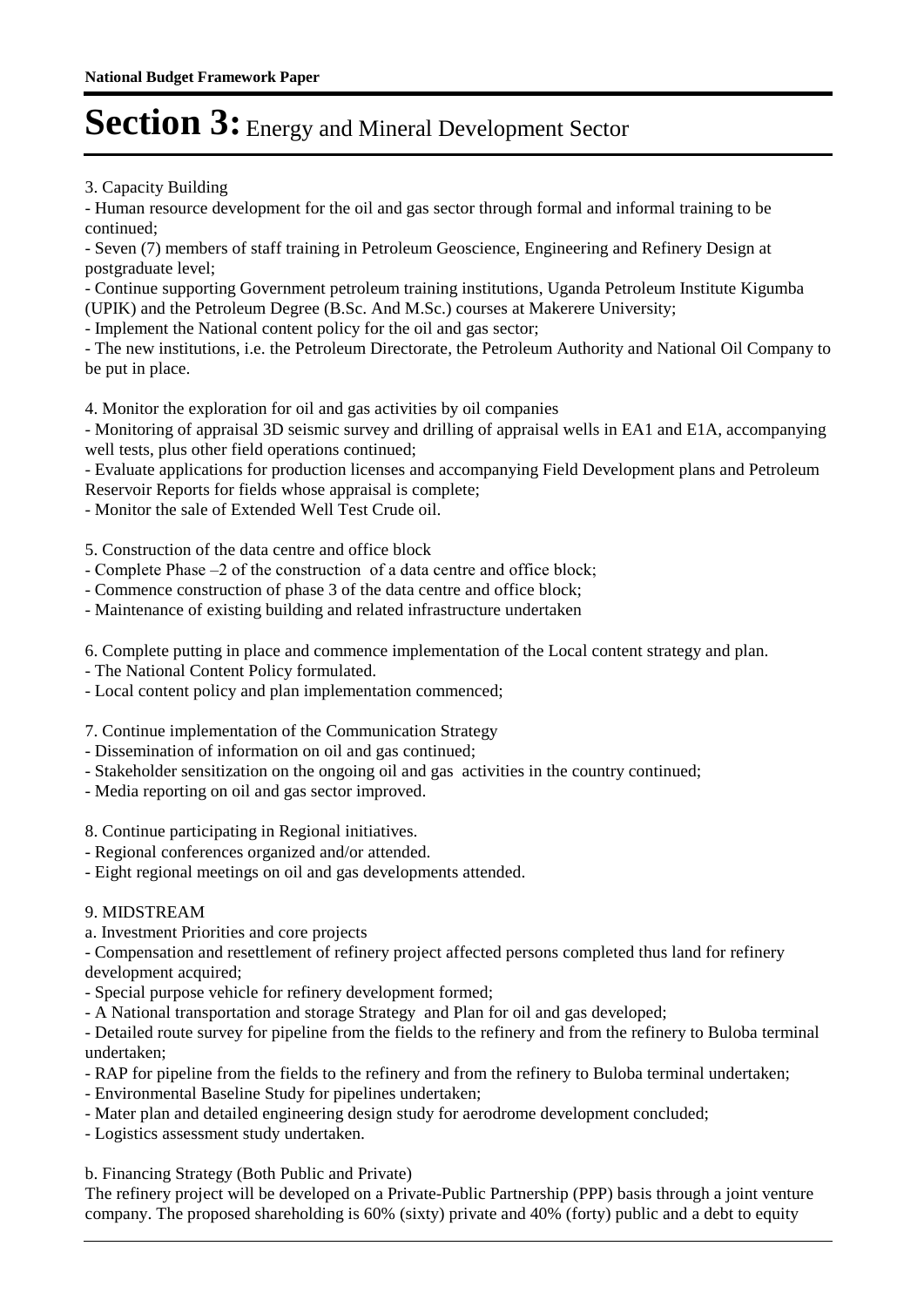ratio of about 70:30. The total project investment is estimated to be about USD 4bn. It is also proposed that the East African Community Partner States participate with 10% out of the 40% of the public shares. Consultations with the Partner States are ongoing to determine the best arrangement for participation.

### *Medium Term Plans*

### PETROLEUM EXPLORATION, DEVELOPMENT AND PRODUCTION

The sector will continue to implement the oil and gas policy over the medium term, through undertaking the following:-

1. Promote the Country's petroleum potential and undertake a licensing round for the unlicensed acreage in the country;

- 2. Develop and commission a 60,000bopd refinery in the country;
- 3. Develop transport and storage infrastructure for petroleum and petroleum products in the country;
- 4. Facilitate the development of infrastructure for the export of crude oil;
- 5. Coordinate the implementation of the oil and gas regulations in the sector;
- 6. Build capacity of the Oil and Gas sector in the country;
- 7. Monitor and regulate the upstream petroleum activities;
- 8. Continue the implementation a communication strategy for the Oil and Gas sector in the country;
- 9. Participate in Regional initiatives related to the oil and gas sector.

### *Actions to Improve Outcome Performance*

A number of action plans have been planned in order to improve vote performance within the oil and gas sector. These include:

- Continue implementation of the new petroleum laws that govern the activities of the oil and gas sector
- Develop regulations for the upstream and midstream activities
- Support and spearhead the restructuring and creation of new institutions provided for by the new laws
- Develop standards and codes for the upstream and midstream activities
- Formulation of the monitoring and evaluation framework
- Implementation Communication strategy
- Development and Implementation of the National Content Policy and Plan
- Effective management of the oil and gas sector
- Promote the investment opportunities in the country's oil and gas sector within and outside the country

- Engage in training of staff at various levels in order to enable availability of the necessary manpower and increase efficiency in performance

#### **Table S2.3: Actions and Medium Term Strategy to Improve Sector Outcome**

| Sector Outcome 3: A well managed and safe guarded petroleum, Oil and gas resource chain for sustainable development |                                                                      |                                                                 |                                                          |  |  |  |  |  |
|---------------------------------------------------------------------------------------------------------------------|----------------------------------------------------------------------|-----------------------------------------------------------------|----------------------------------------------------------|--|--|--|--|--|
| 2013/14 Planned Actions:                                                                                            | 2013/14 Actions by Sept:                                             | 2014/15 Planned Actions:                                        | <b>MT Strategy:</b>                                      |  |  |  |  |  |
| Vote: 017 Ministry of Energy and Mineral Development                                                                |                                                                      |                                                                 |                                                          |  |  |  |  |  |
|                                                                                                                     | Vote Function: 03 03 Petroleum Exploration, Development & Production |                                                                 |                                                          |  |  |  |  |  |
| Train five (5) members of<br>staff at Postgraduate Level in<br>Petroleum related studies.                           | Staff training is on-going                                           | <b>Continue with epapeity</b><br>biulding programs              | Continued strengthening of the<br>institutional capacity |  |  |  |  |  |
| Continue the implementation<br>of local content strategy and<br>plan.                                               |                                                                      |                                                                 |                                                          |  |  |  |  |  |
| In-house training and field<br>excursions, including<br>Stratigraphic scheme.                                       |                                                                      |                                                                 |                                                          |  |  |  |  |  |
| New Regulations and                                                                                                 | Drafting of Regulatiions and                                         | <b>Implement the newly approved</b> Continue the implementation |                                                          |  |  |  |  |  |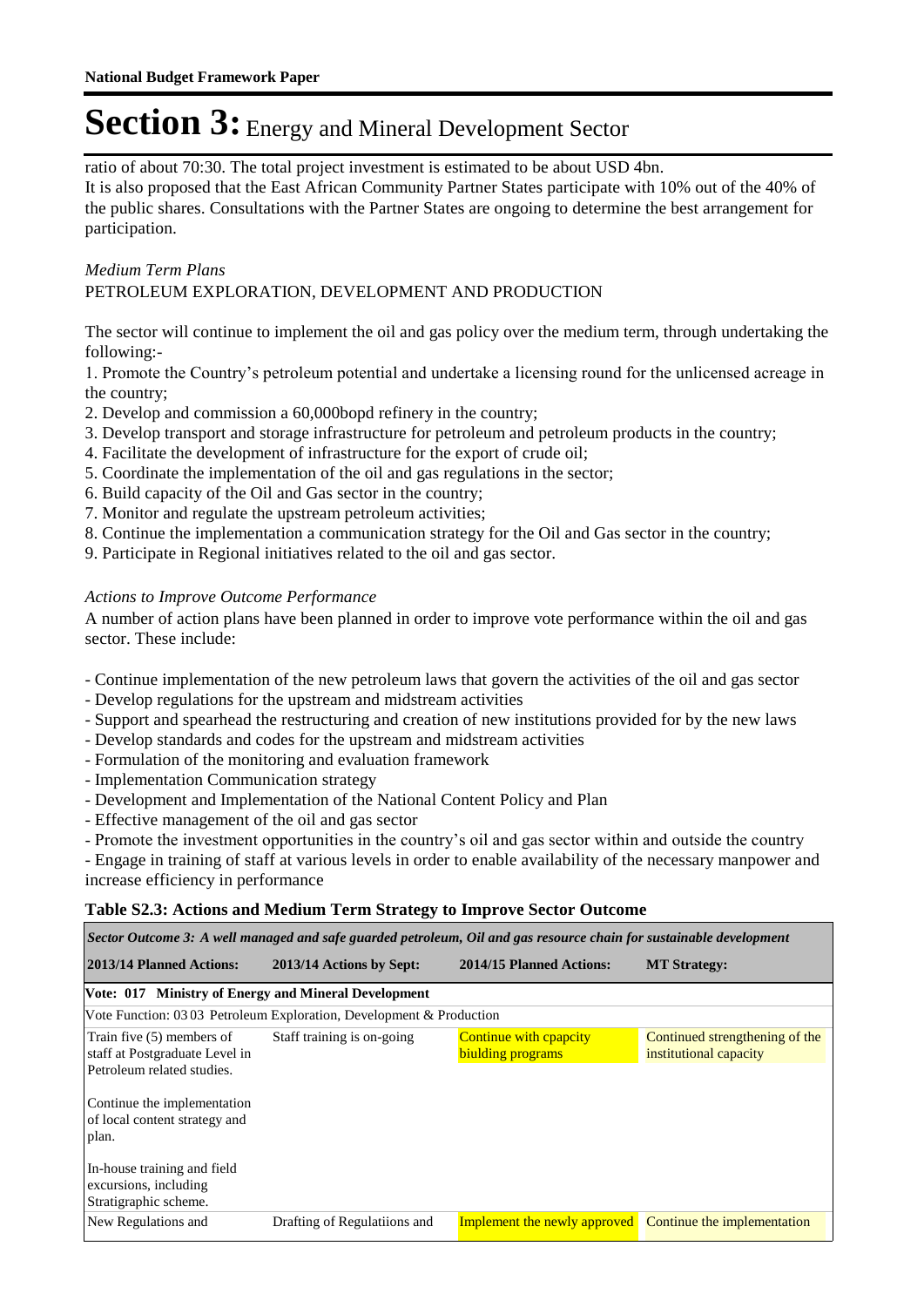| Sector Outcome 3: A well managed and safe guarded petroleum, Oil and gas resource chain for sustainable development |                          |                          |                                                |  |  |  |  |  |
|---------------------------------------------------------------------------------------------------------------------|--------------------------|--------------------------|------------------------------------------------|--|--|--|--|--|
| 2013/14 Planned Actions:                                                                                            | 2013/14 Actions by Sept: | 2014/15 Planned Actions: | <b>MT Strategy:</b>                            |  |  |  |  |  |
| guidelines for the upstream<br>activities developed;                                                                | Guidelines in progress   | legislation              | of the oil and gas policy and<br>legislations. |  |  |  |  |  |
| Model PSA reviewed and<br>updated                                                                                   |                          |                          |                                                |  |  |  |  |  |
| Monitoring and Evaluation<br>$(M & E)$ strategy for the<br>National Oil and Gas Policy<br>(NOGP) formulated.        |                          |                          |                                                |  |  |  |  |  |

### **(iv) Efficiency of Sector Budget Allocations**

To improve the performance of vote budget allocations and achieve value for money in the oil and gas sector a monitoring and evaluation framework has been formulated and efforts have been made to improve the procurement plans.

#### REA

To improve efficiency in budget allocation, REA has identified priority projects which have a high impact on society. Focus has been on district headquarters, rural growth centres, health centres, commercial enterprices, and agricultural centres. These areas are high density areas in which the unit cost of exention of electricity services is lower

### **Table S2.4: Allocations to Key Sector and Service Delivery Outputs over the Medium Term**

|                                 | $(i)$ Allocation (Shs Bn) |                     | $(ii)$ % Sector Budget          |       |         |         |                                 |                            |
|---------------------------------|---------------------------|---------------------|---------------------------------|-------|---------|---------|---------------------------------|----------------------------|
| <b>Billion Uganda Shillings</b> |                           |                     | 2013/14 2014/15 2015/16 2016/17 |       |         |         | 2013/14 2014/15 2015/16 2016/17 |                            |
| Key Sector                      |                           | $1.222.7$ $1.251.0$ | 183.4                           | 161.7 |         |         |                                 | $69.7\%$ 72.4% 44.7% 51.3% |
| Service Delivery                | 91.7                      | <b>121.8</b>        | 148.2                           | 136.4 | $5.2\%$ | $7.0\%$ |                                 | $36.1\%$ $43.3\%$          |

### MINERAL SECTOR BUDGET OBJECTIVES

Mineral sector work plans are to derive economic gains for the mineral resources to benefit society and Ugandans over the short term, midterm and long term with environmental sustainability. Environmental sustainability means extracting minerals without destroying the environment i.e. vegetation cover, water, flora and fauna. The work plans are to enable utilization of the mineral resources to overcome abject poverty and also create horizontal and vertical linkages in the other sectors of the economy. The work plans are integrated in local, national regional mechanisms to harness the mineral resources without causing conflicts by avoiding the so called natural 'resources curse' and also learning form outcomes of success stores in mining driven economies and also from those economies that do not have a comparative advantage over mineral resources but have heavily invested in research and development through highly trained human resource and skilling its population in adding value from the little mineral wealth and imports of strategic minerals make high value for money products to global market

#### **Table S2.5: Key Unit Costs of Services in the Sector (Shs '000)**

| <b>Unit Cost</b><br><b>Description</b>                                                                                                           | Actual<br>2012/13 | <b>Planned</b><br>2013/14 | <b>Proposed</b><br>2014/15 | <b>Costing Assumptions and Reasons for any Changes</b><br>and Variations from Plan                                                                                                      |
|--------------------------------------------------------------------------------------------------------------------------------------------------|-------------------|---------------------------|----------------------------|-----------------------------------------------------------------------------------------------------------------------------------------------------------------------------------------|
| Vote: 017 Ministry of Energy and Mineral Development                                                                                             |                   |                           |                            |                                                                                                                                                                                         |
| Vote Function:0301 Energy Planning, Management & Infrastructure Dev't<br>Cost per Mega Watt<br>hour (MWh) of<br>thermal generated<br>electricity |                   |                           |                            | The cost represents the energy price per MW geerated<br>at Aggreko Mutundwe Plant priced at USD 160.78 per<br>MWh, calculated at a base price of $1US = 1980US$ hs<br>(Feb 2009 prices) |
| Cost per kilo Watt<br>hour (kWh) sold by<br>the system operator<br>UETCL to the energy<br>distributors                                           |                   |                           |                            | The cost represents the peak hour cost of electricity<br>transmitted by UETCL                                                                                                           |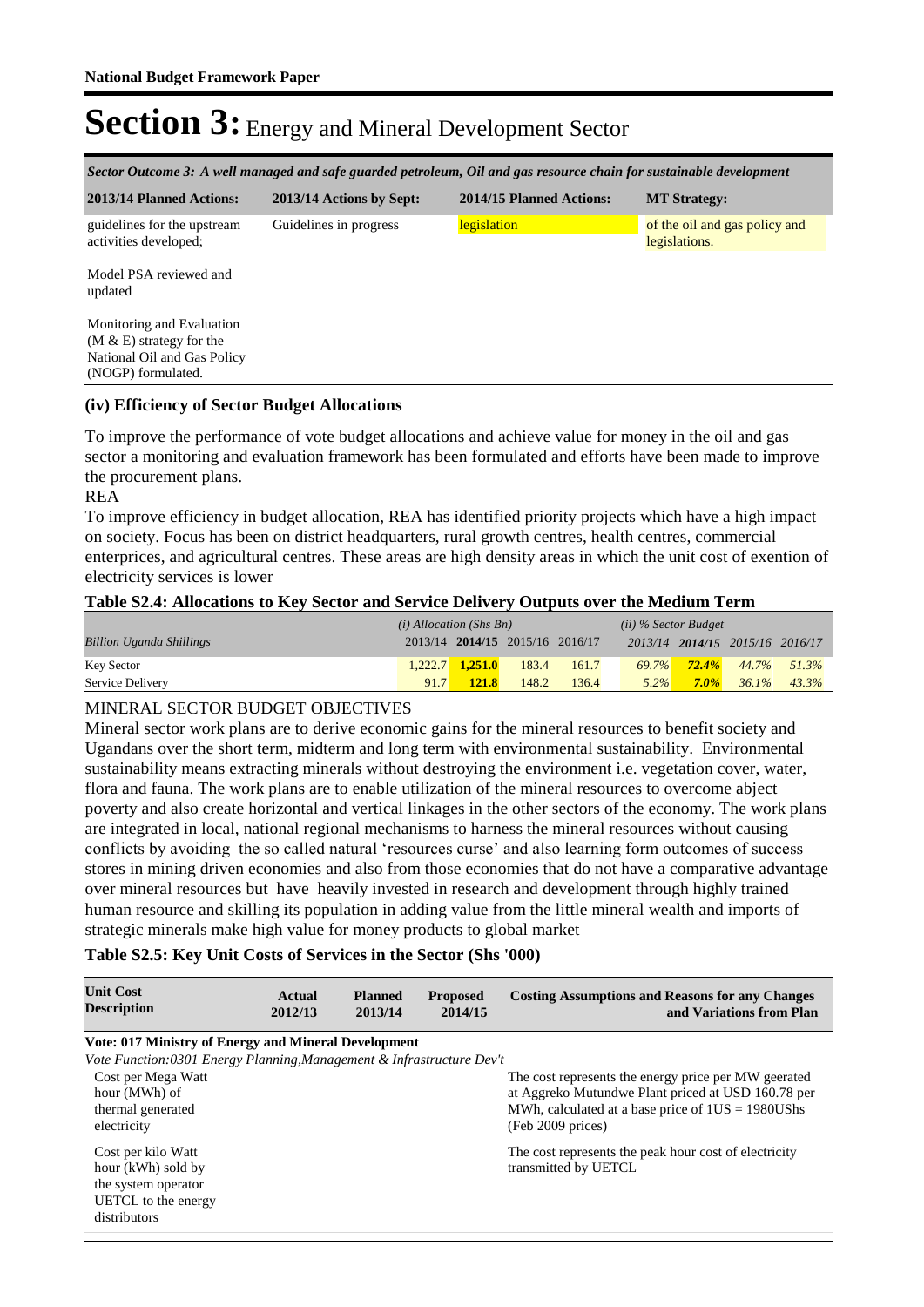| <b>Unit Cost</b><br><b>Description</b>                                                                                                             | Actual<br>2012/13 | <b>Planned</b><br>2013/14 | <b>Proposed</b><br>2014/15 | <b>Costing Assumptions and Reasons for any Changes</b><br>and Variations from Plan                                                                                                   |
|----------------------------------------------------------------------------------------------------------------------------------------------------|-------------------|---------------------------|----------------------------|--------------------------------------------------------------------------------------------------------------------------------------------------------------------------------------|
| Vote Function:0302 Large Hydro power infrastructure<br>Cost per Mega Watt of<br>electricity produced<br>per hour by a large<br>hydro power station |                   |                           |                            | Approved energy tariff for the power generated at the<br>Nalubaale - Kiira operated by a concessionaire                                                                              |
| Vote Function:0305 Mineral Exploration, Development & Production                                                                                   |                   |                           |                            |                                                                                                                                                                                      |
| Cost per line kilometre<br>of aeroborne<br>geophysical data                                                                                        |                   | 17.500                    | 39,000                     | Resources Project 2004 - 2011 of USD 5.005 million<br>for 632,681 line kilometres covered; averaged USD<br>Global Inflation<br>7.911 per line kilometre.<br>and change in technology |

### **(v) Sector Investment Plans**

For the FY 2014/15, Karuma Hydro Power Project has a budgetary allocation of Ush. 1,096.9 Bn; while 35.0 Bn is earmarked for the acquisition of land for construction of the oil refinery. Construction and Resettlement Action Plan for the Transmission Lines will also be funded. REA

Over 93% of available funding will be used for construction of rural electrification power lines. This level of funding will be able to construct at least 2000 kms of 33 kv and 11 kv power lines and achieve at least 70,000 connections per year.

### **Table S2.6: Allocations to Capital Investment over the Medium Term**

|                                           | $(i)$ Allocation (Shs Bn) |         |                                 | $(ii)$ % Sector Budget |               |           |                                 |           |
|-------------------------------------------|---------------------------|---------|---------------------------------|------------------------|---------------|-----------|---------------------------------|-----------|
| <b>Billion Uganda Shillings</b>           |                           |         | 2013/14 2014/15 2015/16 2016/17 |                        |               |           | 2013/14 2014/15 2015/16 2016/17 |           |
| Consumption Expendture (Outputs Provided) | 62.3                      | 67.6    | 147.7                           | 117.2                  | 3.6%          | 3.9%      | $36.0\%$                        | 37.2%     |
| Grants and Subsidies (Outputs Funded)     | 73.4                      | 93.5    | 45.3                            | 48.1                   | $4.2\%$       | 5.4%      | $11.0\%$                        | 15.3%     |
| Investment (Capital Purchases)            | 1.617.8                   | 1.567.2 | 217.5                           | 149.8                  | 92.3%         | $90.7\%$  | 53.0%                           | 47.6%     |
| <b>Grand Total</b>                        | 1.753.5                   | 1,728.4 | 410.5                           | 315.1                  | <b>100.0%</b> | $100.0\%$ | $100.0\%$                       | $100.0\%$ |

For the FY 2014/15, the major capital purchases are geared towards investments in the construction of Large Hydropower infrastructure (Karuma, Isimba Hydro Power Projects); construction of transmission lines and the associated Way leaves; Resettlement Action Plan (RAP) and capacity payments towards thermal power generation. Downstrem activities will largely focus on the development of the Kenya - Uganda; Kampala - Kigali oil products pipeline.

In the oil and gas sub-sector, focus will be towards the implementation of the refinery development activities including the Resettlement Action Plan for the refinery land and the implementation of the oil and gas policy. In the mineral sector, government will continue with the ground geophysical mapping of Karamoja and the geothermal exploration.

#### REA

The purchases will include construction materials for 33kV and 11kV power lines. The materials include poles, conductors, transformers, auto closures, etc.

| Project                                              |                               |  | 2013/14                                                                                                                                                              | 2014/15                                                                                   |                                                                           |  |
|------------------------------------------------------|-------------------------------|--|----------------------------------------------------------------------------------------------------------------------------------------------------------------------|-------------------------------------------------------------------------------------------|---------------------------------------------------------------------------|--|
| <b>Vote Function Output</b><br><b>UShs Thousand</b>  |                               |  | <b>Approved Budget, Planned</b><br><b>Actual Expenditure and</b><br><b>Outputs by September</b><br><b>Outputs (Quantity and Location)</b><br>(Quantity and Location) |                                                                                           | <b>Proposed Budget, Planned</b><br><b>Outputs (Quantity and Location)</b> |  |
| Vote:                                                | 017                           |  | <b>Ministry of Energy and Mineral Development</b>                                                                                                                    |                                                                                           |                                                                           |  |
|                                                      | <b>Vote Function:</b><br>0301 |  | Energy Planning, Management & Infrastructure Dev't                                                                                                                   |                                                                                           |                                                                           |  |
|                                                      |                               |  | <b>Project 1026 Mputa Interconnection Project</b>                                                                                                                    |                                                                                           |                                                                           |  |
| 030179 Acquisition of Other<br><b>Capital Assets</b> |                               |  | - Construction of Nkenda-<br>Hoima 220kV transmission line<br>and associated substations.                                                                            | - Construction of Nkenda-<br>Hoima 220kV transmission line<br>and associated substations. |                                                                           |  |
|                                                      |                               |  | - RAP Implementation                                                                                                                                                 |                                                                                           |                                                                           |  |

### **Table S2.7: Major Capital Investments**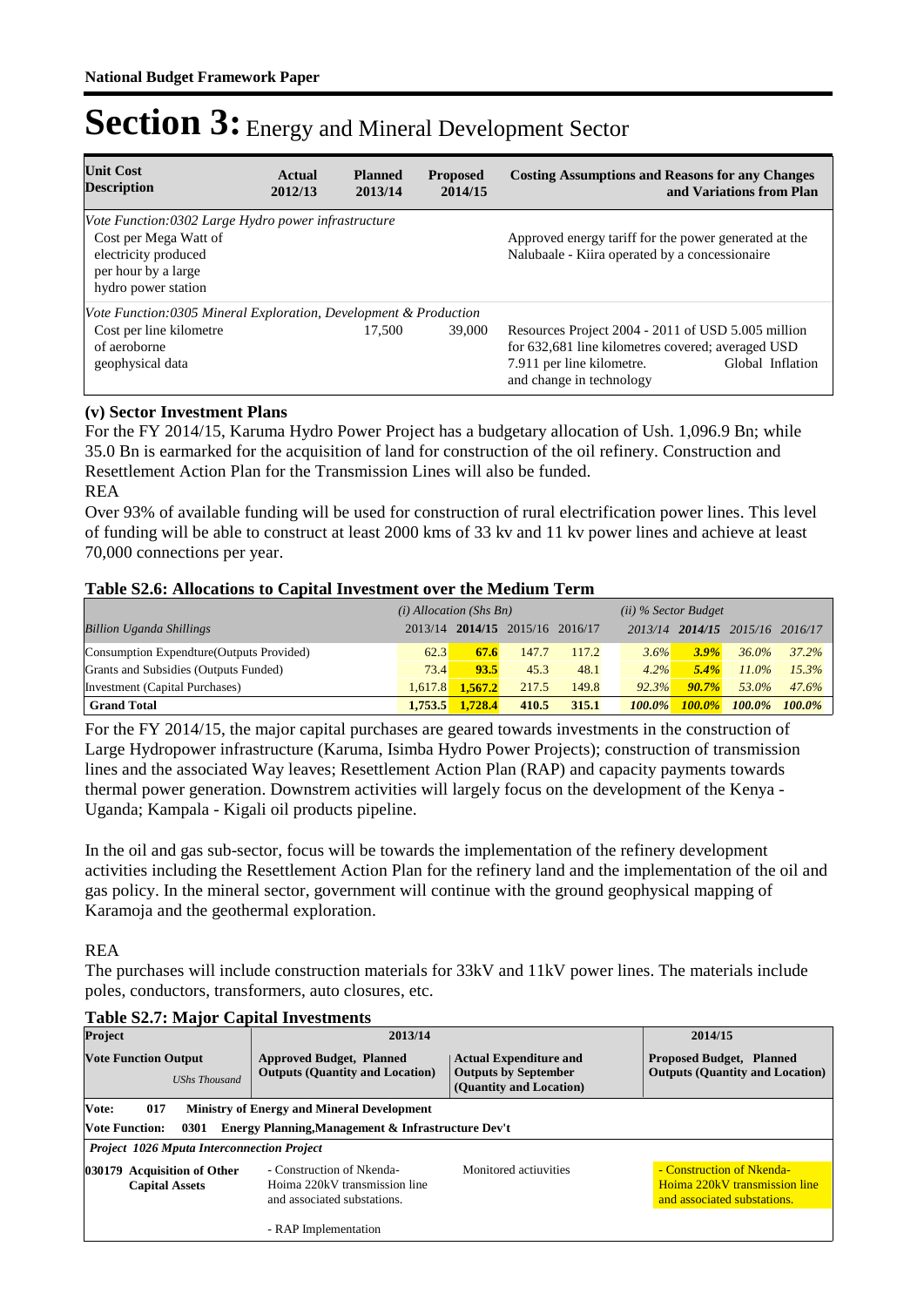| Project                                             |                       |                           |              | 2013/14                                                                                                |                                                                                                                                                                          | 2014/15                                                                                                              |
|-----------------------------------------------------|-----------------------|---------------------------|--------------|--------------------------------------------------------------------------------------------------------|--------------------------------------------------------------------------------------------------------------------------------------------------------------------------|----------------------------------------------------------------------------------------------------------------------|
| <b>Vote Function Output</b><br><b>UShs Thousand</b> |                       |                           |              | <b>Approved Budget, Planned</b><br><b>Outputs (Quantity and Location)</b>                              | <b>Actual Expenditure and</b><br><b>Outputs by September</b><br>(Quantity and Location)                                                                                  | <b>Proposed Budget, Planned</b><br><b>Outputs (Quantity and Location)</b>                                            |
| <b>Vote Function:</b>                               |                       | 0301                      |              | Energy Planning, Management & Infrastructure Dev't                                                     |                                                                                                                                                                          |                                                                                                                      |
|                                                     |                       |                           | <b>Total</b> | 9,556,800                                                                                              | 166,667                                                                                                                                                                  | 8,056,800                                                                                                            |
|                                                     |                       | <b>GoU</b> Development    |              | 1,500,000                                                                                              | 166,667                                                                                                                                                                  | $\theta$                                                                                                             |
|                                                     |                       | <b>External Financing</b> |              | 8,056,800                                                                                              | 0                                                                                                                                                                        | 8,056,800                                                                                                            |
|                                                     |                       |                           |              | Project 1137 Mbarara-Nkenda/Tororo-LiraTransmission Lines                                              |                                                                                                                                                                          |                                                                                                                      |
| 030179 Acquisition of Other                         | <b>Capital Assets</b> |                           |              | - Construction of Mbarara-<br>Nkenda & Tororo-Lira<br>transmission lines and<br>associated substations | - Geotechnical soil<br>investigations completed for<br>Opuyo substation                                                                                                  | - Construction of Mbarara-<br>Nkenda (Lot 2)&Tororo-Lira<br>(Lot 1) transmission lines and<br>associated substations |
|                                                     |                       |                           |              | -RAP implemnetation                                                                                    | - Route alignment was<br>completed                                                                                                                                       |                                                                                                                      |
|                                                     |                       |                           |              |                                                                                                        | - Detailed survey completed,<br>234 km of which 234 km profile<br>was submitted and 195 km was<br>approved.                                                              |                                                                                                                      |
|                                                     |                       |                           |              |                                                                                                        | - DTA60 and DAT tower testing<br>conducted between 13th -<br>15thJuly & 19th - 21st July in<br>India.                                                                    |                                                                                                                      |
|                                                     |                       |                           |              |                                                                                                        | - Tower Material Test for DS1<br>along with Stub material for<br>DTA & DTA 60 was conducted<br>between 17th & 18th July in<br>India                                      |                                                                                                                      |
|                                                     |                       |                           |              |                                                                                                        | - Insulator Unit test and string<br>test performed from 10th - 23rd<br>July 2013 in China                                                                                |                                                                                                                      |
|                                                     |                       |                           |              |                                                                                                        | - DCPT completed for 295<br>tower spots of which 113 has<br>been approved                                                                                                |                                                                                                                      |
|                                                     |                       |                           |              |                                                                                                        | - Geotechnical soil<br>investigations completed for<br>Fort Portal Substation, Mbarara<br>North substation and Nkenda<br>Substation                                      |                                                                                                                      |
|                                                     |                       |                           |              |                                                                                                        | - Route Alignment Survey -<br>AP7 to AP 54, 157.4km<br>approved. Remaining section<br>AP1 to AP7 - 1km, not<br>completed (Substation<br>orientation near Mbarara North). |                                                                                                                      |
|                                                     |                       |                           |              |                                                                                                        | - Detailed survey for 148 km<br>completed and 108 km Profile<br>approved                                                                                                 |                                                                                                                      |
|                                                     |                       |                           |              |                                                                                                        | - DCPT completed for 165<br>Tower spots and 51 approved.                                                                                                                 |                                                                                                                      |
|                                                     |                       |                           |              |                                                                                                        | - Design calculation for DTA,<br>DTA60 & DTA90 approved                                                                                                                  |                                                                                                                      |
|                                                     |                       |                           |              |                                                                                                        | - Earthworks and preliminary<br>works at Nkenda and Mbarara<br>North substation sites completed                                                                          |                                                                                                                      |
|                                                     |                       |                           |              |                                                                                                        | - Electricity services<br>affordability study presented<br>and reviewed                                                                                                  |                                                                                                                      |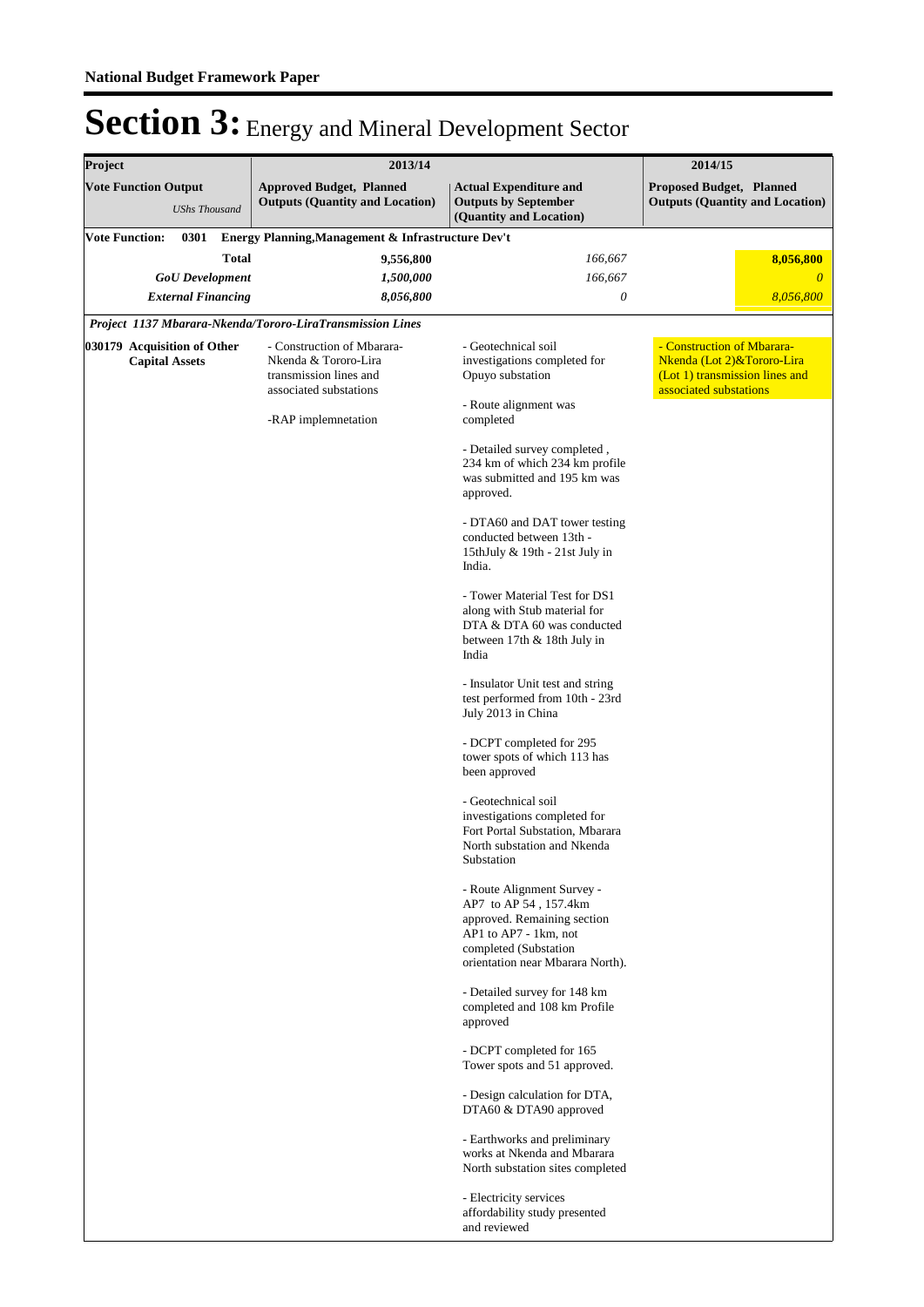| Project                                              |                                                                      | 2013/14                                                                                                                       | 2014/15                                                                                                                                                                                                                        |                                                                                                                                                                                    |  |
|------------------------------------------------------|----------------------------------------------------------------------|-------------------------------------------------------------------------------------------------------------------------------|--------------------------------------------------------------------------------------------------------------------------------------------------------------------------------------------------------------------------------|------------------------------------------------------------------------------------------------------------------------------------------------------------------------------------|--|
|                                                      | <b>Vote Function Output</b><br><b>UShs Thousand</b>                  | <b>Approved Budget, Planned</b><br><b>Outputs (Quantity and Location)</b>                                                     | <b>Actual Expenditure and</b><br><b>Outputs by September</b><br>(Quantity and Location)                                                                                                                                        | <b>Proposed Budget, Planned</b><br><b>Outputs (Quantity and Location)</b>                                                                                                          |  |
| <b>Vote Function:</b>                                | 0301                                                                 | Energy Planning, Management & Infrastructure Dev't                                                                            |                                                                                                                                                                                                                                |                                                                                                                                                                                    |  |
|                                                      | <b>Total</b><br><b>GoU</b> Development                               | 110,694,300<br>5,400,000                                                                                                      | 1,011,872<br>1,011,872                                                                                                                                                                                                         | 34,400,000<br>400,000                                                                                                                                                              |  |
|                                                      | <b>External Financing</b>                                            | 105,294,300                                                                                                                   | 0                                                                                                                                                                                                                              | 34,000,000                                                                                                                                                                         |  |
|                                                      | Project 1140 NELSAP                                                  |                                                                                                                               |                                                                                                                                                                                                                                |                                                                                                                                                                                    |  |
| 030179 Acquisition of Other<br><b>Capital Assets</b> |                                                                      | -RAP implementation<br>- Construction works of<br>Bujagali-Tororo-Lessos and<br>Mbarara-Mirama-transmission<br>lines          | -The Euro and USD portion of<br>Advance Payment was paid to<br>the Contractor. The UGX<br>amount is yet to be paid.<br>-Line route alignment for Lot A<br>& B is complete and Survey is<br>64% for Lot A, and 4% for Lot<br>Β. | - Construction works of<br><b>Bujagali-Tororo-Lessos and</b><br>Mbarara-Mirama-transmission<br>lines Lot A: Uganda-Kenya; Lot<br>B: Uganda-Rwanda and Lot C:<br><b>Substations</b> |  |
|                                                      |                                                                      |                                                                                                                               | -Lot C contractor received<br>Mbarara and Bujagali Sites.                                                                                                                                                                      |                                                                                                                                                                                    |  |
|                                                      |                                                                      |                                                                                                                               | -Procurement of contractors for<br>construction of resettlement<br>houses for Project Affected<br>Persons is ongoing.                                                                                                          |                                                                                                                                                                                    |  |
|                                                      |                                                                      |                                                                                                                               | -RAP Implementation for the<br>project is on-going; overall<br>clearance is at 60% for<br>Mbarara - Mirama line and 70%<br>for Bujagali - Tororo line.                                                                         |                                                                                                                                                                                    |  |
|                                                      | <b>Total</b>                                                         | 152,894,200                                                                                                                   | 586,967                                                                                                                                                                                                                        | 60,375,406                                                                                                                                                                         |  |
|                                                      | <b>GoU</b> Development                                               | 3,200,000                                                                                                                     | 586,967                                                                                                                                                                                                                        | 0                                                                                                                                                                                  |  |
|                                                      | <b>External Financing</b>                                            | 149,694,200                                                                                                                   | 0                                                                                                                                                                                                                              | 60,375,406                                                                                                                                                                         |  |
|                                                      | Project 1144 Hoima - Kafu interconnection                            |                                                                                                                               |                                                                                                                                                                                                                                |                                                                                                                                                                                    |  |
|                                                      | 030179 Acquisition of Other<br><b>Capital Assets</b>                 | -Feasibility study for Hoima-<br>Kafu feasibility study<br>concluded                                                          | -Feasibility study on-going;<br>50% completed.                                                                                                                                                                                 | - Procurement of Supervision<br>Consultant                                                                                                                                         |  |
|                                                      |                                                                      | - Supervision Consultant                                                                                                      | -ESIA & RAP Studies on-going;<br>80% completed.                                                                                                                                                                                | - Procurement of EPC Contractor                                                                                                                                                    |  |
|                                                      |                                                                      | - RAP Implementation                                                                                                          | -Disbursements: Nil                                                                                                                                                                                                            |                                                                                                                                                                                    |  |
|                                                      | Total                                                                | 3,839,600                                                                                                                     | 1,000,000                                                                                                                                                                                                                      | 839,600                                                                                                                                                                            |  |
|                                                      | <b>GoU</b> Development                                               | 3,000,000                                                                                                                     | 1,000,000                                                                                                                                                                                                                      | $\theta$                                                                                                                                                                           |  |
|                                                      | <b>External Financing</b>                                            | 839,600                                                                                                                       | 0                                                                                                                                                                                                                              | 839,600                                                                                                                                                                            |  |
|                                                      |                                                                      | Project 1198 Modern Energy from Biomass for Rural Development                                                                 |                                                                                                                                                                                                                                |                                                                                                                                                                                    |  |
|                                                      | 030177 Purchase of<br><b>Specialised</b><br>Machinery &<br>Equipment | -Purchase of a briqquetting unit<br>to enhance brigguette<br>production in private sector<br>- Purchase of the spares for the | Process has been initiated.                                                                                                                                                                                                    | Purchase of a biogas unit for<br>electricity generation<br>Purchase of spares for<br>Kyambogo gasifier                                                                             |  |
|                                                      |                                                                      | relocated Budo gasifier<br>-Purchase of four 10kw gasifiers<br>for use and demonstration of<br>technology for schools         |                                                                                                                                                                                                                                | Purchase of spares for Nyabyeya<br>gasifier maintenance<br>Purchase of 4 hand held Global<br><b>Positioning Units (GPS)</b>                                                        |  |
|                                                      | <b>Total</b>                                                         | 1,471,000                                                                                                                     | 0                                                                                                                                                                                                                              | 1,200,000                                                                                                                                                                          |  |
|                                                      | <b>GoU</b> Development                                               | 1,471,000                                                                                                                     | $\theta$                                                                                                                                                                                                                       | 1,200,000                                                                                                                                                                          |  |
|                                                      | <b>External Financing</b>                                            | 0                                                                                                                             | $\theta$                                                                                                                                                                                                                       | $\theta$                                                                                                                                                                           |  |
|                                                      | <b>Project 1212 Electricity Sector Development Project</b>           |                                                                                                                               |                                                                                                                                                                                                                                |                                                                                                                                                                                    |  |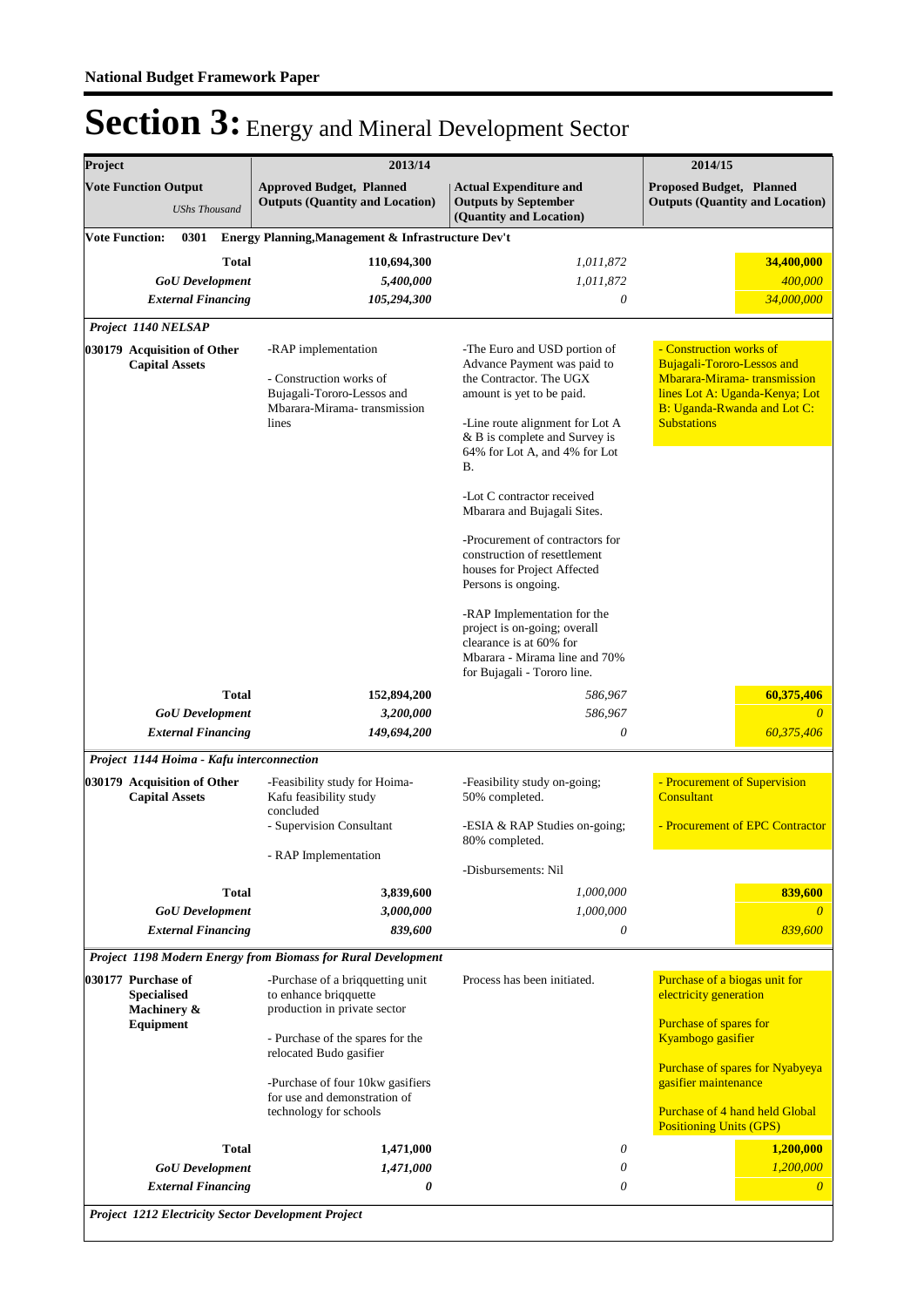| Project                                                  | 2013/14                                                                                                     | 2014/15<br><b>Proposed Budget, Planned</b><br><b>Outputs (Quantity and Location)</b>                            |                                                                                                                       |  |
|----------------------------------------------------------|-------------------------------------------------------------------------------------------------------------|-----------------------------------------------------------------------------------------------------------------|-----------------------------------------------------------------------------------------------------------------------|--|
| <b>Vote Function Output</b><br><b>UShs Thousand</b>      | <b>Approved Budget, Planned</b><br><b>Outputs (Quantity and Location)</b>                                   |                                                                                                                 |                                                                                                                       |  |
| <b>Vote Function:</b><br>0301                            | Energy Planning, Management & Infrastructure Dev't                                                          |                                                                                                                 |                                                                                                                       |  |
| 030179 Acquisition of Other<br><b>Capital Assets</b>     | - Construction of new Kawanda-<br>Masaka transmission line and<br>related upgrades to substations.          | Of 2171 project Affected<br>Persons, 723 have been<br>compensated.                                              | - Establishment of the Power<br><b>Sector Information Centre</b><br>commenced                                         |  |
|                                                          | - Power Sector Information<br>Center in place<br>- Compesation for land for the                             | Re-evaluation of EOI was done.<br>The evaluation report was<br>submitted to the world bank on                   | - Construction of new Kawanda-<br>Masaka transmission line and<br>related upgrades to substations.                    |  |
|                                                          | Kawanda-Masaka transmission<br>line (RAP implementation)                                                    | 13th September 2013<br>Procurement of EPC Contractor<br>ongoing; the pre-bid meeting                            |                                                                                                                       |  |
|                                                          | -Procurement of supervision<br>Consultant for Kawanda-<br>Masaka transmission lines                         | was held on 6th August<br>2013.site visits concluded and<br>the deadline for submission is<br>4th October 2013  |                                                                                                                       |  |
|                                                          | -Procurement of EPC Contractor<br>for Kawanda -Masaka<br>transmission project                               | Procurement of Consultant for<br>Lira-Gulu-Nebbi feasibility<br>study on-going with                             |                                                                                                                       |  |
|                                                          | -Procurement of Consultant for<br>feasibility study Lira-Gulu-<br>Nebbi - Arua transmission line<br>project | negotiations concluded and the<br>draft contract has been<br>submitted to the World Bank for<br>review.         |                                                                                                                       |  |
| <b>Total</b>                                             | 42,588,941                                                                                                  | 544,449                                                                                                         | 31,335,388                                                                                                            |  |
| <b>GoU</b> Development                                   | 10,593,553                                                                                                  | 544,449                                                                                                         | $\overline{0}$                                                                                                        |  |
| <b>External Financing</b>                                | 31,995,388                                                                                                  | 0                                                                                                               | 31,335,388                                                                                                            |  |
| Project 1221 Opuyo Moroto Interconnection Project        |                                                                                                             |                                                                                                                 |                                                                                                                       |  |
| <i>Op</i><br>030179 Acquisition of Other                 | - Feasibility study concluded                                                                               | -Held project kick off meeting                                                                                  | •Procurement of RAP                                                                                                   |  |
| <b>Capital Assets</b>                                    |                                                                                                             | for concluding and update of the                                                                                | implementation consultant                                                                                             |  |
|                                                          | - RAP implementation<br>- Supervision Consultant and<br><b>EPC</b> Contractor procured                      | feasibility, ESIA and RAP study<br>on 25th September 2013                                                       | <b>•Procurement of Supervision</b>                                                                                    |  |
|                                                          |                                                                                                             | -Feasibility study 90% complete                                                                                 | Consultant                                                                                                            |  |
|                                                          |                                                                                                             |                                                                                                                 | <b>•Procurement of EPC Contractor</b>                                                                                 |  |
|                                                          |                                                                                                             | -ESIA and RAP Study 50%<br>complete                                                                             | <b>.RAP</b> Implementation                                                                                            |  |
|                                                          |                                                                                                             | -Disbursement Nil                                                                                               |                                                                                                                       |  |
| <b>Total</b>                                             | 1,000,000                                                                                                   | 333,333                                                                                                         | 1,000,000                                                                                                             |  |
| <b>GoU</b> Development                                   | 1,000,000                                                                                                   | 333,333                                                                                                         | 1,000,000                                                                                                             |  |
| <b>External Financing</b>                                | 0                                                                                                           | 0                                                                                                               | $\theta$                                                                                                              |  |
| Project 1222 Electrification of Industrial Parks Project |                                                                                                             |                                                                                                                 |                                                                                                                       |  |
| 030179 Acquisition of Other<br><b>Capital Assets</b>     | - Feasibility study and<br>supervision of works for<br>Namanye Industrial Park<br>132/33kV Substation and   | Namanve: Feasibility study,<br>ESIA & RAP Studies on-going;<br>90% completed.                                   | - Construction of Namanye<br>South, Luzira, Mukono and<br>Iganga Industrial Park<br><b>Substations and Associated</b> |  |
|                                                          | Transmission Line Project, EIA<br>and RAP study.<br>- RAP Implementation for                                | -Mukono, Iganga and Luzira:<br>Preliminary line route survey<br>and site location for substations<br>completed. | transmission lines                                                                                                    |  |
|                                                          | Mbale Industrial Park                                                                                       |                                                                                                                 |                                                                                                                       |  |
|                                                          |                                                                                                             | -Namanve, Mukono, Iganga<br>and Luzira: Sourcing for<br>financing for construction on-<br>going 70% complete.   |                                                                                                                       |  |
|                                                          |                                                                                                             | -Mukono, Iganga and Luzira:<br>Procurement of the ESIA &                                                        |                                                                                                                       |  |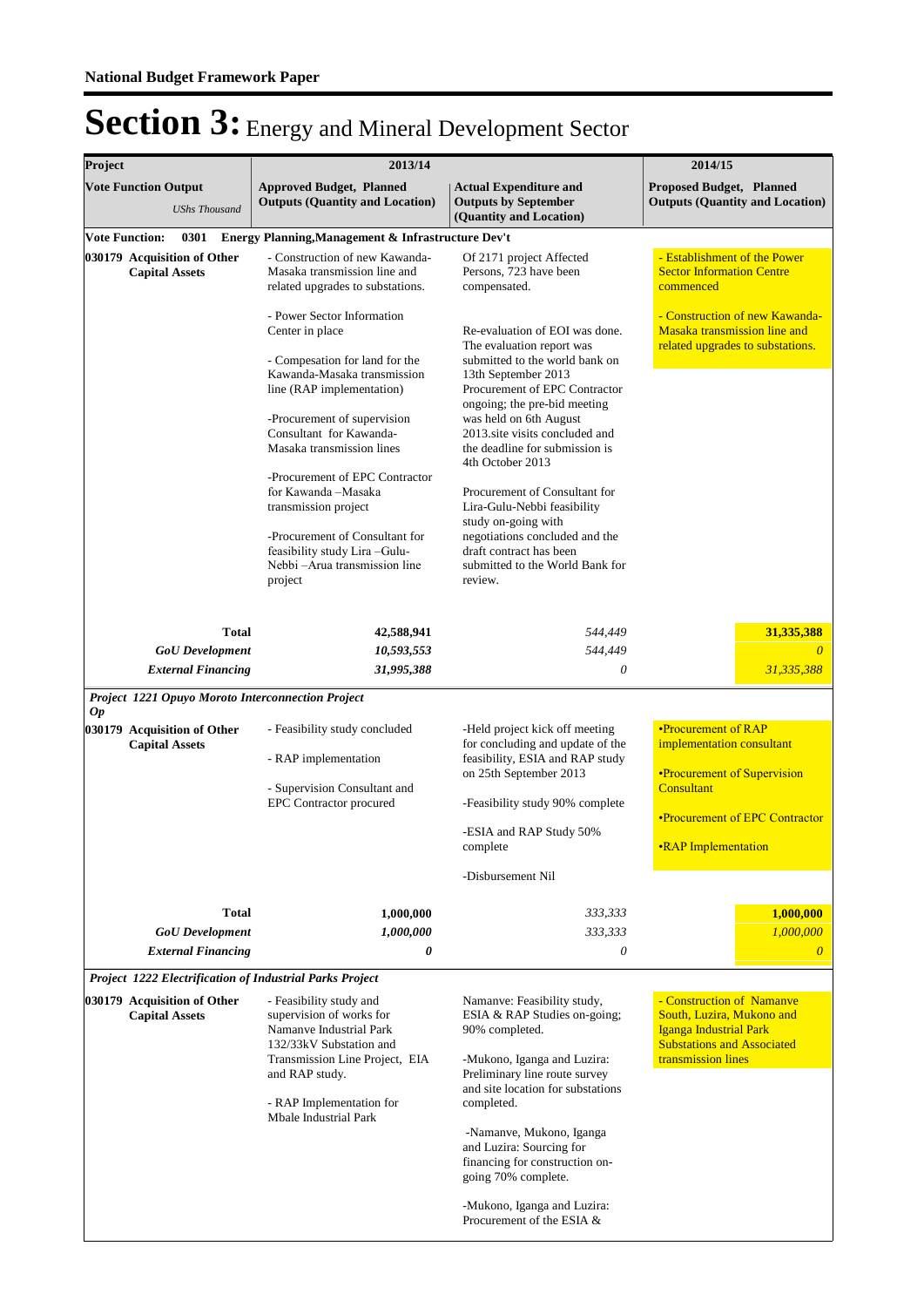| Project                                             | 2013/14                                                                                                                                |                                                                                                                                                              | 2014/15                                                                                                                                                     |
|-----------------------------------------------------|----------------------------------------------------------------------------------------------------------------------------------------|--------------------------------------------------------------------------------------------------------------------------------------------------------------|-------------------------------------------------------------------------------------------------------------------------------------------------------------|
| <b>Vote Function Output</b><br><b>UShs Thousand</b> | <b>Approved Budget, Planned</b><br><b>Outputs (Quantity and Location)</b>                                                              | <b>Actual Expenditure and</b><br><b>Outputs by September</b><br>(Quantity and Location)                                                                      | Proposed Budget, Planned<br><b>Outputs (Quantity and Location)</b>                                                                                          |
| <b>Vote Function:</b><br>0301                       | Energy Planning, Management & Infrastructure Dev't                                                                                     |                                                                                                                                                              |                                                                                                                                                             |
|                                                     |                                                                                                                                        | RAP Studies & RAP<br>Implementation consultant on<br>-going; 80% completed.                                                                                  |                                                                                                                                                             |
|                                                     |                                                                                                                                        | Disbursements:<br>USD 347,737.16 has been spent<br>towards the study                                                                                         |                                                                                                                                                             |
| <b>Total</b>                                        | 3,040,000                                                                                                                              | 557,619                                                                                                                                                      | 1,000,000                                                                                                                                                   |
| <b>GoU</b> Development                              | 3,040,000                                                                                                                              | 557,619                                                                                                                                                      | 1,000,000                                                                                                                                                   |
| <b>External Financing</b>                           | 0                                                                                                                                      | 0                                                                                                                                                            | $\boldsymbol{\theta}$                                                                                                                                       |
| <b>Vote Function:</b>                               | 0302 Large Hydro power infrastructure                                                                                                  |                                                                                                                                                              |                                                                                                                                                             |
| Project 1183 Karuma Hydoelectricity Power Project   |                                                                                                                                        |                                                                                                                                                              |                                                                                                                                                             |
| 030280 Large Hydro Power<br><b>Infrastructure</b>   | -EPC Contract Signed and<br>Contractor for Karuma<br>Hydropower Project on Site.<br>-Five (5) Sensitisation<br>Workshops for Karuma HP | Government entered a bilateral<br>arrangement with the Chinese<br>government to expedite the<br>construction of the project.<br>A Contract has been executed | -EPC Contract Signed and<br><b>Contractor for Karuma</b><br><b>Hydropower Project on Site.</b><br>-Five (5) Sensitisation<br><b>Workshops for Karuma HP</b> |
|                                                     | Project affected people and local<br>community held.                                                                                   | with Sinohydro Corporation to<br>construct both the power plant<br>and transmission line. H.E. the                                                           | Project affected people and local<br>community held.                                                                                                        |
|                                                     | -100% of Project Affected<br>Persons for Karuma HPP<br>Compensated/Resettled.                                                          | President officiated the ground<br>breaking on the 12th August<br>2013.                                                                                      | -100% of Project Affected<br><b>Persons for Karuma HPP</b><br>Compensated/Resettled.                                                                        |
|                                                     | -100% Land Freed Up for<br>Contractors.                                                                                                |                                                                                                                                                              | -100% Land Freed Up for<br>Contractors.                                                                                                                     |
|                                                     | -RAP implementing Agency for<br>Evacuation Lines in place.                                                                             |                                                                                                                                                              | -RAP implementing Agency for<br><b>Evacuation Lines in place.</b>                                                                                           |
|                                                     | -100% of the Project Affected<br>Persons for Karuma HPP Power<br>Evacuation Lines Compenseted/<br>Ressettled.                          |                                                                                                                                                              | -100% of the Project Affected<br><b>Persons for Karuma HPP Power</b><br><b>Evacuation Lines Compenseted/</b><br>Ressettled.                                 |
|                                                     | -Construction of Karuma HPP<br>Commences. 20% of the Works<br>Covered.                                                                 |                                                                                                                                                              | -Construction of Karuma HPP<br>Commences. 20% of the Works<br>Covered.                                                                                      |
|                                                     | - Preparatory survey for Ayago                                                                                                         |                                                                                                                                                              | - Preparatory survey for Ayago                                                                                                                              |
| <b>Total</b>                                        | 1,096,900,000                                                                                                                          | 32,338,000                                                                                                                                                   | 1,096,900,000                                                                                                                                               |
| <b>GoU</b> Development                              | 1,096,900,000                                                                                                                          | 32,338,000                                                                                                                                                   | 1,096,900,000                                                                                                                                               |
| <b>External Financing</b>                           | 0                                                                                                                                      | 0                                                                                                                                                            | $\theta$                                                                                                                                                    |
| Project 1256 Ayago Interconnection Project          |                                                                                                                                        |                                                                                                                                                              |                                                                                                                                                             |
| 030271 Acquisition of Land<br>by Government         | Detailed Feasibility Studies and<br><b>Engineering Plans</b>                                                                           | -A memorandum of<br>understanding was signed with<br>China Gezhouba Group<br>Company Limited (CGGC).                                                         | - Detailed Feasibility Studies<br>and Engineering Plans                                                                                                     |
|                                                     |                                                                                                                                        | -CGGC is to undertake the<br>Financing, Engineering<br>Procurement and Execution of<br>the Ayago Hydro Power Project.                                        |                                                                                                                                                             |
|                                                     |                                                                                                                                        | -Feasibility study on going by<br>JICA. Status 50%                                                                                                           |                                                                                                                                                             |
|                                                     |                                                                                                                                        | Disbursements: Nil                                                                                                                                           |                                                                                                                                                             |
|                                                     |                                                                                                                                        |                                                                                                                                                              |                                                                                                                                                             |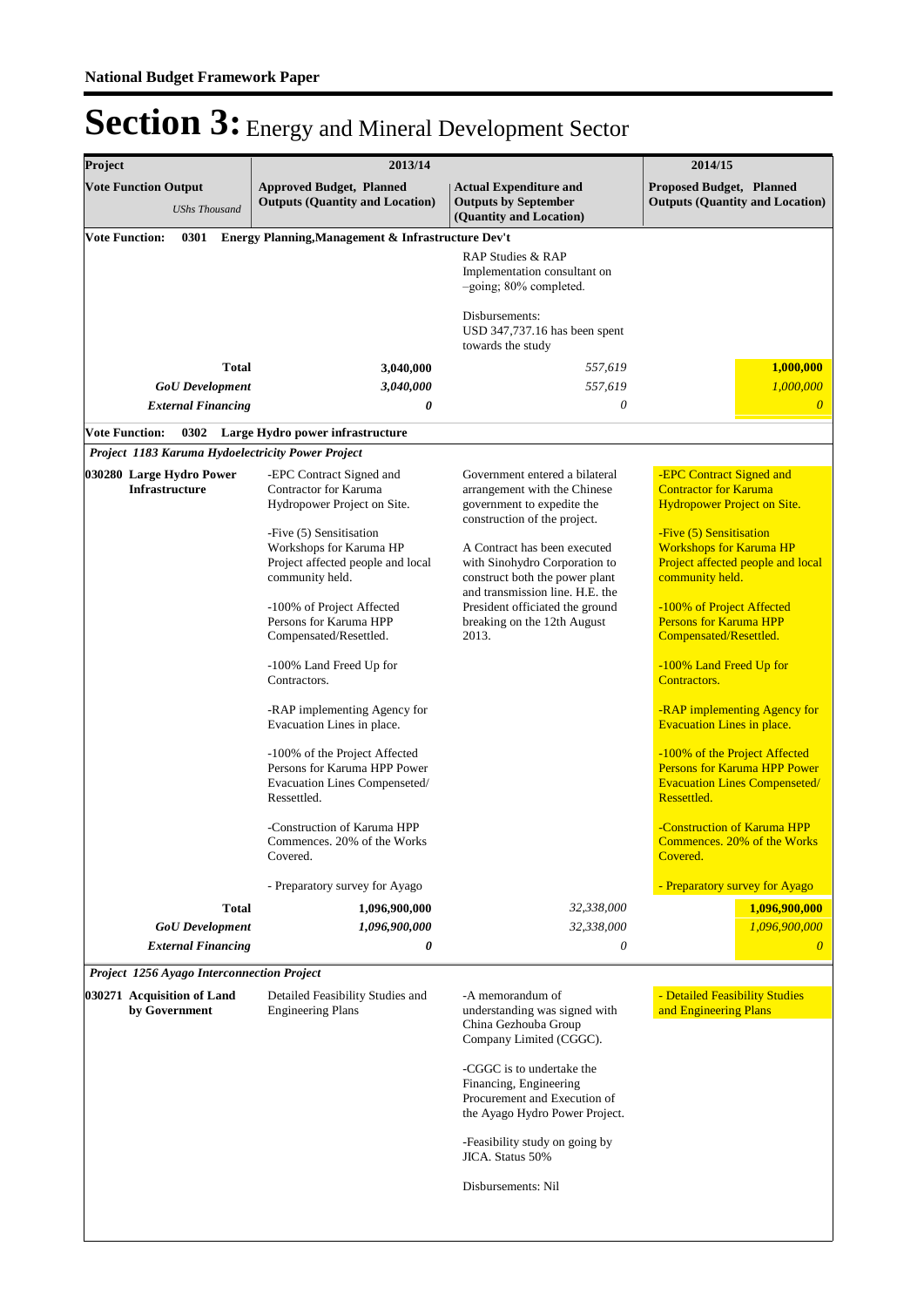| Project                                                                                     |                                                                              | 2013/14                                                                                                                                                                                                                                                                                                                                                                                                                                                                                                                                                                               |                                                                                                                                                                                                                                                                                                                                                                                                                                                                                                                                                                                                                                                                                                                                                                                                                                                                                                                                                                                                                                                                                                                                                                                                                                                                                                                                                                                                                                                                                                 | 2014/15                                                                                                                                                                                                                                                                                        |
|---------------------------------------------------------------------------------------------|------------------------------------------------------------------------------|---------------------------------------------------------------------------------------------------------------------------------------------------------------------------------------------------------------------------------------------------------------------------------------------------------------------------------------------------------------------------------------------------------------------------------------------------------------------------------------------------------------------------------------------------------------------------------------|-------------------------------------------------------------------------------------------------------------------------------------------------------------------------------------------------------------------------------------------------------------------------------------------------------------------------------------------------------------------------------------------------------------------------------------------------------------------------------------------------------------------------------------------------------------------------------------------------------------------------------------------------------------------------------------------------------------------------------------------------------------------------------------------------------------------------------------------------------------------------------------------------------------------------------------------------------------------------------------------------------------------------------------------------------------------------------------------------------------------------------------------------------------------------------------------------------------------------------------------------------------------------------------------------------------------------------------------------------------------------------------------------------------------------------------------------------------------------------------------------|------------------------------------------------------------------------------------------------------------------------------------------------------------------------------------------------------------------------------------------------------------------------------------------------|
| <b>Vote Function Output</b>                                                                 | <b>UShs Thousand</b>                                                         | <b>Approved Budget, Planned</b><br><b>Outputs (Quantity and Location)</b>                                                                                                                                                                                                                                                                                                                                                                                                                                                                                                             | <b>Actual Expenditure and</b><br><b>Outputs by September</b><br>(Quantity and Location)                                                                                                                                                                                                                                                                                                                                                                                                                                                                                                                                                                                                                                                                                                                                                                                                                                                                                                                                                                                                                                                                                                                                                                                                                                                                                                                                                                                                         | <b>Proposed Budget, Planned</b><br><b>Outputs (Quantity and Location)</b>                                                                                                                                                                                                                      |
| <b>Vote Function:</b><br><b>Vote Function:</b><br>Project 1184 Construction of Oil Refinery | 0302<br>Total<br><b>GoU</b> Development<br><b>External Financing</b><br>0303 | Large Hydro power infrastructure<br>1,344,800<br>0<br>1,344,800<br>Petroleum Exploration, Development & Production                                                                                                                                                                                                                                                                                                                                                                                                                                                                    | $\theta$<br>0<br>$\theta$                                                                                                                                                                                                                                                                                                                                                                                                                                                                                                                                                                                                                                                                                                                                                                                                                                                                                                                                                                                                                                                                                                                                                                                                                                                                                                                                                                                                                                                                       | 153,163,239<br>0<br>153,163,239                                                                                                                                                                                                                                                                |
| 030380 Oil Refinery<br>Construction                                                         |                                                                              | - Land for the refinery and<br>supporting infrastructure<br>acquired;<br>- Continued implementation and<br>completion of Logistics study<br>- Transaction Advisory services<br>for Refinery development<br>undertaken;<br>- Pre - Front End Engineering<br>Design (FEED) for refinery<br>development completed.<br>- Aviation studies for aerodrome<br>development undertaken<br>- Crude oil pipeline to the<br>refinery and storage facilities<br>study recommendations<br>implemented;<br>- Pre-FEED for refinery<br>products' pipeline from Hoima<br>to Buloba terminal conducted. | - Compensation and<br>resettlement process<br>implementation commenced<br>with;<br>- Disclosure of compensation<br>amounts to bona fide project<br>affected persons.<br>- Training of project affected<br>persons in financial<br>management.<br>- Sensitization meetings held<br>with locals in the refinery area<br>in July 2013.<br>- Two meetings held with Civil<br>Society Organisations.<br>- Terms of reference for the<br>procurement of a Consultant for<br>the Master plan and detailed<br>engineering study developed<br>and finalized.<br>- A Request for Expression of<br>Interest for the procurement of a<br>consultant developed and is<br>ready for issuing in Q2 -<br>2013/14.<br>- One consultative meeting held<br>with Ministry of Works and<br>Transport and Civil Aviation<br>Authority in July 2013.<br>- The Consultant developed a<br>fully flexible financial model,<br>submitted draft commercial and<br>corporate project structures and<br>a pricing and sales strategy for<br>crude oil and refined products.<br>These were reviewed and<br>comments generated and<br>incorporated.<br>- A waiver from PPDA for the<br>procurement of a lead investor<br>using procedures based on the<br>Public Private Partnership (PPP)<br>policy and Bill obtained paving<br>way for the preparations for the<br>procurement process to start.<br>- The TA carried out equity and<br>debt sounding with a number of<br>potential financiers and<br>investors, respectively. | <b>Acquisition of land for the</b><br>refinery development concluded.<br>Master plan and detailed<br>engineering design study for the<br>aerodrome development<br>concluded<br>Coordination of the activities of<br>the Transaction Advisor<br><b>Logistics Assessment study</b><br>undertaken |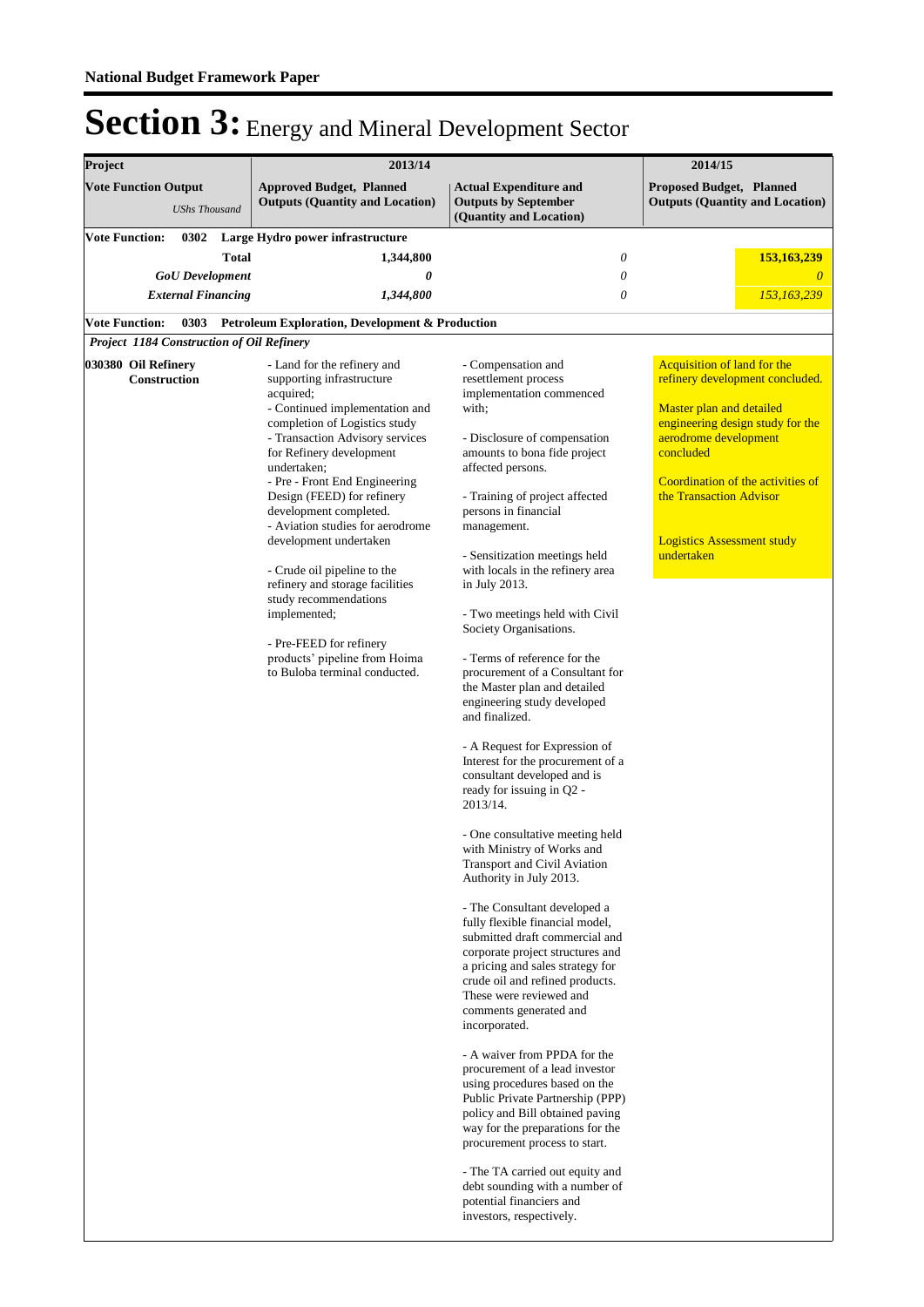| Project               |                                                                       | 2013/14                                                                                                                                                                                                                                                         | 2014/15                                                                                                                                                                |                                                                                                                                                                                                            |  |
|-----------------------|-----------------------------------------------------------------------|-----------------------------------------------------------------------------------------------------------------------------------------------------------------------------------------------------------------------------------------------------------------|------------------------------------------------------------------------------------------------------------------------------------------------------------------------|------------------------------------------------------------------------------------------------------------------------------------------------------------------------------------------------------------|--|
|                       | <b>Vote Function Output</b><br><b>UShs Thousand</b>                   | <b>Approved Budget, Planned</b><br><b>Outputs (Quantity and Location)</b>                                                                                                                                                                                       | <b>Actual Expenditure and</b><br><b>Outputs by September</b><br>(Quantity and Location)                                                                                | <b>Proposed Budget, Planned</b><br><b>Outputs (Quantity and Location)</b>                                                                                                                                  |  |
| <b>Vote Function:</b> | 0303                                                                  | Petroleum Exploration, Development & Production                                                                                                                                                                                                                 |                                                                                                                                                                        |                                                                                                                                                                                                            |  |
|                       |                                                                       |                                                                                                                                                                                                                                                                 | - The Transaction Advisor also<br>prepared a Request for<br>Qualification for the lead<br>investor/developer. This was<br>reviewed and finalized ready for<br>issuing. |                                                                                                                                                                                                            |  |
|                       |                                                                       |                                                                                                                                                                                                                                                                 | - One meeting of the steering<br>Committee on refinery<br>development held on 14th<br>August 2013.                                                                     |                                                                                                                                                                                                            |  |
|                       |                                                                       |                                                                                                                                                                                                                                                                 | - A meeting held with the TA in<br>July to review the request for a<br>waiver from PPDA and the draft<br>RFQ.                                                          |                                                                                                                                                                                                            |  |
|                       | <b>Total</b>                                                          | 39,085,400                                                                                                                                                                                                                                                      | 7,354,182                                                                                                                                                              | 32,277,680                                                                                                                                                                                                 |  |
|                       | <b>GoU</b> Development                                                | 32,695,500                                                                                                                                                                                                                                                      | 7,354,182                                                                                                                                                              | 29,887,780                                                                                                                                                                                                 |  |
|                       | <b>External Financing</b>                                             | 6,389,900                                                                                                                                                                                                                                                       | $\theta$                                                                                                                                                               | 2,389,900                                                                                                                                                                                                  |  |
| <b>Vote Function:</b> | 0304                                                                  | <b>Petroleum Supply, Infrastructure and Regulation</b>                                                                                                                                                                                                          |                                                                                                                                                                        |                                                                                                                                                                                                            |  |
|                       | Project 1258 Downstream Petroleum Infrastructure                      |                                                                                                                                                                                                                                                                 |                                                                                                                                                                        |                                                                                                                                                                                                            |  |
|                       | 030476 Purchase of Office<br>and ICT Equipment,<br>including Software | •- INPIS developed and<br>operational<br>-5 staff attain specialized<br>training in usage of NPIS<br>-Necessary hardware procured<br>-5 year subscription to PLATTS<br>done<br>- Office equipment and<br>furniture procured                                     | - TOR for development of NPIS<br>developed<br>- Office Equipment procured                                                                                              | -Development of NPIS<br>completed<br>- 5 staff attain specialized<br>training in operating and<br>management of NPIS<br>- Necessary hardware procured<br>- five year subscription to<br><b>PLATTS</b> done |  |
|                       | <b>Total</b>                                                          | 700,000                                                                                                                                                                                                                                                         | 0                                                                                                                                                                      | 700,000                                                                                                                                                                                                    |  |
|                       | <b>GoU</b> Development<br><b>External Financing</b>                   | 700,000<br>0                                                                                                                                                                                                                                                    | 0<br>0                                                                                                                                                                 | 700,000<br>$\overline{\theta}$                                                                                                                                                                             |  |
|                       | 030477 Purchase of                                                    | -Codes of practice for                                                                                                                                                                                                                                          | -TOR for development of codes                                                                                                                                          | - Downstream petroleum policy                                                                                                                                                                              |  |
|                       | <b>Specialised</b><br>Machinery &<br>Equipment                        | downstream petroleum sub-<br>sector in place<br>-Organizing 5 regional work<br>shop each financial year to<br>sensitize the population on<br>petroleum products handling<br>-Codes of practice enforced<br>-HSE for downstream petroleum<br>sub-sector in place | of practise developed                                                                                                                                                  | in place<br>- Road map for revising the<br>regulatory framework for<br>downstream petroleum in place<br>- Supervision of the HSE<br>consultant continues<br>- 20 standards developed                       |  |
|                       |                                                                       |                                                                                                                                                                                                                                                                 |                                                                                                                                                                        | - 5 stakeholders consultative<br>meetings held                                                                                                                                                             |  |
|                       |                                                                       |                                                                                                                                                                                                                                                                 |                                                                                                                                                                        | - 5 regional workshops for<br>sensitization on the developed<br>standards held<br>- HSE training manual in place<br>- HSE protective gears for PSD<br>staff procured                                       |  |
|                       | <b>Total</b>                                                          | 1,120,000                                                                                                                                                                                                                                                       | 41,550                                                                                                                                                                 | 720,000                                                                                                                                                                                                    |  |
|                       | <b>GoU</b> Development<br><b>External Financing</b>                   | 1,120,000<br>0                                                                                                                                                                                                                                                  | 41,550<br>0                                                                                                                                                            | 720,000<br>$\theta$                                                                                                                                                                                        |  |
|                       | 030479 Acquisition of Other<br><b>Capital Assets</b>                  | - JST stocked with products and<br>operational<br>-Independent centifier procured                                                                                                                                                                               | - JST operational and stocked<br>with petroleum products                                                                                                               | - Studies and designs for<br>Nakasongola Strategic Reserves<br>completed                                                                                                                                   |  |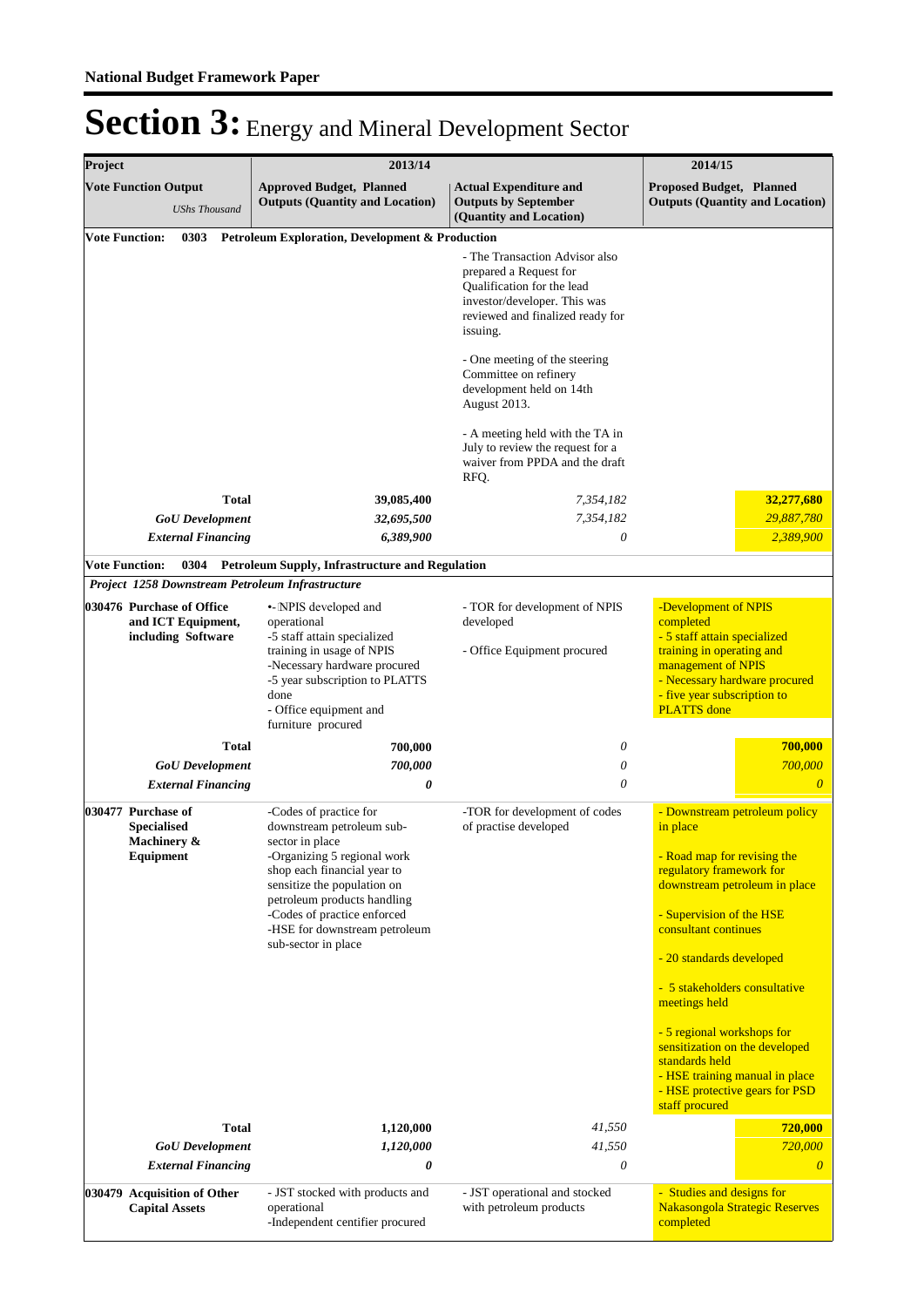| Project               |                                                                      | 2013/14                                                                                                                                                                                                                     |                                                                                                                            | 2014/15                                                                                                                                                                                                                                                                                                                                                                                                                                                                                                                                                                                                                           |
|-----------------------|----------------------------------------------------------------------|-----------------------------------------------------------------------------------------------------------------------------------------------------------------------------------------------------------------------------|----------------------------------------------------------------------------------------------------------------------------|-----------------------------------------------------------------------------------------------------------------------------------------------------------------------------------------------------------------------------------------------------------------------------------------------------------------------------------------------------------------------------------------------------------------------------------------------------------------------------------------------------------------------------------------------------------------------------------------------------------------------------------|
|                       | <b>Vote Function Output</b><br><b>UShs Thousand</b>                  | <b>Approved Budget, Planned</b><br><b>Outputs (Quantity and Location)</b>                                                                                                                                                   | <b>Actual Expenditure and</b><br><b>Outputs by September</b><br>(Quantity and Location)                                    | <b>Proposed Budget, Planned</b><br><b>Outputs (Quantity and Location)</b>                                                                                                                                                                                                                                                                                                                                                                                                                                                                                                                                                         |
| <b>Vote Function:</b> | 0304                                                                 | Petroleum Supply, Infrastructure and Regulation                                                                                                                                                                             |                                                                                                                            |                                                                                                                                                                                                                                                                                                                                                                                                                                                                                                                                                                                                                                   |
|                       |                                                                      | and report in place<br>Feasibility study for<br>Nakasongola fuel depot in place<br>- Private investor for<br>Nakasongola in place<br>- JST private operator supervised                                                      | - TOR for feasibility study for<br>Nakasongola in place                                                                    | - Nakasongola Strategic<br><b>Reserves development</b><br>commenced<br>- Feasibility study of Kampala<br>common user terminal<br>commenced                                                                                                                                                                                                                                                                                                                                                                                                                                                                                        |
|                       | <b>Total</b>                                                         | 1,280,000                                                                                                                                                                                                                   | 0                                                                                                                          | 1,680,000                                                                                                                                                                                                                                                                                                                                                                                                                                                                                                                                                                                                                         |
|                       | <b>GoU</b> Development                                               | 1,280,000                                                                                                                                                                                                                   | 0                                                                                                                          | 1,680,000                                                                                                                                                                                                                                                                                                                                                                                                                                                                                                                                                                                                                         |
|                       | <b>External Financing</b>                                            | 0                                                                                                                                                                                                                           | $\theta$                                                                                                                   | $\theta$                                                                                                                                                                                                                                                                                                                                                                                                                                                                                                                                                                                                                          |
|                       | 030471 Acquisition of Land<br>by Government                          | •Updated RAP the Kenya-<br>Uganda oil pipe line in place<br>- Private Operator selected<br>-Project Agreements and<br>documents updated<br>-Wayleave acquired and<br>handled over to the private<br>investor or development | - 2 JCC meetings held<br>- Project Documents developed<br>- Selection process of a Private<br>Operator is near conclusion. | - Project documents drafting<br>finalized for Kenya-Uganda.<br>- Drafting of Project<br><b>Agreements for Kenya-Uganda</b><br>finalized.<br>- EIA for Kenya-Uganda project<br>finalized.<br>- Resettlement Action Plan<br>(RAP) updated (Kenya-Uganda)<br>- RAP implementation for<br>Kenya-Uganda commenced<br>- Pipeline construction for<br>Kenya-Uganda commenced<br>- Feasibility study for Uganda-<br>Rwanda pipeline project<br>completed<br>- Pipe line routing for Uganda-<br>Rwanda undertaken<br>- Private investor for Uganda-<br><b>Rwanda Pipeline selected</b><br>- RAP for Uganda-Rwanda<br>development commenced |
|                       | <b>Total</b>                                                         | 1,900,000                                                                                                                                                                                                                   | 186,243                                                                                                                    | 1,900,000                                                                                                                                                                                                                                                                                                                                                                                                                                                                                                                                                                                                                         |
|                       | <b>GoU</b> Development                                               | 1,900,000                                                                                                                                                                                                                   | 186,243                                                                                                                    | 1,900,000                                                                                                                                                                                                                                                                                                                                                                                                                                                                                                                                                                                                                         |
|                       | <b>External Financing</b>                                            | 0                                                                                                                                                                                                                           | $\theta$                                                                                                                   | $\boldsymbol{\theta}$                                                                                                                                                                                                                                                                                                                                                                                                                                                                                                                                                                                                             |
| <b>Vote Function:</b> | 0305                                                                 | Mineral Exploration, Development & Production                                                                                                                                                                               |                                                                                                                            |                                                                                                                                                                                                                                                                                                                                                                                                                                                                                                                                                                                                                                   |
|                       |                                                                      | Project 1199 Uganda Geothermal Resources Development                                                                                                                                                                        |                                                                                                                            |                                                                                                                                                                                                                                                                                                                                                                                                                                                                                                                                                                                                                                   |
|                       | 030577 Purchase of<br><b>Specialised</b><br>Machinery &<br>Equipment | Deep subsurface geothermal<br>exploration equipment and<br>laboratory procured.                                                                                                                                             | Initiated procurement of<br>geothermal exploration<br>equipment (MT)                                                       | Continue the procurement of<br>Deep subsurface geothermal<br>exploration equipment and<br>laboratory consumables                                                                                                                                                                                                                                                                                                                                                                                                                                                                                                                  |
|                       | <b>Total</b>                                                         | 2,180,000                                                                                                                                                                                                                   | 18,343                                                                                                                     | 2,180,000                                                                                                                                                                                                                                                                                                                                                                                                                                                                                                                                                                                                                         |
|                       | <b>GoU</b> Development                                               | 2,180,000                                                                                                                                                                                                                   | 18,343                                                                                                                     | 2,180,000                                                                                                                                                                                                                                                                                                                                                                                                                                                                                                                                                                                                                         |
|                       | <b>External Financing</b>                                            | 0                                                                                                                                                                                                                           | $\theta$                                                                                                                   | $\theta$                                                                                                                                                                                                                                                                                                                                                                                                                                                                                                                                                                                                                          |
|                       |                                                                      | Project 1200 Airborne Geophysical Survey and Geological Mapping of Karamoja                                                                                                                                                 |                                                                                                                            |                                                                                                                                                                                                                                                                                                                                                                                                                                                                                                                                                                                                                                   |
|                       | 030572 Government<br><b>Buildings and</b>                            | Karamoja regional training<br>centre and offices constructed.                                                                                                                                                               | Initiated procurement of a<br>contactor construct Karamoja                                                                 | Construct and equip a regional<br>minerals office for Karamoja                                                                                                                                                                                                                                                                                                                                                                                                                                                                                                                                                                    |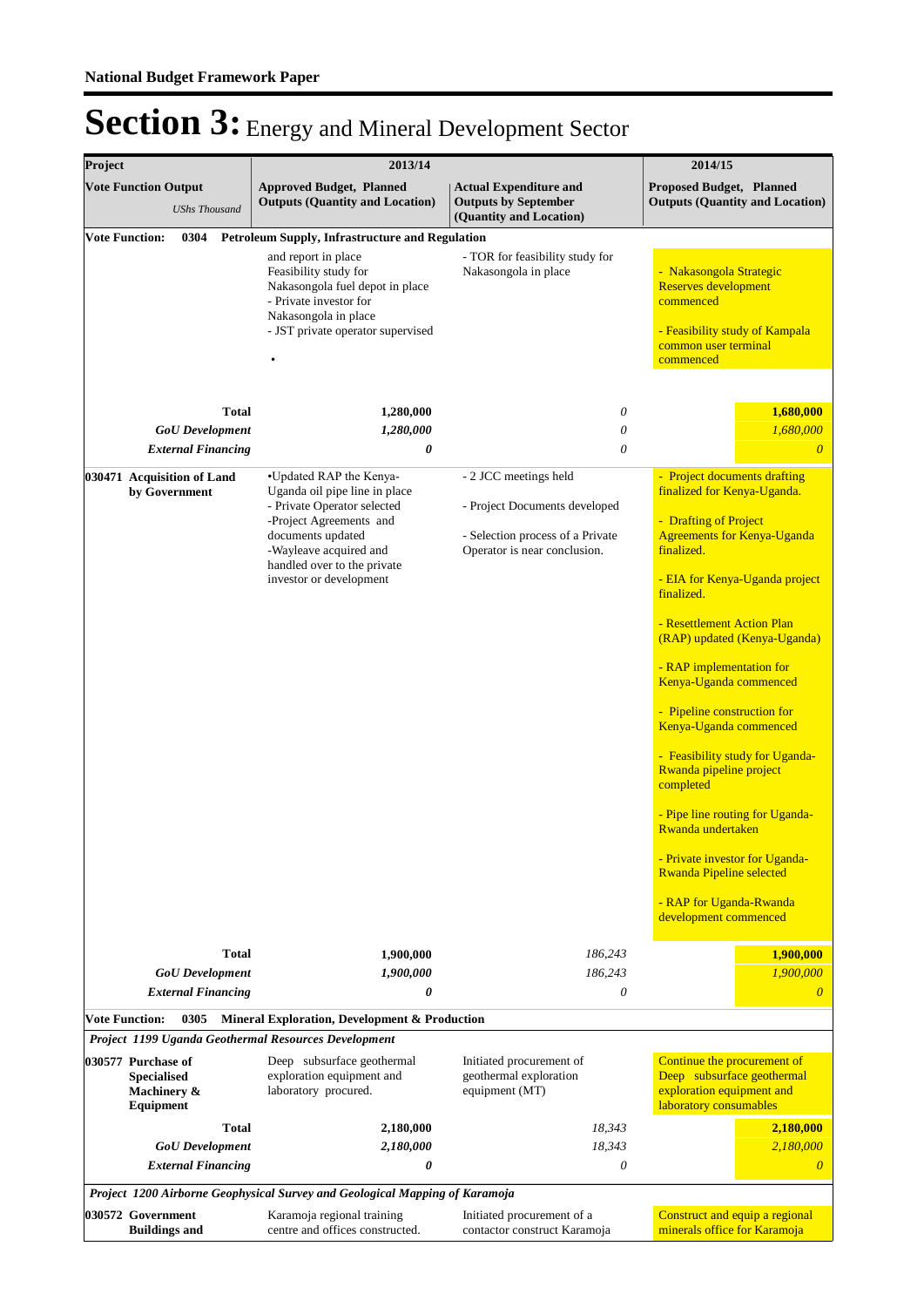| Project |                                                                     | 2013/14                                                                          |                                                                                                                                                              | 2014/15                                                                                    |
|---------|---------------------------------------------------------------------|----------------------------------------------------------------------------------|--------------------------------------------------------------------------------------------------------------------------------------------------------------|--------------------------------------------------------------------------------------------|
|         | <b>Vote Function Output</b><br><b>UShs Thousand</b>                 | <b>Approved Budget, Planned</b><br><b>Outputs (Quantity and Location)</b>        | <b>Actual Expenditure and</b><br><b>Outputs by September</b><br>(Quantity and Location)                                                                      | <b>Proposed Budget, Planned</b><br><b>Outputs (Quantity and Location)</b>                  |
|         | <b>Vote Function:</b><br>0305                                       | Mineral Exploration, Development & Production                                    |                                                                                                                                                              |                                                                                            |
|         | Administrative<br><b>Infrastructure</b>                             |                                                                                  | Regional Office and training<br>centre for mineral development.                                                                                              | region; set up a training centre<br>for ASM in Moroto                                      |
|         |                                                                     |                                                                                  | Initiated procurement of project<br>computers and printers.                                                                                                  |                                                                                            |
|         |                                                                     |                                                                                  | Initiated the purchase of<br>cartridges and procurement of<br>maintenance services                                                                           |                                                                                            |
|         |                                                                     |                                                                                  | Initiated the purchase of anti-<br>virus, upgrade and back-up<br>systems.                                                                                    |                                                                                            |
|         |                                                                     |                                                                                  | Initiated the procurement of<br>active fault mapping equipment<br>and landslide investigations.                                                              |                                                                                            |
|         |                                                                     |                                                                                  | Produced regional earthquake<br>bulletins with difficulties of<br>funding.                                                                                   |                                                                                            |
|         |                                                                     |                                                                                  | Disseminated seismic data to<br>data users in infrastructure<br>planning, construction of<br>Karuam Hydro Power dam and<br>other small hydro power stations. |                                                                                            |
|         |                                                                     |                                                                                  | Initiated Procure furniture and<br>computers.                                                                                                                |                                                                                            |
|         | <b>Total</b><br><b>GoU</b> Development<br><b>External Financing</b> | 800,000<br>800,000<br>0                                                          | 0<br>0<br>0                                                                                                                                                  | 800.000<br>800,000<br>$\boldsymbol{\theta}$                                                |
|         | 030577 Purchase of<br><b>Specialised</b>                            | Engineering geology<br>investigations conducted and                              | No funds were released for this<br>activity                                                                                                                  | Procurement<br>and<br>installation<br>of<br>Specialised equipment.                         |
|         | Machinery &<br>Equipment                                            | geo-hazards monitored, active<br>fault mapped                                    | Disseminated seismic data to<br>data users in infrastructure<br>planning, construction of<br>Karuam Hydro Power dam and<br>other small hydro power stations. |                                                                                            |
|         | <b>Total</b>                                                        | 950,000                                                                          | 12,028                                                                                                                                                       | 950,000                                                                                    |
|         | <b>GoU</b> Development                                              | 950,000                                                                          | 12,028                                                                                                                                                       | 950,000                                                                                    |
|         | <b>External Financing</b>                                           | 0                                                                                | 0                                                                                                                                                            | $\boldsymbol{\theta}$                                                                      |
|         | <b>Vote Function:</b><br>0349                                       | <b>Policy, Planning and Support Services</b>                                     |                                                                                                                                                              |                                                                                            |
|         |                                                                     | Project 1223 Institutional Support to Ministry of Energy and Mineral Development |                                                                                                                                                              |                                                                                            |
|         | 034972 Government<br><b>Buildings and</b><br>Administrative         | - Retooling of Offices at Amber<br>house                                         | - Furniture, computers, printers<br>procured for offices                                                                                                     | - Comprehensively renovate and<br>manage Amber House and<br>commence development process   |
|         | <b>Infrastructure</b>                                               | - Complete redesign and<br>implementation Voice and data<br>infrastructure       | - Redesign was completed,<br>cabling near completion.                                                                                                        | of the adjacent plot<br>- Retool Offices at Amber house                                    |
|         |                                                                     | - Secure laboratory<br>infrastructure at GSMD                                    |                                                                                                                                                              | - Complete Phase II of the<br>redesign and implementation<br>Voice and data infrastructure |
|         |                                                                     |                                                                                  |                                                                                                                                                              |                                                                                            |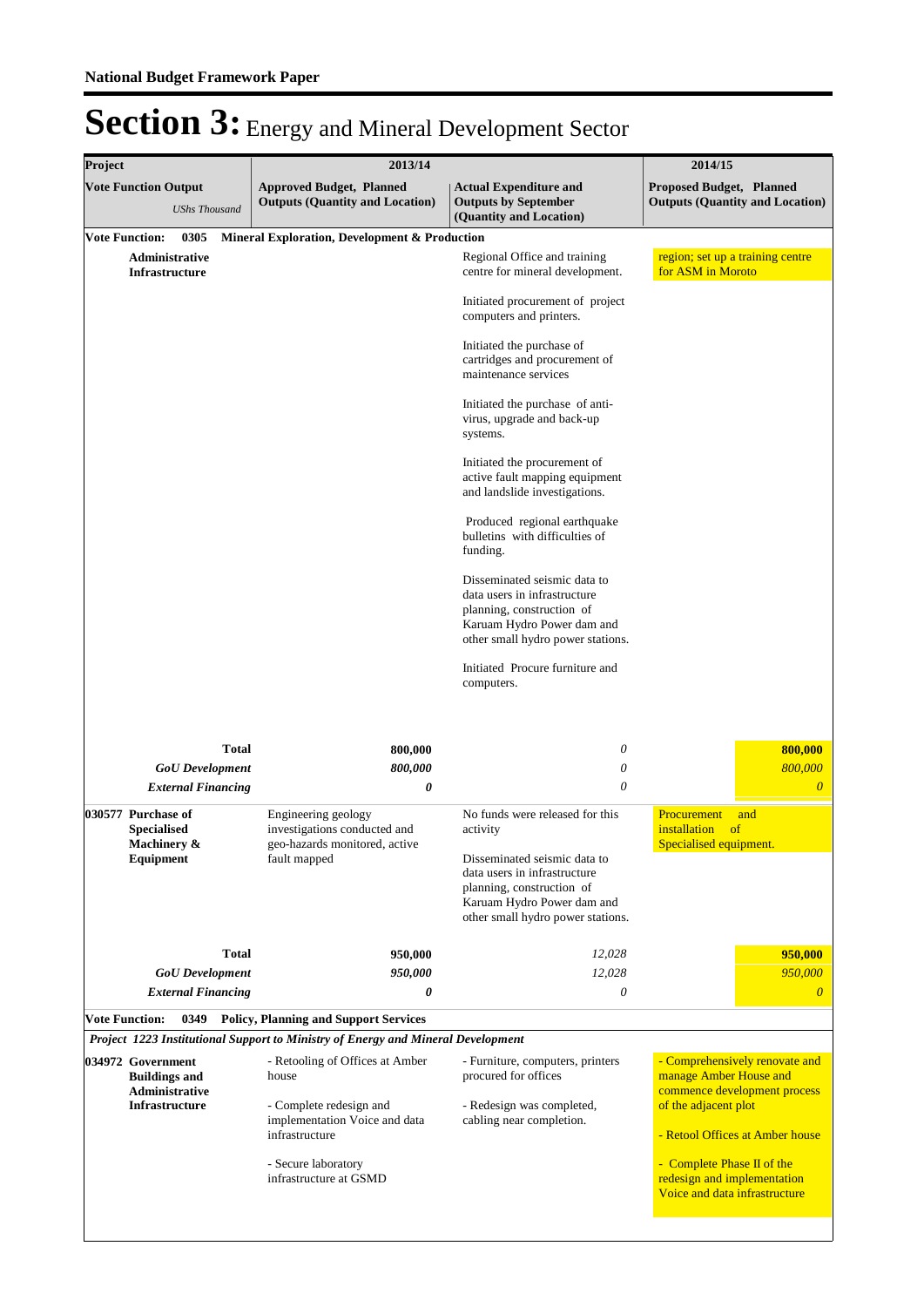| Project |                                                                                               | 2013/14                                                                                                                                                                |                                                                                                                                                                                                                                                                                      | 2014/15                                                                                                                                                                                            |
|---------|-----------------------------------------------------------------------------------------------|------------------------------------------------------------------------------------------------------------------------------------------------------------------------|--------------------------------------------------------------------------------------------------------------------------------------------------------------------------------------------------------------------------------------------------------------------------------------|----------------------------------------------------------------------------------------------------------------------------------------------------------------------------------------------------|
|         | <b>Vote Function Output</b><br><b>UShs Thousand</b>                                           | <b>Approved Budget, Planned</b><br><b>Outputs (Quantity and Location)</b>                                                                                              | <b>Actual Expenditure and</b><br><b>Outputs by September</b><br>(Quantity and Location)                                                                                                                                                                                              | <b>Proposed Budget, Planned</b><br><b>Outputs (Quantity and Location)</b>                                                                                                                          |
|         | <b>Vote Function:</b><br>0349<br>Total<br><b>GoU</b> Development<br><b>External Financing</b> | <b>Policy, Planning and Support Services</b><br>3,725,965<br>3,725,965<br>0                                                                                            | 11,950<br>11,950<br>0                                                                                                                                                                                                                                                                | 4,725,965<br>4,725,965<br>$\theta$                                                                                                                                                                 |
|         | 034976 Purchase of Office<br>and ICT Equipment,<br>including Software                         | Output-Data Recovery Plan<br>developed<br><b>ICT</b> and Resource Centre<br>equiped<br>Procure and maintain internet                                                   | - Procurement for consultancy<br>services for the output data<br>recovery plan initiated.<br>Documentation is waiting for<br>approval.<br>- Computer Server machine was                                                                                                              | - Complete the development of<br>a disaster recovery solution for<br>the Ministry<br>- Resource Centre equipped<br>- Internet services procured and                                                |
|         |                                                                                               | server system<br>Internet services maintained<br>Probox interchange system                                                                                             | procured.<br>- Anti virus software was<br>procured and installed.<br>- Internet services were<br>maintained.<br>- Probox interchange system<br>was maintained. It is being<br>considered for eliminatation.                                                                          | maintained<br>- Continue with the procurement<br>of Computer peripherals/<br>hardware and sofwares/<br>licencing<br>- Computer equipment serviced                                                  |
|         | <b>Total</b>                                                                                  | 1,900,000                                                                                                                                                              | 163                                                                                                                                                                                                                                                                                  | 1,900,000                                                                                                                                                                                          |
|         | <b>GoU</b> Development                                                                        | 1,900,000                                                                                                                                                              | 163                                                                                                                                                                                                                                                                                  | 1,900,000                                                                                                                                                                                          |
|         | <b>External Financing</b>                                                                     | 0                                                                                                                                                                      | $\theta$                                                                                                                                                                                                                                                                             | $\theta$                                                                                                                                                                                           |
|         | 034977 Purchase of<br><b>Specialised</b><br>Machinery &<br>Equipment                          | Equiping and retooling of the<br>Mineral laboratory                                                                                                                    | - Procurement process for<br>mineral laboratory equipment is<br>ongoing.<br>- Fencing of GSMD facilities<br>was on-going by close of quarter<br>1                                                                                                                                    | Implement phase II of<br>Equipping and retooling the<br><b>GSMD Mineral Laboratory</b><br><b>Infrastructure</b>                                                                                    |
|         | <b>Total</b>                                                                                  | 600,000                                                                                                                                                                | 33,328                                                                                                                                                                                                                                                                               | 600,000                                                                                                                                                                                            |
|         | <b>GoU</b> Development                                                                        | 600,000                                                                                                                                                                | 33,328                                                                                                                                                                                                                                                                               | 600,000                                                                                                                                                                                            |
|         | <b>External Financing</b>                                                                     | 0                                                                                                                                                                      | $\theta$                                                                                                                                                                                                                                                                             | $\theta$                                                                                                                                                                                           |
|         | 034979 Acquisition of Other<br><b>Capital Assets</b>                                          | - Continue with Feasibility<br>Studies for Rwimi/Nyamba<br>Hydro Power Plant<br>- Complete the development of<br>the Energy and Mineral Invester<br><b>Master Plan</b> | Procurement of a Consultant for<br>the Feasibility Studies for<br>Rwimi/Nyamba Hydro Power<br>Plant was near completion.<br>Financial bids were opened and<br>the best evaluated bidder was<br>due to be announced.                                                                  | <b>Complete the Feasibility</b><br><b>Studies for Rwimi/Nyamba</b><br><b>Hydro Power Plant</b>                                                                                                     |
|         | Total                                                                                         | 3,840,415                                                                                                                                                              | 1,268,319                                                                                                                                                                                                                                                                            | 1,840,415                                                                                                                                                                                          |
|         | <b>GoU</b> Development                                                                        | 3,840,415                                                                                                                                                              | 1,268,319                                                                                                                                                                                                                                                                            | 1,840,415                                                                                                                                                                                          |
|         | <b>External Financing</b>                                                                     | 0                                                                                                                                                                      | 0                                                                                                                                                                                                                                                                                    | $\theta$                                                                                                                                                                                           |
| Vote:   | 123<br><b>Vote Function:</b><br>0351                                                          | <b>Rural Electrification Agency (REA)</b><br><b>Rural Electrification</b><br>Project 1261 West Nile Grid Extension Program-GBOBA                                       |                                                                                                                                                                                                                                                                                      |                                                                                                                                                                                                    |
|         | 035182 Increased rural<br>household<br>connections                                            | - 40,000 consumer connections<br>countrywide                                                                                                                           | <b>Licensed Distribution</b><br>Companies (LDC)<br>-All six implementation<br>agreements with LDCs have<br>been signed to date.<br>-connections have started with a<br>total of 359 connections.<br>-Contractors/engineers started<br>implementation plan for OBA.<br>Implementation | <b>WORLD BANK FUNDED</b><br><b>OBA PROGRAM</b><br>- 20000 consumer Connections<br>made by December 2014<br>-consumer subsidy connections<br>in Kanungu and<br>Kibaale/Kyenjojo concession<br>areas |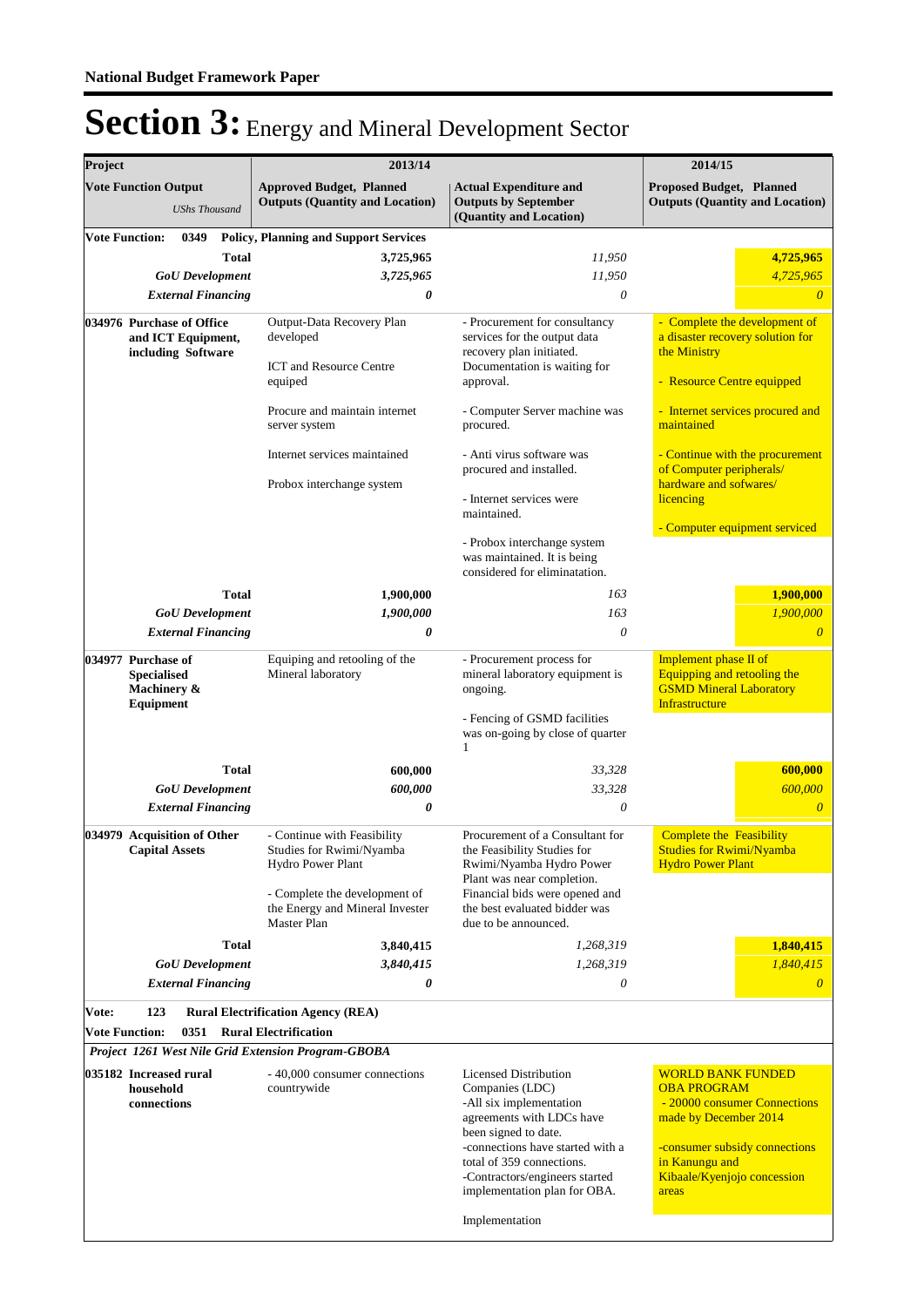| Project                                             | 2013/14                                                                                                                                                                                                                                                                                                                                                                                                                                                                                                                                                                                                                                                                                                                                                                                                                                                                                                                                                                                                                                                    | 2014/15                                                                                                                                                                                                                                                                                                                                                                                                                                                                                                                                                                                                                                                                                                                                                                                                                                                                                                                                                                                                                                                                |                                                                                                                                                                                                                                                                                                                                                                                                                                                                                                                                                                                                                                                                                                                                                                                                                                                                                                                                                      |  |
|-----------------------------------------------------|------------------------------------------------------------------------------------------------------------------------------------------------------------------------------------------------------------------------------------------------------------------------------------------------------------------------------------------------------------------------------------------------------------------------------------------------------------------------------------------------------------------------------------------------------------------------------------------------------------------------------------------------------------------------------------------------------------------------------------------------------------------------------------------------------------------------------------------------------------------------------------------------------------------------------------------------------------------------------------------------------------------------------------------------------------|------------------------------------------------------------------------------------------------------------------------------------------------------------------------------------------------------------------------------------------------------------------------------------------------------------------------------------------------------------------------------------------------------------------------------------------------------------------------------------------------------------------------------------------------------------------------------------------------------------------------------------------------------------------------------------------------------------------------------------------------------------------------------------------------------------------------------------------------------------------------------------------------------------------------------------------------------------------------------------------------------------------------------------------------------------------------|------------------------------------------------------------------------------------------------------------------------------------------------------------------------------------------------------------------------------------------------------------------------------------------------------------------------------------------------------------------------------------------------------------------------------------------------------------------------------------------------------------------------------------------------------------------------------------------------------------------------------------------------------------------------------------------------------------------------------------------------------------------------------------------------------------------------------------------------------------------------------------------------------------------------------------------------------|--|
| <b>Vote Function Output</b><br><b>UShs Thousand</b> | <b>Approved Budget, Planned</b><br><b>Outputs (Quantity and Location)</b>                                                                                                                                                                                                                                                                                                                                                                                                                                                                                                                                                                                                                                                                                                                                                                                                                                                                                                                                                                                  | <b>Actual Expenditure and</b><br><b>Outputs by September</b><br>(Quantity and Location)                                                                                                                                                                                                                                                                                                                                                                                                                                                                                                                                                                                                                                                                                                                                                                                                                                                                                                                                                                                | <b>Proposed Budget, Planned</b><br><b>Outputs (Quantity and Location)</b>                                                                                                                                                                                                                                                                                                                                                                                                                                                                                                                                                                                                                                                                                                                                                                                                                                                                            |  |
| 0351<br><b>Vote Function:</b>                       | <b>Rural Electrification</b>                                                                                                                                                                                                                                                                                                                                                                                                                                                                                                                                                                                                                                                                                                                                                                                                                                                                                                                                                                                                                               | -WENRECO: WENRECO<br>acquired connection materials<br>-implementation agreement<br>signed and connections are yet<br>to start<br><b>Customer Awareness</b><br>Consultancy (CAC)<br>Real Marketing Limited<br>submitted a final<br>Communications Strategy to<br>REA which was accepted.<br>Campaigns are yet to start.<br>Independent Verification Agents.<br>KPMG and Ernst and Young<br>submitted inception reports                                                                                                                                                                                                                                                                                                                                                                                                                                                                                                                                                                                                                                                  |                                                                                                                                                                                                                                                                                                                                                                                                                                                                                                                                                                                                                                                                                                                                                                                                                                                                                                                                                      |  |
|                                                     |                                                                                                                                                                                                                                                                                                                                                                                                                                                                                                                                                                                                                                                                                                                                                                                                                                                                                                                                                                                                                                                            | which were reviewed and<br>comments are being addressed<br>by the Consultant                                                                                                                                                                                                                                                                                                                                                                                                                                                                                                                                                                                                                                                                                                                                                                                                                                                                                                                                                                                           |                                                                                                                                                                                                                                                                                                                                                                                                                                                                                                                                                                                                                                                                                                                                                                                                                                                                                                                                                      |  |
| <b>Total</b>                                        | 11,191,050                                                                                                                                                                                                                                                                                                                                                                                                                                                                                                                                                                                                                                                                                                                                                                                                                                                                                                                                                                                                                                                 | 112,991                                                                                                                                                                                                                                                                                                                                                                                                                                                                                                                                                                                                                                                                                                                                                                                                                                                                                                                                                                                                                                                                | 8,000,035                                                                                                                                                                                                                                                                                                                                                                                                                                                                                                                                                                                                                                                                                                                                                                                                                                                                                                                                            |  |
| <b>GoU</b> Development<br><b>External Financing</b> | 3,000,000<br>8,191,050                                                                                                                                                                                                                                                                                                                                                                                                                                                                                                                                                                                                                                                                                                                                                                                                                                                                                                                                                                                                                                     | 112,991<br>$\boldsymbol{\mathit{0}}$                                                                                                                                                                                                                                                                                                                                                                                                                                                                                                                                                                                                                                                                                                                                                                                                                                                                                                                                                                                                                                   | 3,000,000<br>5,000,035                                                                                                                                                                                                                                                                                                                                                                                                                                                                                                                                                                                                                                                                                                                                                                                                                                                                                                                               |  |
| Project 1262 Rural Electrification Project          |                                                                                                                                                                                                                                                                                                                                                                                                                                                                                                                                                                                                                                                                                                                                                                                                                                                                                                                                                                                                                                                            |                                                                                                                                                                                                                                                                                                                                                                                                                                                                                                                                                                                                                                                                                                                                                                                                                                                                                                                                                                                                                                                                        |                                                                                                                                                                                                                                                                                                                                                                                                                                                                                                                                                                                                                                                                                                                                                                                                                                                                                                                                                      |  |
| 035180 Construction of                              | a. GOU $& 5\%$ levy outputs:                                                                                                                                                                                                                                                                                                                                                                                                                                                                                                                                                                                                                                                                                                                                                                                                                                                                                                                                                                                                                               | a. GOU & 5% levy outputs:                                                                                                                                                                                                                                                                                                                                                                                                                                                                                                                                                                                                                                                                                                                                                                                                                                                                                                                                                                                                                                              | <b>BADEA/SFD</b>                                                                                                                                                                                                                                                                                                                                                                                                                                                                                                                                                                                                                                                                                                                                                                                                                                                                                                                                     |  |
| <b>Rural Electrification</b><br>Schemes (On-grid)   | - 30 Kms completed under<br>Defects liability period (DLP)<br>for Namutumba - Bugobi<br>Trading Centre, Nakulyaku -<br>Nabwigulu line (Namutumba &<br>Kamuli Districts)<br>- 35 Kms completed under DLP<br>for Bujwahya - Bulyango,<br>Migyera - Nyakitoma line<br>(Hoima & Nakasongola<br>Districts)<br>- 255 Kms completed under<br>DLP for Katakwi - Moroto with<br>tee - offs to Matany and<br>Lorengdwat<br>- 207 Kms completed under<br>DLP for Lwala-Kaberamaido,<br>Dokolo, Amolatar, Otuboi;<br>- 103 Kms completed under<br>DLP for Kitgum - Palabek and<br>Lira - Apala - Aloi;<br>- 78 Kms completed under DLP<br>for Ibanda - Kabujogera and<br>Muhanga - Kamwezi;<br>- 125 Kms completed under<br>DLP for Kakumiro - Birembo -<br>Nalweyo, Bukwiri -<br>Kyankwanzi and Kayunga -<br>Busaana;<br>- 95 Kms completed under DLP<br>for Masafu-Bushiko -Buhasaba<br>-Bunyadeti Health Centre III<br>(Busia), Namawanga - Kimaluli<br>- Nabweya,<br>Magale, Bumbo, Butiru, Munamba<br>Lwakhakha, Nalondo, Bugobero,<br>(Manafwa), Bufumbo-Bokonde | - construction works complete<br>commissioned and out of<br>Defects liability period (DLP)<br>for Namutumba - Bugobi<br>Trading Centre, Nakulyaku -<br>Nabwigulu line (Namutumba &<br>Kamuli Districts)<br>- under DLP for Katakwi -<br>Moroto with tee - offs to<br>Matany and Lorengdwat with<br>Kobwin Construction works<br>completed and commissioned<br>- Lwala-Kaberamaido, Dokolo,<br>Amolatar, Otuboi; Completed<br>and commissioned for<br>LwalaDokolo,Lwala - Otuboi<br>Achinip, Lwala-Kaberamaido-<br>OkillePort, Ochero-Kobulubulu-<br>Amolator.<br>- Construction works are<br>complete and commissioned for<br>Kitgum - Palabek and Lira -<br>Apala - Aloi; - Ibanda -<br>Kabujogera and Muhanga -<br>Kamwezi; Works are complete<br>and commissioned for Ibanda<br>-Kabujogera, Muhanga -<br>Kamwezi<br>- Kakumiro - Birembo -<br>Nalweyo, Bukwiri -<br>Kyankwanzi and Kayunga -<br>Busaana; has Works completed<br>and commissioned for projects<br>of Kakumiro - Birembo,<br>Kayunga – Busana, Bukwiri –<br>Kyankwanzi<br>- Masafu-Bushiko -Buhasaba | 100% completion of projects of<br>Kapchorwa-Bukwo-Suam<br><b>Mayuge-Bwondha Landing Site</b><br>Kasambira-Bugulumbya-<br><b>Bukuutu</b><br>Mityana-Lusalira<br><b>Lake Victoria free Trade Zone</b><br>$Apac - Chegere - Alemi$<br>Hoima - Nalweyo<br>Kitgum - Namokora,<br><b>OFID/OPEC</b><br><b>Update of design and</b><br>procurement of contractor, 50%<br>construction works, Monitoring<br>of Defects Liability period.<br><b>Undertake Way leaves</b><br>acquisition, Undertake EA,<br>Storage yard<br>Ntenjeru-Mpenja<br>Biafra-Nakusubyaki<br>Ziba – Namaseke – Nansagazi –<br>$Ki$ wale - Buyiira - Lugonjo -<br>Ntimbe – Bukasa – Kisimbize –<br>Buzzu - Banda - Kalambya -<br><b>Natyole</b><br>Lukonda - Wangege village<br>Nansagazi – Ssenyi Landing<br>sites<br>Aduku-Cawente, Aduku-<br>Nambieso, Aduku-Inomo<br>Lira-Bala<br>Aloi-Omoro<br>Dogapio-Atura<br><b>GOU \$20 MILLIONS</b><br><b>FUNDED PROJECTS</b><br>Lot 1: EASTERN |  |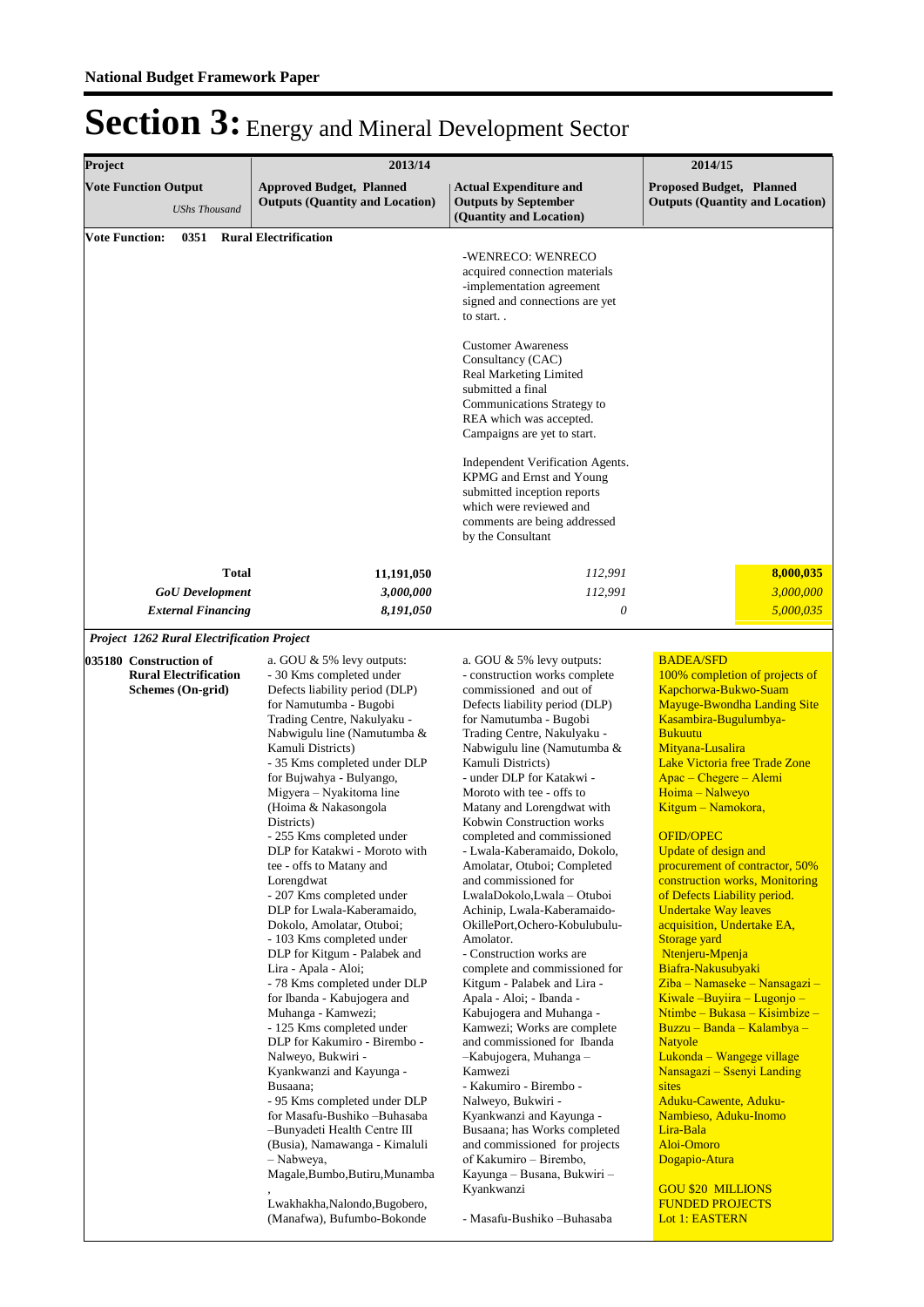| Project                     |                      | 2013/14                                                                   | 2014/15                                                                                 |                                                                           |
|-----------------------------|----------------------|---------------------------------------------------------------------------|-----------------------------------------------------------------------------------------|---------------------------------------------------------------------------|
| <b>Vote Function Output</b> | <b>UShs Thousand</b> | <b>Approved Budget, Planned</b><br><b>Outputs (Quantity and Location)</b> | <b>Actual Expenditure and</b><br><b>Outputs by September</b><br>(Quantity and Location) | <b>Proposed Budget, Planned</b><br><b>Outputs (Quantity and Location)</b> |
|                             |                      |                                                                           |                                                                                         |                                                                           |
| <b>Vote Function:</b>       | 0351                 | <b>Rural Electrification</b><br>(Mbale)                                   | -Bunyadeti Health Centre III                                                            | 100% completion of projects                                               |
|                             |                      | - 155 Kms completed under                                                 | (Busia), Namawanga - Kimaluli                                                           | Kayunga/Jijan/Iganga/Luuka/Ka                                             |
|                             |                      | DLP for Serere - Apapai -                                                 | - Nabweya,                                                                              | muli/Buyende/Tororo/Busia/Ma                                              |
|                             |                      | Bugondo, (Soroti) Kanginima-                                              | Magale, Bumbo, Butiru, Munamba                                                          | nafa                                                                      |
|                             |                      | Namiyembe- Kabelai T/C                                                    |                                                                                         | Lot 2: WESTERN                                                            |
|                             |                      | Scheme, (Pallisa), Bukedea-                                               | Lwakhakha, Nalondo, Bugobero,                                                           | 100% completion of                                                        |
|                             |                      | Malera (Bukedea), Iyowa                                                   | (Manafwa), Bufumbo-Bokonde                                                              | projectsBundibugyo/Mubende/S                                              |
|                             |                      | (Tororo)<br>- 53 Kms completed under DLP                                  | (Mbale) has Works completed<br>and commissioned for Masafu-                             | embabule/Kiruhura/Kisoro/Lyant<br>onde/Nakasongola/Ibanda/Ruku            |
|                             |                      | for Katugo - Ngoma                                                        | Bushiko-Buhasaba-Nahayeka-                                                              | ngiri                                                                     |
|                             |                      | - Kaddugala - Lwamanyonyi                                                 | Buhehe, Namawanga-Musese-                                                               | Lot                                                                       |
|                             |                      | project completed under DLP                                               | Nabweyo, Butiru-                                                                        | 1: Wakiso, Mpigi, Mityana, Busunj                                         |
|                             |                      | - 22 Kms completed under DLP                                              | Bumbo, Lwakhakha, Nalondo-                                                              | ū                                                                         |
|                             |                      | for Kasese Phase I line                                                   | Namaloko, Sibanga-                                                                      | <b>Kikera and Ssekihuka Villages</b>                                      |
|                             |                      | - Nyagak hydro completed                                                  | Bugobera, Busaamaga-Bukonde-                                                            | <b>Kibugga and Buwambo Village</b>                                        |
|                             |                      | under DLP<br>- Procurement of Kasese -                                    | Bufumbo.                                                                                | Farm<br>Nangabo Village Farm (Kedaf)                                      |
|                             |                      | Prepaid Meters                                                            | - Serere - Apapai - Bugondo,                                                            | <b>Wamala Parish and Environs</b>                                         |
|                             |                      | - Grid Intensification                                                    | (Soroti) Kanginima-                                                                     | Galamba Village                                                           |
|                             |                      | - 70% construction on                                                     | Namiyembe- Kabelai T/C                                                                  | Kawafu (Rono) Farm in Busunju                                             |
|                             |                      | Kapchorwa-Bukwo-Suam line                                                 | Scheme, (Pallisa), Bukedea-                                                             | <b>Kabankonyo TC and Environs</b>                                         |
|                             |                      | (Kapchorwa)                                                               | Malera (Bukedea), Iyowa                                                                 | Lot $3:$                                                                  |
|                             |                      | - 70% construction on Mayuge-                                             | (Tororo) has works completed                                                            | Mbale/Manafwa/Tororo/Butaleja                                             |
|                             |                      | <b>Bwondha Landing Site</b><br>(Mayuge)                                   | and commissioned for Serere-<br>Apapai-Bugondo, Kanginima-                              | /Kapchorwa/Pallisa<br>Muwafu TC in Mulanda sub-                           |
|                             |                      | - 70% construction on                                                     | Namiyembe-Kabelai, Okona-                                                               | county                                                                    |
|                             |                      | Kasambira-Bugulumbya-                                                     | Bukedea-Malera-Atutur                                                                   | Busiu TC - Kidok Health center                                            |
|                             |                      | Bukuutu line (Kamuli)                                                     | Hospital, Mailo 8-Iyolwa-Fungwe                                                         | <b>Buwaya TC and Environs</b>                                             |
|                             |                      | - 70% construction on Mityana-                                            |                                                                                         | Buluganya, Buyaga - Bunalwere                                             |
|                             |                      | Lusalira line (Mityana)                                                   | -Rwabutura-Rwengando-Kiziba,                                                            | and Kaduwa                                                                |
|                             |                      | - 70% construction on Lake                                                | Nyakagemye-Rugando-                                                                     | Maizimasa sub-county, Doho                                                |
|                             |                      | Victoria free Trade Zone (Rakai)<br>- 70% construction of Apac-           | Nyabitete, Rwerere-Bugangari-<br>Kabugashe                                              | and Bugosa TC<br><b>National High Altitude Center</b>                     |
|                             |                      | Chegere-Alemi line (Apac)                                                 | Kashekuru-Kyeibanga, Kabira-                                                            | at Teryet                                                                 |
|                             |                      | - 70% construction on Hoima-                                              | Rubanga, Rwakasiga-Kyempitsi-                                                           | Kabwangasi Parish, Kakutu and                                             |
|                             |                      | Nalweyo line (Hoima)                                                      | Nyamabare, Kayeigoro-Kashozi-                                                           | Kagumu sub-county                                                         |
|                             |                      | - 70% construction on Kitgum-                                             | Kanekye has Kashekuru-                                                                  | Lot 4: Masindi/Lira                                                       |
|                             |                      | Namokora/Padipe line (Kitgum)                                             | Kyeibanga                                                                               | Ogur Health center and Apii Pe                                            |
|                             |                      | - 20% construction of LV                                                  | HV and LV pole erection is                                                              | Village                                                                   |
|                             |                      | Component of JICA Project -<br>Mayuge - Lumino                            | about 85%<br>Kabira-Rubanga Network                                                     | Kisindi - Masindi Farm Inputs<br>care center                              |
|                             |                      | - Payment of VAT on                                                       | completed and commissioned                                                              | <b>Rukondwa Village</b>                                                   |
|                             |                      | Government of Norway projects                                             | Rwakasiga-Kyempitsi-                                                                    | <b>Kafu TC and Kafu Farm</b>                                              |
|                             |                      | - Wayleaves Compensation for                                              | Nyamabare                                                                               | <b>Bujwahya and Bulyango TC</b>                                           |
|                             |                      | Donor Projects                                                            | 100% HV pole erection                                                                   | Lot $5:$                                                                  |
|                             |                      | -45% construction of                                                      | completed and LV pole erection                                                          | Lwengo/Mbarara/Isingiro/Ibanda                                            |
|                             |                      | Kyeibanga - Bugongi,<br>Kyabuyonga TC, Nyakasinga,                        | in progress<br>Kayeigoro-Kashozi-Kanekye                                                | /Kiruhura<br>Katovu - Mudaala and                                         |
|                             |                      | Nyamabaare, Kyemptitsi High                                               | 100% HV pole erection                                                                   | Kalengero,                                                                |
|                             |                      | Sch, Ruyonza Riverside                                                    | - 53 Construction works                                                                 | Bwizibwera - Biharwe and                                                  |
|                             |                      | Academy, Kanekye, Kashonzi                                                | completed and commissioned                                                              | <b>Bukiro</b>                                                             |
|                             |                      | and Rwanyamukinya,                                                        | and out of DLP for Katugo -                                                             | <b>Rwentanga Community - Phase I</b>                                      |
|                             |                      | Rwabutura/Mbagwa-Kiziba,                                                  | Ngoma                                                                                   | Mile 17 at Byakatimba TC                                                  |
|                             |                      | Nyabuhama/Migina-Omukapera                                                | - Kaddugala - Lwamanyonyi                                                               | <b>Nyabuhikye TC and Environs</b>                                         |
|                             |                      | & Mushogwa (Bushenyi),<br>Nyakagyeme - Rugando -                          | project works completed and<br>under DLP                                                | <b>Akacucu TC and Environs</b><br>Lot $6:$                                |
|                             |                      | Nyabitete/ Nyabikuku -                                                    | Works complete and                                                                      | Bushenyi/Buhweju/Kasese/Kyen                                              |
|                             |                      | Omukagashe-Bugangari                                                      | commissioned for Rwashamaire-                                                           | jojo                                                                      |
|                             |                      | (Rukungiri)                                                               | Nyamitooma-Karuruma                                                                     | <b>Bukonzo Mixed Farm</b>                                                 |
|                             |                      | - 60% construction of                                                     | Consolidated Fund and                                                                   | Nsiika TC in Buhweju                                                      |
|                             |                      | Wakiso/Mpigi/Mityana/Busunju                                              | Transmission Levy funded grid                                                           | Katenga - Rubaare - Katooma -                                             |
|                             |                      | $-Lot1$                                                                   | extensions                                                                              | Rwagashane                                                                |
|                             |                      | - 80% construction of<br>Kamuli/Buyende/Kayunga/Jinja                     | Electricity power networks in<br>Tembo, Bulonge and Kiyunga                             | <b>Rukakarwe Appropriate</b><br><b>Technology Center</b>                  |
|                             |                      | $-Lot2$                                                                   | -Tembo – Bulonge – Kiyunga                                                              | <b>Nyakatooke Village</b>                                                 |
|                             |                      | - 60% construction of                                                     | are out of DLP Electricity power                                                        | <b>Maddox Secondary School</b>                                            |
|                             |                      | Mbale/Manafwa/Tororo/Butaleja                                             | networks in Kamuli and                                                                  | Lot7:                                                                     |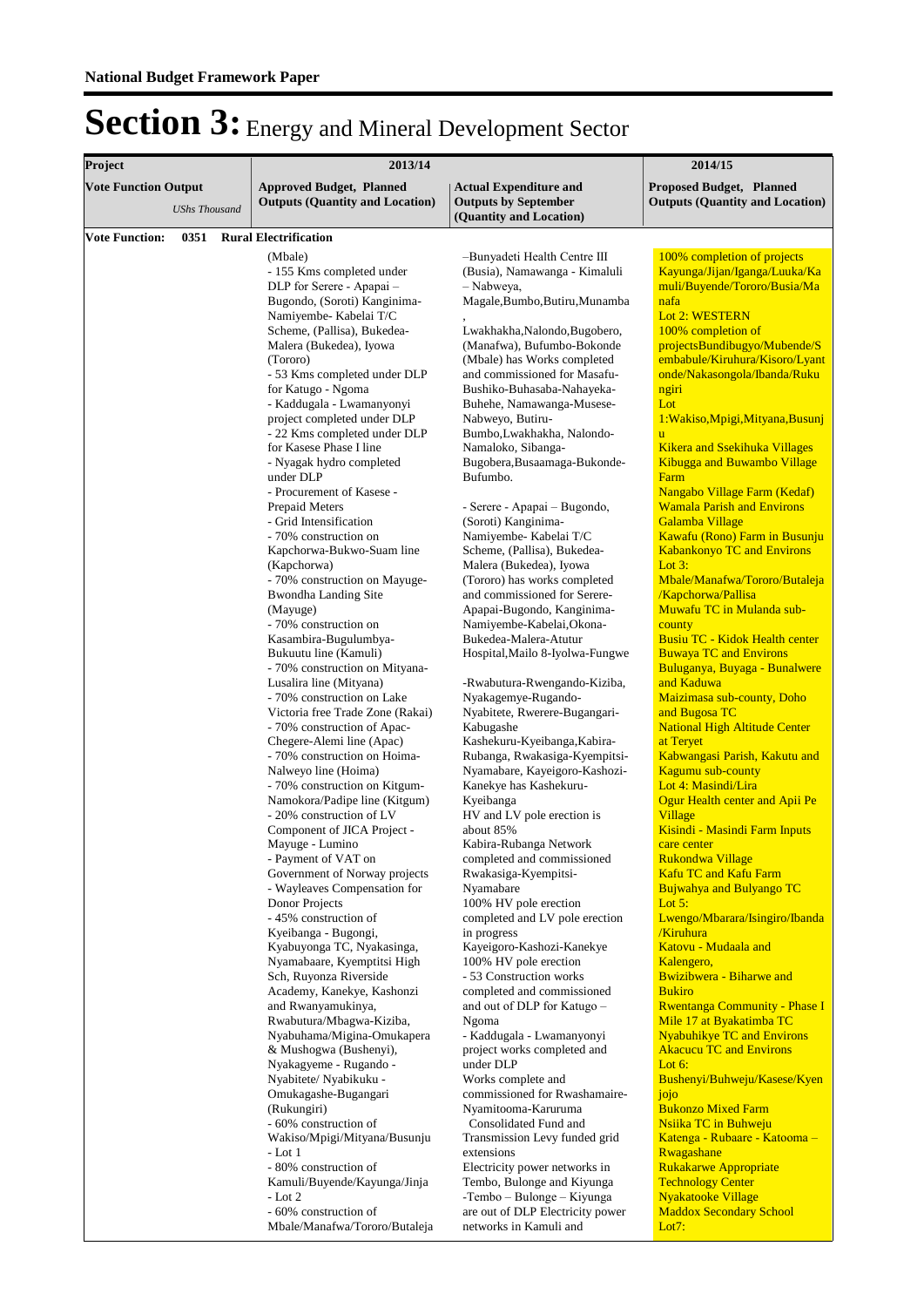| 2013/14                                                                                                                                                                                                                                                                                                                                                                                                                                                                                                                                                                                                                                                                                                                                                                                                                |                                                                                                                                                                                                                                                                                                                                                                                                                                                                                                                                                                                                                                                                                                                                                                                                                  | 2014/15                                                                                                                                                                                                                                                                                                                                                                                                                                                                                                                                                                                                                                                                                                                        |  |
|------------------------------------------------------------------------------------------------------------------------------------------------------------------------------------------------------------------------------------------------------------------------------------------------------------------------------------------------------------------------------------------------------------------------------------------------------------------------------------------------------------------------------------------------------------------------------------------------------------------------------------------------------------------------------------------------------------------------------------------------------------------------------------------------------------------------|------------------------------------------------------------------------------------------------------------------------------------------------------------------------------------------------------------------------------------------------------------------------------------------------------------------------------------------------------------------------------------------------------------------------------------------------------------------------------------------------------------------------------------------------------------------------------------------------------------------------------------------------------------------------------------------------------------------------------------------------------------------------------------------------------------------|--------------------------------------------------------------------------------------------------------------------------------------------------------------------------------------------------------------------------------------------------------------------------------------------------------------------------------------------------------------------------------------------------------------------------------------------------------------------------------------------------------------------------------------------------------------------------------------------------------------------------------------------------------------------------------------------------------------------------------|--|
| <b>Approved Budget, Planned</b><br><b>Outputs (Quantity and Location)</b>                                                                                                                                                                                                                                                                                                                                                                                                                                                                                                                                                                                                                                                                                                                                              | <b>Actual Expenditure and</b><br><b>Outputs by September</b>                                                                                                                                                                                                                                                                                                                                                                                                                                                                                                                                                                                                                                                                                                                                                     | <b>Proposed Budget, Planned</b><br><b>Outputs (Quantity and Location)</b>                                                                                                                                                                                                                                                                                                                                                                                                                                                                                                                                                                                                                                                      |  |
|                                                                                                                                                                                                                                                                                                                                                                                                                                                                                                                                                                                                                                                                                                                                                                                                                        |                                                                                                                                                                                                                                                                                                                                                                                                                                                                                                                                                                                                                                                                                                                                                                                                                  |                                                                                                                                                                                                                                                                                                                                                                                                                                                                                                                                                                                                                                                                                                                                |  |
| <b>Rural Electrification</b><br>/Kapchorwa/Pallisa - Lot 3<br>- 60% construction of<br>Masindi/Lira - Lot 4<br>- 60% construction of<br>Lwengo/Mbarara/Isingiro/Ibanda<br>/Kiruhura - Lot 5<br>- 60% construction of<br>Bushenyi/Buhweju/Kasese/Kyen<br>jojo - Lot 6<br>- 60% construction of<br>Rukungiri/Kanungu/Ntungamo/<br>Kabale - Lot 7<br>- 80% construction of Kasese<br>Phase II<br>- 70% construction of<br>Sembabule/Mbarara/Bundibugyo<br>/Mubende/Kiroso/Kiruhura/Lyan<br>tonde/Nakasongola/Ibanda<br>- UEDCL Management<br>Contracts<br>- Kilembe Investments<br>compensation<br>- Consultancies - Investment<br>Planning & Promotion<br>- Consultancies - Project<br>Development & Management<br>- 20% line construction for<br>Bulondo Health Center IV in<br>Tongolo<br>- 20% line construction from | (Quantity and Location)<br>Namutumba<br>- Namutumba - Bugobi Trading<br>Centre-Pre-commissioning tests<br>conducted and contractor is<br>addressing snags<br>- Nakulyaku - Nabwigulu-<br>works are complite and<br>commissioned.<br>Electricity power networks in<br>Hoima and Nakasongola<br>- Bujwahya - Bulyango-<br>Completed and commissioned<br>- Migyera - Nyakitoma- Works<br>completed awaiting<br>commissioning<br>Electricity power networks in<br>Kitgum<br>-Padibe and Lokung<br>-Kitgum $-$ Padibe $-$ Lokung<br>Kilembe Investments Ltd phase<br>II projects:<br>-Kamasasa Village<br>-Mukunyu and Kanyampala<br>-Kiburara - Kagando - Kajwenge<br><b>TCs</b><br>-Maliba - Kyanya<br>- Nyakiyumbu - Kitswamba -<br>Kyabarungira<br>Final designs carried out and<br>survey drawings submitted for | Rukungiri/Kanungu/Ntungamo/<br>Kabale<br><b>Kitwe Farm and Environs</b><br>Nyakibobo - Itojo sub-county<br>Nyabushabi - Muyumba<br>Bunyonyi Wildlife Island<br>Rubaaya to Bigaaga<br><b>Kicumbi TC and Environs</b><br>Garubunda to Mabanga TC and<br>Nyaruzinga to Kashenyi TC and<br><b>Kafunjo TC</b><br>Mburameizi barracks and<br>Kiruruma water pump<br>Mpangango<br><b>Rukungiri Primary Teachers</b><br>College<br><b>Bwindi Community Hospital</b><br>and Environs<br><b>GOU CONSOLIDATED FUND</b><br>PROJECTS.<br>100% completion of projects<br>Lot1: Wakiso/Butambala/Mpigi/<br>Mityana/Mubende<br>Lot2:Masaka/Sembabule/Rakai/<br>Gomba/Kiruhura<br>Lot $3:$<br>Nakasongola/Luwero/Nakaseke/<br>Hoima<br>Lot $4:$ |  |
| Lugo to Wamirongo in<br>Kyadondo North<br>- 20% line construction for<br>Gonero Village and World Brain<br>Rays Training center (Wakiso)<br>- 20% line construction for<br>Budde TC (Butambala)<br>- 20% construction of<br>Rwampanga - Migyera line<br>(Nakasongola)<br>- 20% construction of Dekabusa-<br>Kasiiso-Kilyamulondo line<br>(Luwero)<br>- 20% construction of Kikyusa-                                                                                                                                                                                                                                                                                                                                                                                                                                    | review.<br>HV and LV works complete and<br>transformers yet to be installed<br>forKamasasa Village, Mukunyu<br>and Kanyampala, Kiburara -<br>Kagando - Kajwenge TCs,<br>Maliba - Kyanya<br>HV and LV pole erection and<br>stringing in progress for<br>Nyakiyumbu - Kitswamba -<br>Kyabarungira<br>b. ERT II outputs:<br>- works complete and<br>commissioned under DLP for                                                                                                                                                                                                                                                                                                                                                                                                                                      | Kayunga/Mukono/Jinja/Luuka/K<br>amuli<br>Lot $5:$<br>Manafwa/Mbale/Tororo/Sironko/<br>Butaleja/Budaka/Bulambuli/Bud<br>uda<br>Lot $6:$<br>Serere/Soroti/Pallisa/Kapchorwa/<br>Kumi<br>Lot $7:$<br>Mbarara/Sheema/Bushenyi/Iban<br>da<br>Lot $8:$<br>Ntungamo/Rukungiri/Kabale/Ka                                                                                                                                                                                                                                                                                                                                                                                                                                               |  |
| Zirobwe (Luwero)<br>- 20% line construction from<br>Kalagala to Mugenyi Village,<br>Kasangombe<br>- 20% construction of Kikoboza-<br>Bugambakimu-Katalekamese<br>Kamboja line (Nakaseke)<br>- 20% construction of Buwundo-<br>Kidusu line (Buikwe)<br>- 20% construction of Matte-<br>Namiganvu-Nakwaya line<br>(Mityana)<br>- 20% line construction to<br>Kitanswa Village (Mityana)<br>- 20% construction of<br>Sembabule-Rutunku-Lugushulu<br>line (Sembabule)<br>- 20% line construction from<br>Bukomansimbi to Bigasa<br>(Bukomansimbi)                                                                                                                                                                                                                                                                          | Ibanda-Kazo line<br>- Ntenjeru Project HV & LV<br>works at 90% complete except<br>for areas with outstanding<br>wayleaves issues and Most of<br>Materials are at site<br>- Ruhiira Millenium village:<br>Comments on EIA/RAPS<br>inception report sent to the<br>consultant, Final line design by<br>contractor complete and design<br>drawings submitted, Works are<br>complete and contractor is<br>neatening up the line and Pre-<br>commissioning tests are under<br>way<br>- Survey works are complete and<br>design was approved, 1550<br>poles erected (85%) and<br>Transformers, conductors, earth                                                                                                                                                                                                       | nungu/Kisoro<br>Lot $9:$<br>Bundibugyo/Kasese/Rubirizi<br>Lot $10$ :<br>Gulu/Kitgum/Pader/Otuke/Lira/<br>Lamwo<br>JICAIII<br>100% construction of Mayuge-<br>Namaingo, Lumino-Namaingo,<br>Namaingo-Bumeru, Lutolo-<br>Lufudu<br><b>FRENCH DEVELOPMENT</b><br><b>AGENCY PROJECTS</b><br>70% construction of Grid<br>extensions in North West,<br>Rwenzori, Western, Mid<br>western, South and South<br><b>Western Service Teritories</b><br><b>AFRICAN DEVELOPMENT</b>                                                                                                                                                                                                                                                         |  |
|                                                                                                                                                                                                                                                                                                                                                                                                                                                                                                                                                                                                                                                                                                                                                                                                                        | Wabusana-Kamila-Vumba-<br>- 20% line construction to<br>Kiwomya Village (Masaka)                                                                                                                                                                                                                                                                                                                                                                                                                                                                                                                                                                                                                                                                                                                                 | Soroti-Katakwi, Ayer-Kamudin,<br>wire & surge arrestors in store at<br>site for Gulu-Acholibur and Tee-                                                                                                                                                                                                                                                                                                                                                                                                                                                                                                                                                                                                                        |  |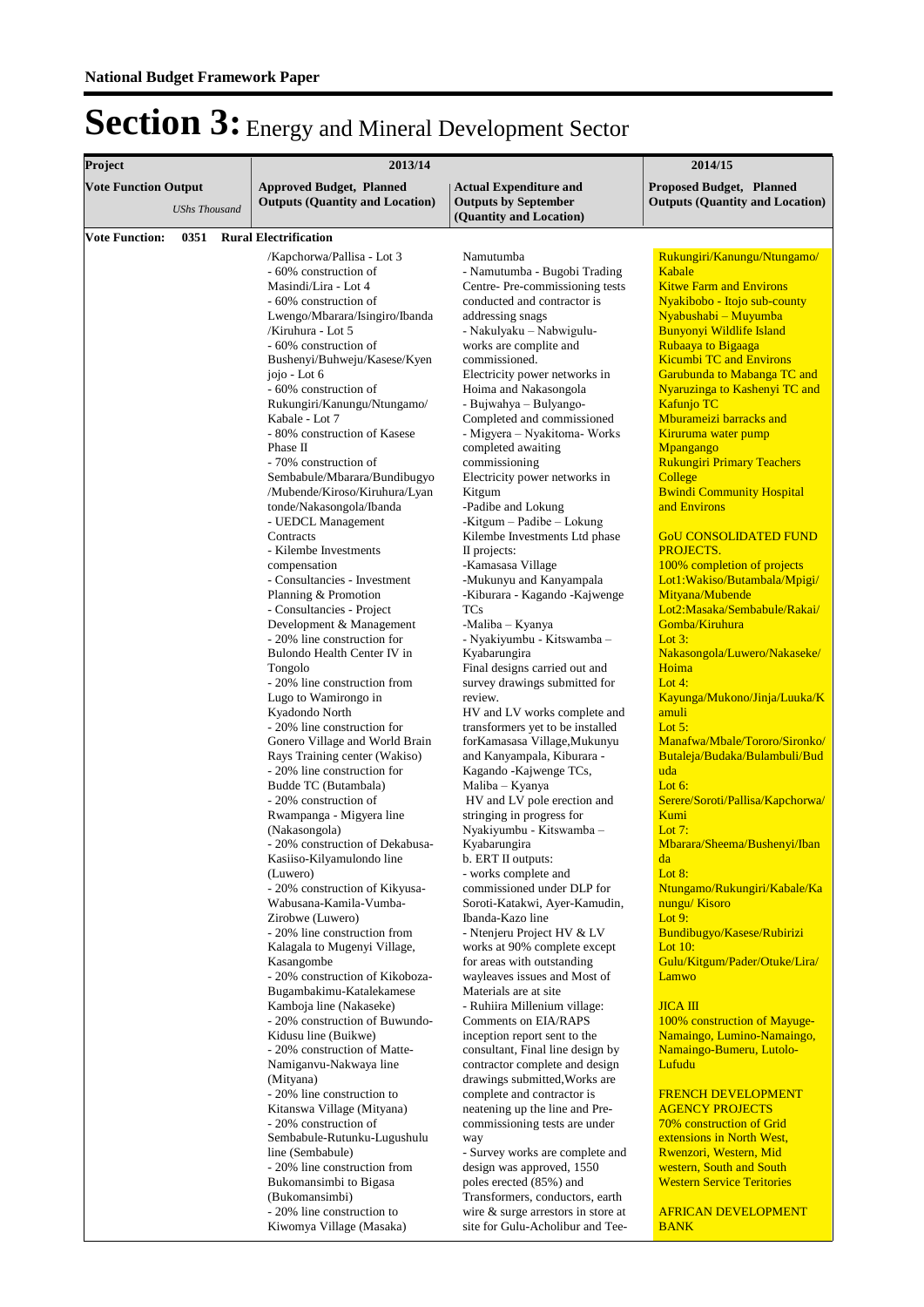| Project                                             |  | 2013/14                                                                                                                                                                                                                                                                                                                                                                                                                                                                                                                                                                                                                                                                                                                                          |                                                                                                                                                                                                                                                                                                                                                                                                                                                                                                                                                                                                                                                                                                                                                                           | 2014/15                                                                                                                                                                                                                                                                                                                                                                                                                                                                                                                                                 |
|-----------------------------------------------------|--|--------------------------------------------------------------------------------------------------------------------------------------------------------------------------------------------------------------------------------------------------------------------------------------------------------------------------------------------------------------------------------------------------------------------------------------------------------------------------------------------------------------------------------------------------------------------------------------------------------------------------------------------------------------------------------------------------------------------------------------------------|---------------------------------------------------------------------------------------------------------------------------------------------------------------------------------------------------------------------------------------------------------------------------------------------------------------------------------------------------------------------------------------------------------------------------------------------------------------------------------------------------------------------------------------------------------------------------------------------------------------------------------------------------------------------------------------------------------------------------------------------------------------------------|---------------------------------------------------------------------------------------------------------------------------------------------------------------------------------------------------------------------------------------------------------------------------------------------------------------------------------------------------------------------------------------------------------------------------------------------------------------------------------------------------------------------------------------------------------|
| <b>Vote Function Output</b><br><b>UShs Thousand</b> |  | <b>Approved Budget, Planned</b><br><b>Outputs (Quantity and Location)</b>                                                                                                                                                                                                                                                                                                                                                                                                                                                                                                                                                                                                                                                                        | <b>Actual Expenditure and</b><br><b>Outputs by September</b><br>(Quantity and Location)                                                                                                                                                                                                                                                                                                                                                                                                                                                                                                                                                                                                                                                                                   | <b>Proposed Budget, Planned</b><br><b>Outputs (Quantity and Location)</b>                                                                                                                                                                                                                                                                                                                                                                                                                                                                               |
| <b>Vote Function:</b><br>0351                       |  | <b>Rural Electrification</b><br>- 20% construction of Ntawo -<br>Nyenje line (Mukono)<br>- 20% construction of Luswa -<br>Kiwoggo Trading center<br>(Mubende)<br>- 20% line construction to<br>Maddu in Gomba<br>- 20% line construction to<br>Kimaluli TC (Manafa)<br>- 20% line construction to<br>Kireka TC (Mbale)<br>- 20% construction of<br>Zabanyanya TC and Napuru line<br>(Mbale)<br>- 20% line construction to Ikam<br>Farmers (Luuka)<br>- 20% line construction to Pett<br>HC III (Tororo)<br>- 20% line construction to                                                                                                                                                                                                            | off Paicho-Patiko-Palaro<br>- works complete for Opeta-<br>Achokora with Tee-off Iceme-<br>Otwal:<br>-Masindi-Waki-Buliisa - Tee-off<br>to Hoima has Final line design<br>/Survey works complete and<br>drawings approved, Factory<br>Acceptance Tests for conductors<br>and transformers conducted,<br>95% HV pole erection and 95%<br>LV erection.All line material on<br>siteand also Stringing in<br>progress.<br>- Nkonge - Kashozi and<br>environs has Survey works<br>complete and drawings were<br>approved.<br>150 kms HV network erected,<br>LV works commenced,                                                                                                                                                                                                | 100% completion of projects.<br><b>Grid extensions in North</b><br><b>Eastern, Eastern and Central</b><br><b>Service Teritories.</b><br><b>WORLD BANK FUNDED</b><br><b>GRID EXTENSIONS UNDER</b><br><b>ERT III</b><br>50% construction of<br>projects. Grid extensions in<br>North Eastern, Eastern and<br>Central, North North West,<br>Central North, North Western,<br><b>Western and Rwenzori Service</b><br><b>Teritories</b><br><b>FRENCH DEVELOPMENT</b><br><b>AGENCY PROJECTS.</b><br>Grid extensions in Norrth West,<br>Rwenzori, Western, Mid |
|                                                     |  | Pasule C in Nawire Village<br>(Tororo)<br>- 20% line construction to<br>Panyangasi TC in Rubongi<br>(Tororo)<br>- 20% line construction to<br>Kyere - Iningo HC III (Serere)<br>- 20% line construction of<br>Kateta Village - Omunyolo -<br>Kamod SS line (Serere)<br>- 20% line construction to<br>Bukumbale, Bumausi,<br>Bugusege (Sironko)<br>- 20% line construction to Camp<br>Swahili Village (Soroti)<br>- 20% line construction to<br>Buyala A and C (Jinja)<br>- 20% line construction to<br>Kakira Community Technical<br>Institute (Jinja)<br>- 20% construction of<br>Bunaporo - Bulucheke line<br>(Bududa))<br>- 20% construction of<br>Kachonga - Buguna-Buhasango-<br>Obama-Kibuku line (Butaleja)<br>- 20% line construction to | Conductors and transformers<br>delivered at site and Waiting for<br>delivery of line accessories<br>- 100% procurement of<br><b>Connection Materials</b><br>c. Government of Norway<br>outputs<br>- Works are Complete and<br>commissioning is in progress.<br>-Some trading centers were not<br>covered under additional scope;<br>now in the process of<br>procurement of the contractor<br>for Muhanga-Rwamucucu-<br>Kisiizi-Kyempene with Tee-offs<br>to Rugyeyo Via Nyakishenyi -<br>Original Scope<br>-works Complete under DLP for<br>Mubende-Kyenjojo line,<br>- under Defects Liability period<br>for Rakai-Sembabule line,<br>Works are complete and<br>commissioned for Lyantonde -<br>Lumbugu<br>Works are complete and pre-<br>commissioning tests are being | western. South and South<br><b>Western Service Teritories with</b><br>50% completion of projects.<br><b>ISLAMIC DEVELOPMENT</b><br><b>BANK PROJECTS</b><br>Distribution net works in<br><b>Karamoja region with 50%</b><br>completion of works.                                                                                                                                                                                                                                                                                                         |
|                                                     |  | Ongino community<br>- 20% line construction to<br>Omagoro B TC (Ngora)<br>- 20% line construction to<br>Katine TC and HC (Soroti)<br>- 20% line construction to<br>Bulindi and Kibaire TC &<br>Kabonesa High School (Hoima)<br>- 20% construction of Ibaare -<br>Kashekure line in Rwampara<br>- 20% construction of Kiyagi -<br>Omubutunda - Kitonda -<br>Kahengye - Kagamba<br>- Kagarama line (Ntungamo)<br>- 20% line construction to<br>Batuga TC (Kisoro)<br>- 20% line construction to<br>Maziba Health Center IV<br>(Kabale)<br>- 20% line construction to<br>Ruburankono TC in Gasiza                                                                                                                                                   | carried out for Lyantonde -<br>Kaliro - Lwebitakuli<br>Works are complete and<br>commissioned for Rakai -<br>Isingiro<br>Works are complete and<br>commissioned for Sembabule -<br>Lwemiyaga<br>- progress is about 80% for<br>Kabale-Kisoro line with Pole<br>erection, HV pole dressing<br>complete, HV stringing is at<br>90% completion, LV dressing<br>and stringing is at 50%<br>completion and All materials on<br>site.<br>- Overall progress of 80% for<br>Gulu - Adjumani - Moyo with<br>HV pole erection at 95%,<br>stringing at 80%, LV pole<br>erection at 98%, stringing is                                                                                                                                                                                 |                                                                                                                                                                                                                                                                                                                                                                                                                                                                                                                                                         |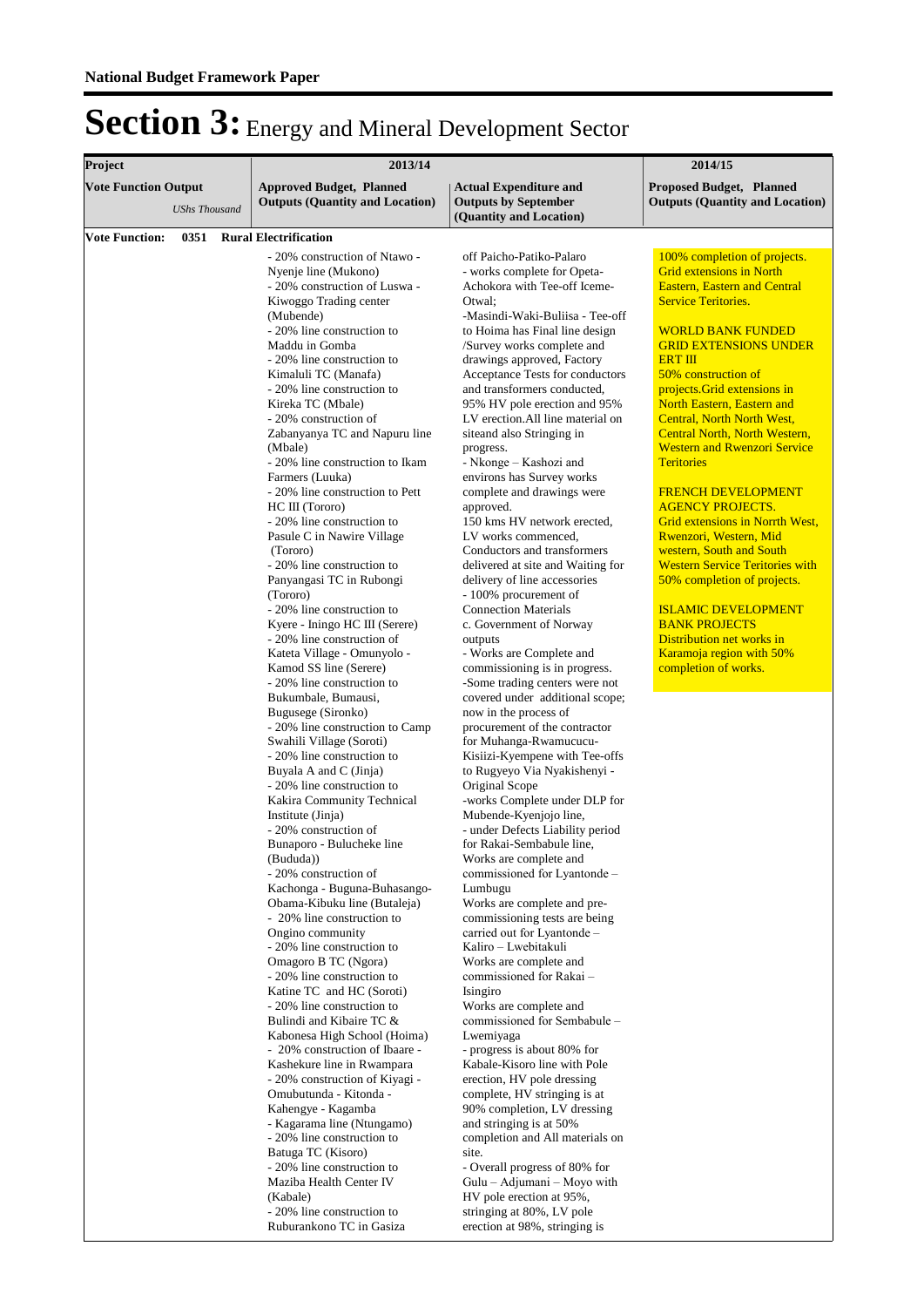| Project                     |                      | 2013/14                                                                                                                                                                                                                                                                                                                                                                                                                                                                                                                                                                                                                                                                                                           | 2014/15                                                                                                                                                                                                                                                                                                                                                                                                                                                                                                                                                                                                                                                                                                                                                                               |                                                                           |
|-----------------------------|----------------------|-------------------------------------------------------------------------------------------------------------------------------------------------------------------------------------------------------------------------------------------------------------------------------------------------------------------------------------------------------------------------------------------------------------------------------------------------------------------------------------------------------------------------------------------------------------------------------------------------------------------------------------------------------------------------------------------------------------------|---------------------------------------------------------------------------------------------------------------------------------------------------------------------------------------------------------------------------------------------------------------------------------------------------------------------------------------------------------------------------------------------------------------------------------------------------------------------------------------------------------------------------------------------------------------------------------------------------------------------------------------------------------------------------------------------------------------------------------------------------------------------------------------|---------------------------------------------------------------------------|
| <b>Vote Function Output</b> | <b>UShs Thousand</b> | <b>Approved Budget, Planned</b><br><b>Outputs (Quantity and Location)</b>                                                                                                                                                                                                                                                                                                                                                                                                                                                                                                                                                                                                                                         | <b>Actual Expenditure and</b><br><b>Outputs by September</b>                                                                                                                                                                                                                                                                                                                                                                                                                                                                                                                                                                                                                                                                                                                          | <b>Proposed Budget, Planned</b><br><b>Outputs (Quantity and Location)</b> |
| <b>Vote Function:</b>       |                      | 0351 Rural Electrification                                                                                                                                                                                                                                                                                                                                                                                                                                                                                                                                                                                                                                                                                        |                                                                                                                                                                                                                                                                                                                                                                                                                                                                                                                                                                                                                                                                                                                                                                                       |                                                                           |
|                             |                      | Parish (Kisoro)<br>- 20% line construction to<br>Mgahinga Tourist (Kisoro)<br>- 20% line construction to<br>Kamwenge Vocational Institute<br>(Kamwenge)<br>- 20% line construction to<br>Hapuyo Military School<br>(Kyegegwa)<br>- 20% line construction to<br>Nyahuka TC (Bundibugyo)<br>- 20% line construction to<br>Ndeebo TC (Sheema)<br>- 20% line construction to<br>Katojo in Rwampara<br>(Rwampara)<br>- 20% line construction to<br>Karera - Additional (Bushenyi)<br>- 20% line construction to<br>Nyabubare (Bushenyi)<br>- 20% line construction to<br>Rwakabengo TC and<br>community (Rukungiri)<br>- 20% line construction to<br>Nyarushanje s/county<br>(Rukungiri)<br>- 20% line construction to | (Quantity and Location)<br>60%, Transformer installation in<br>progress and Works on tower<br>installations have<br>commenced. Tee-off to Amuru<br>works are complete<br>-Apala – Adwari – Kiiru with<br>tee- off to Morulem HV Pole<br>erection is complete, HV pole<br>dressing and stringing is 99%<br>complete<br>LV Pole erection is about 100%<br>complete<br>LV stringing is at 99%<br>completion<br>Transformer installation is at<br>73% complete<br>-Rackokoko – Awere – Lalogi<br>100% HV pole erection, HV<br>stringing at 70%<br>100%, LV pole erection<br>stringing commenced at about<br>10%<br>Procurement of Materials: 100%<br>with 80% delivered to site<br>including transformers, while<br>the rest are still kept in Kampala<br>stores, pending the progress of |                                                                           |
|                             |                      | Omukafensi Kagongi (Ibanda)<br>- 20% line construction to<br>Rwempiri Village (Ibanda)<br>- 20% line construction to<br>Mirama Cell (Kiruhura)<br>- 20% construction of<br>Akatongole-Ekyaapa-<br>Kyakabunga-Bijubwe line<br>(Kiruhura)                                                                                                                                                                                                                                                                                                                                                                                                                                                                           | works.<br>-Implementation of consumer<br>subsidy connections in Kanungu<br>and Kibaale/Kyenjojo<br>concession areas<br>And advance payment was<br>made to enable operator to<br>procure materials<br>Connections commenced and                                                                                                                                                                                                                                                                                                                                                                                                                                                                                                                                                        |                                                                           |
|                             |                      | - 20% line construction to<br>Mwaro TC (Kasese)<br>- 20% line construction to<br>Kahendero Fishing Village &<br>Ibamba Safari Lodge (Kasese)<br>- 20% line construction to<br>Mwongera SS in Katerera<br>(Rubirizi)<br>- 20% line construction to Bara<br>and Amach SS (Lira)                                                                                                                                                                                                                                                                                                                                                                                                                                     | 300 covered<br>ii) Photo Voltaic Targeted<br>Market Approach (PVTMA)<br>-Subsidy disbursements through<br>all the PVTMA approved<br>models are ongoing.<br>-11,813 systems installed to date.<br>-End user audit and verification<br>ongoing. Four additional<br>Individual auditors recruited to                                                                                                                                                                                                                                                                                                                                                                                                                                                                                     |                                                                           |
|                             |                      | - 20% line construction to Agari<br>sub-county (Lira)<br>- 20% line construction to<br>Opong Village (Gulu)<br>- 20% line construction to<br>Pongdwong Parish (Kitgum)<br>- 20% line construction to                                                                                                                                                                                                                                                                                                                                                                                                                                                                                                              | handle the growing number of<br>installation.<br>-Four additional solar<br>companies prequalified making<br>a total of 28 approved companies                                                                                                                                                                                                                                                                                                                                                                                                                                                                                                                                                                                                                                          |                                                                           |
|                             |                      | Bishop Flynn SS (Pader)<br>- 20% construction of Baralegi<br>State Lodge (Adwari - Okwang<br>line) (Otuke)<br>- 20% line construction to<br>Kaberamaido (Kaberamaido)<br>- 20% line construction to<br>Kamuli (Kamuli)<br>- 20% line construction to<br>Wanale & Bumungu (Mbale)<br>- 20% line construction to<br>Sembabule (Sembabule)<br>- 20% line construction to<br>Buhara (Kabale)                                                                                                                                                                                                                                                                                                                          | - Gulu - Adjumani - Moyo line<br>with HV pole erection at 95%,<br>stringing at 80%, LV pole<br>erection at 98%, stringing is<br>60%, Transformer installation in<br>progress and Works on tower<br>installations have commenced<br>with Tee-off to Amuru: works<br>complete<br>- progress is about 51% for<br>Rackokoko - Awere - Lalogi line<br>with HV pole erection at 100%,<br>HV stringing at 70%<br>LV pole erection 100%,                                                                                                                                                                                                                                                                                                                                                      |                                                                           |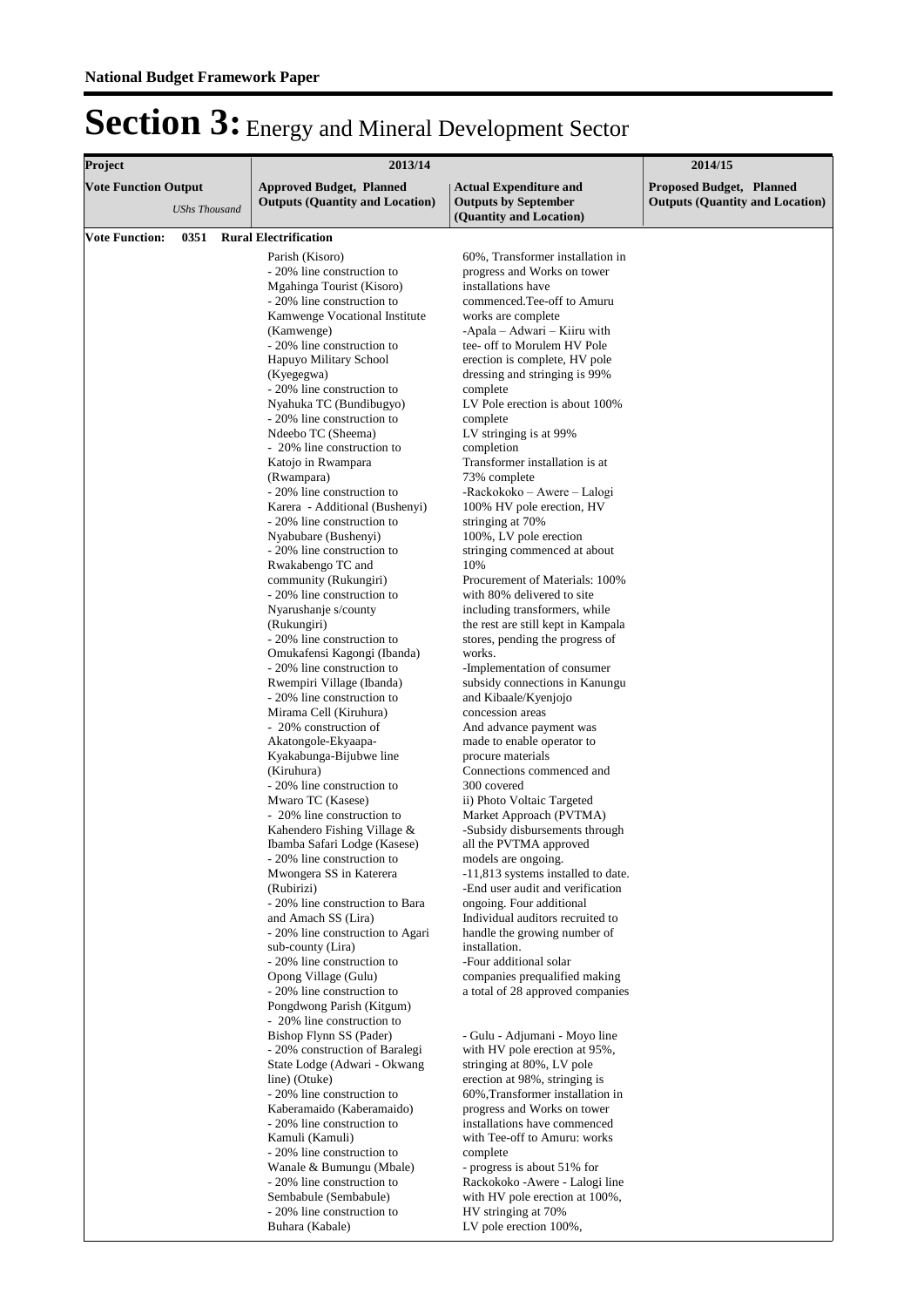| Project                                             |      | 2013/14                                                                                                                                                                                                                                                                                                                                                                                                                                                                                                                                                                                                                                                                                                                                                                                                                                                                                                                                                                                                        | 2014/15                                                                                                                                                                                                                                                                                                                                                                                                                                                                                                                                                                                                                                                                                                                                                                                                                                                                           |                                                                           |  |
|-----------------------------------------------------|------|----------------------------------------------------------------------------------------------------------------------------------------------------------------------------------------------------------------------------------------------------------------------------------------------------------------------------------------------------------------------------------------------------------------------------------------------------------------------------------------------------------------------------------------------------------------------------------------------------------------------------------------------------------------------------------------------------------------------------------------------------------------------------------------------------------------------------------------------------------------------------------------------------------------------------------------------------------------------------------------------------------------|-----------------------------------------------------------------------------------------------------------------------------------------------------------------------------------------------------------------------------------------------------------------------------------------------------------------------------------------------------------------------------------------------------------------------------------------------------------------------------------------------------------------------------------------------------------------------------------------------------------------------------------------------------------------------------------------------------------------------------------------------------------------------------------------------------------------------------------------------------------------------------------|---------------------------------------------------------------------------|--|
| <b>Vote Function Output</b><br><b>UShs Thousand</b> |      | <b>Approved Budget, Planned</b><br><b>Outputs (Quantity and Location)</b>                                                                                                                                                                                                                                                                                                                                                                                                                                                                                                                                                                                                                                                                                                                                                                                                                                                                                                                                      | <b>Actual Expenditure and</b><br><b>Outputs by September</b>                                                                                                                                                                                                                                                                                                                                                                                                                                                                                                                                                                                                                                                                                                                                                                                                                      | <b>Proposed Budget, Planned</b><br><b>Outputs (Quantity and Location)</b> |  |
|                                                     |      |                                                                                                                                                                                                                                                                                                                                                                                                                                                                                                                                                                                                                                                                                                                                                                                                                                                                                                                                                                                                                |                                                                                                                                                                                                                                                                                                                                                                                                                                                                                                                                                                                                                                                                                                                                                                                                                                                                                   |                                                                           |  |
| <b>Vote Function:</b>                               | 0351 | <b>Rural Electrification</b><br>- 20% line construction to<br>Nyaburiza (Ntungamo)<br>- 20% line construction to<br>Alebtong (Alebtong)<br>- 20% line construction to<br>NyamigoyeTC (Kanungu)<br>- 20% line construction to<br>Katojo TC near Kambuga<br>(Kanungu)<br>- 20% line construction to<br>Savana (Kanungu)<br>- 20% line construction to<br>Kamwenge (Kamwenge)<br>- 20% line construction to<br>Mirama Hill on mirama road<br>(Ntungamo)<br>- 20% line construction to<br>Kyamate Church Area<br>(Ntungamo)<br>- 20% construction of<br>Nyaruzinga -<br>Kagogo/Kyatoko/Ruruku line<br>(Rukungiri)<br>- 20% construction of Ruyonza -<br>Nyabushenyi line<br>- 20% construction of<br>Nyakeina - kibunda/ kafunjo line<br>- 20% line construction to                                                                                                                                                                                                                                                | (Quantity and Location)<br>stringing commenced at about<br>10%<br>Procurement of Materials: 100%<br>with 80% delivered to site<br>including transformers, while<br>the rest are still kept in Kampala<br>stores, pending the progress of<br>works.<br>- Consultancies undertaken<br>Funding from Arab Bank for<br>African Development(BADEA)<br>and Saudi Fund for<br>Development (SFD) - Grid<br>Intensification<br>Kapchorwa-Bukwo-Suam<br>-Contract for the design and<br>supervision<br>-consultant signed<br>-Update of design is complete<br>- Evaluation in progress<br>Mayuge-Bwondha Landing Site<br>-Contract for the design and<br>supervision consultant signed<br>-Update of design is complete<br>- Evaluation in progress<br>Kasambira-Bugulumbya-<br>Bukuutu<br>-Contract for the design and                                                                      |                                                                           |  |
|                                                     |      | Rutokye (Mitooma)<br>- 20% line construction to<br>Kabingo Parish<br>- 20% line construction to Bbale<br>(Kayunga)<br>- 20% construction of<br>Nyakishoroza - Katonya /<br>Mabindi line (Rukungiri)<br>- 20% line construction to<br>Lutengo / Naggalama Model<br>Village (Kayunga)<br>- 20% line construction to<br>Kyanya TC and Kisawo Kibira<br>(Kayunga)<br>- 20% construction of<br>Bumwangu-Bwirusa-Bubwaya-<br>Bumkoya line (Manafa)<br>- 20% line construction to<br>Nalidi Village (Pallisa)<br>- 20% line construction to<br>Nakalanga and Lugoloire<br>(Kamuli)<br>- 20% line construction to<br>Ngaimbirir - Kamuke -<br>Kaptanya TCs (Kapchorwa)<br>- 20% line construction to<br>Tadameri TC (Budaka)<br>- 20% line construction to<br>Kagoma Buwolomera Village<br>(Jinja)<br>- 20% construction of Nyondo-<br>Katwelatwela-Bulah line (Mbale)<br>- 20% line construction to<br>Bungogo Cell in Kihiihi Town<br>Council (Kanungu)<br>- 20% line construction from<br>Nyamunuka / Kyaruhunga to | supervision consultant signed<br>-Update of design is complete<br>- Evaluation in progress<br>Mityana-Lusalira<br>-Contract for the design and<br>supervision consultant<br>-Update of design is complete<br>-Evaluation in progress<br>Lake Victoria free Trade Zone<br>-Contract for the design and<br>supervision consultant<br>-Update of design is complete<br>Evaluation in progress<br>Apac – Chegere – Alemi<br>-Procurement of Construction<br>Works<br>-70% Construction Works<br>-70% Construction Supervision.<br>-Acquisition of wayleaves<br>Hoima - Nalweyo<br>-Procurement of Construction<br>Works<br>-70% Construction Works<br>-70% Construction Supervision.<br>-Acquisition of wayleaves<br>Kitgum - Namokora<br>-Procurement of Construction<br>Works<br>-70% Construction Works<br>-70% Construction Supervision.<br>-Acquisition of wayleaves<br>BADEA II |                                                                           |  |
|                                                     |      | Kahunga (Ntungamo)<br>- 20% line construction to                                                                                                                                                                                                                                                                                                                                                                                                                                                                                                                                                                                                                                                                                                                                                                                                                                                                                                                                                               | Feasibility Studies funded under<br><b>BADEA</b> Grant Financing                                                                                                                                                                                                                                                                                                                                                                                                                                                                                                                                                                                                                                                                                                                                                                                                                  |                                                                           |  |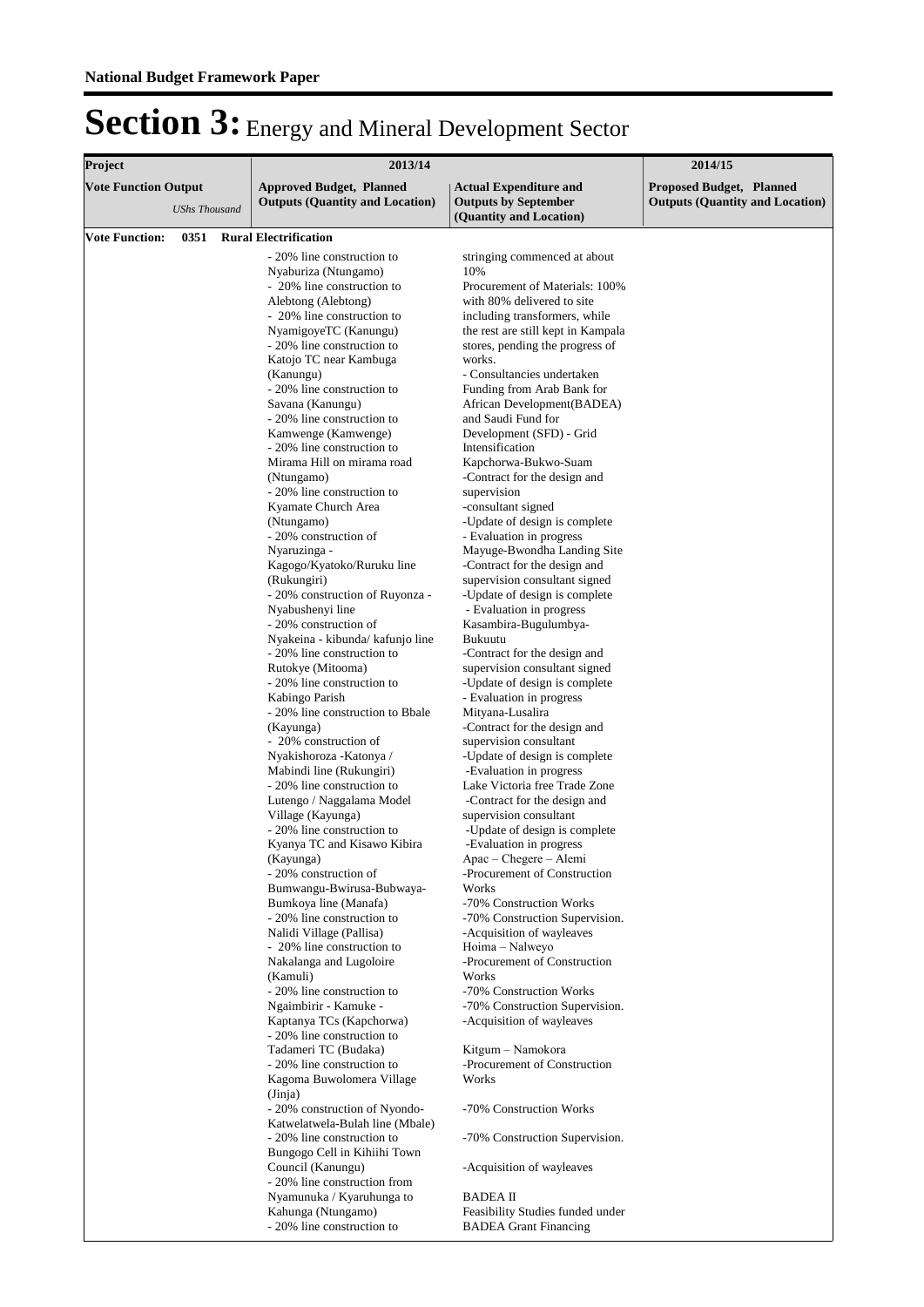| Project                     |                      |  | 2013/14                                                                                                                                                                                                                                                                                                                                                                                                                                                                                                                                                                                                                                                                                                                                                                                                                                                                                                                                                                                                                                                                                                                                                                                                                                                                                                                                                                                                                                                                                                                                                                | 2014/15                                                                                                                                                                                                                                                                                                                                                                                                                                                                                                                                                                                                                                                                                                                                                                                                                                                                                                                                                                                                                                                                                                                                                                                                                                                                                                                                                                                                                                                                                                                                                                |                                                                           |  |
|-----------------------------|----------------------|--|------------------------------------------------------------------------------------------------------------------------------------------------------------------------------------------------------------------------------------------------------------------------------------------------------------------------------------------------------------------------------------------------------------------------------------------------------------------------------------------------------------------------------------------------------------------------------------------------------------------------------------------------------------------------------------------------------------------------------------------------------------------------------------------------------------------------------------------------------------------------------------------------------------------------------------------------------------------------------------------------------------------------------------------------------------------------------------------------------------------------------------------------------------------------------------------------------------------------------------------------------------------------------------------------------------------------------------------------------------------------------------------------------------------------------------------------------------------------------------------------------------------------------------------------------------------------|------------------------------------------------------------------------------------------------------------------------------------------------------------------------------------------------------------------------------------------------------------------------------------------------------------------------------------------------------------------------------------------------------------------------------------------------------------------------------------------------------------------------------------------------------------------------------------------------------------------------------------------------------------------------------------------------------------------------------------------------------------------------------------------------------------------------------------------------------------------------------------------------------------------------------------------------------------------------------------------------------------------------------------------------------------------------------------------------------------------------------------------------------------------------------------------------------------------------------------------------------------------------------------------------------------------------------------------------------------------------------------------------------------------------------------------------------------------------------------------------------------------------------------------------------------------------|---------------------------------------------------------------------------|--|
| <b>Vote Function Output</b> | <b>UShs Thousand</b> |  | <b>Approved Budget, Planned</b><br><b>Outputs (Quantity and Location)</b>                                                                                                                                                                                                                                                                                                                                                                                                                                                                                                                                                                                                                                                                                                                                                                                                                                                                                                                                                                                                                                                                                                                                                                                                                                                                                                                                                                                                                                                                                              | <b>Actual Expenditure and</b><br><b>Outputs by September</b>                                                                                                                                                                                                                                                                                                                                                                                                                                                                                                                                                                                                                                                                                                                                                                                                                                                                                                                                                                                                                                                                                                                                                                                                                                                                                                                                                                                                                                                                                                           | <b>Proposed Budget, Planned</b><br><b>Outputs (Quantity and Location)</b> |  |
|                             |                      |  |                                                                                                                                                                                                                                                                                                                                                                                                                                                                                                                                                                                                                                                                                                                                                                                                                                                                                                                                                                                                                                                                                                                                                                                                                                                                                                                                                                                                                                                                                                                                                                        |                                                                                                                                                                                                                                                                                                                                                                                                                                                                                                                                                                                                                                                                                                                                                                                                                                                                                                                                                                                                                                                                                                                                                                                                                                                                                                                                                                                                                                                                                                                                                                        |                                                                           |  |
| <b>Vote Function:</b>       | 0351                 |  | <b>Rural Electrification</b><br>Kabale Polytechnic School<br>(Kabale)<br>- 20% line construction to<br>Muguri Rubaya via Katuna<br>(Kabale)<br>- 20% line construction to<br>Kabuga TC (Kamwenge)<br>- 20% line construction to<br>Kangalaba Village (Butaleja)<br>b. ERT II outputs:<br>- 287 Kms completed under<br>DLP for Soroti-Katakwi, Ayer-<br>Kamudin, Ibanda-Kazo line<br>- Completion of Ntenjeru Project<br>- Completion of 106 Km for<br>Ruhiira Millenium village<br>- Completion of 125 Km for<br>Gulu-Acholibur and Tee-off<br>Paicho-Patiko-Palaro<br>- Completion of 53 Km under<br>DLP for Opeta-Achokora with<br>Tee-off Iceme-Otwal;<br>- Completion of 177 Km for<br>Masindi-Waki-Buliisa - Tee-off<br>to Hoima<br>- Completion of 175 Km for<br>Nkonge – Kashozi and environs<br>- 100% procurement of<br><b>Connection Materials</b><br>- 100% payment of UEDCL<br><b>Management Contract</b><br>- Payment of Output Based Aid<br>(OBA) subsidies<br>- Payment of subsidies for PV,<br>households and institutional<br>systems<br>- Payment of subsidy support to<br>Kagando small hydro power<br>plant<br>- Consultancies undertaken<br>c. Government of Norway<br>outputs<br>- Completion of 156 Km under<br>DLP for Muhanga-Rwamucucu-<br>Kisiizi-Kyempene with Tee-offs<br>to Rugyeyo Via Nyakishenyi -<br>Original Scope<br>- Completion of 164 Km under<br>DLP for Mubende-Kyenjojo line,<br>- 271 Km completed under DLP<br>for Rakai-Sembabule line,<br>- Completion of 166 Km for<br>Kabale-Kisoro line<br>- Completion of 236 Km for | (Quantity and Location)<br>Baale-Galilaya with tee-offs<br>Kayonza – Kawololokato-<br>Namizo, Kitwe-Kafumba,<br>Kasokwe-Gwero, Kyna –<br>Buyobw-Kawuku, Kitimbwa-<br>Nkokonjeru-Nakivubo, Kyerima-<br>Nambuga, Nakyesa-Kakiri-<br>Namanoga, Kyanya-Busale-<br>Nongo, Nabuganyi-Mutukula-<br>Namusala-Lusenke, Nabuganyi-<br>-Bukolwa, Busaana, Busaana-<br>Namirembe, Kanjuki-<br>Buwumbiro and Sente Anyize –<br>Bukasa (150 km of HV network)<br>-Nabirumba – Bugaya –<br>Kitukiro – Buyende and<br>Environs (160 km of HV<br>network)<br>-Bikira-Namirembe and Masaka-<br>Nyabajjwe (95 km of HV<br>network)<br>-Katobo - Rwenshama with tee-<br>offs to Kishenyi, Bubangizi –<br>Kanyabwanaga, Kigongi,<br>Rwenpungu, Kashasha, Ndere,<br>Rwenshaka and Kashenyi<br>including Kitagata – Kasaana &<br>Kitagata – Kabwohe<br>$(180 \text{ km of HV network})$<br>-Gulu – Olwiyo – Pachwach<br>with tee-off Gulu - KochGoma,<br>spur Agong, spur Wii – Anoka<br>and spur Alelele Lira (110 km<br>of HV network)<br>Contract for consultant to carry<br>out feasibility studies signed,<br>Inception report was presented<br>& approved and Status Report<br>submitted<br>There has been way leaves<br>compensation for projects of<br>Kyeibanga - Bugongi,<br>Kyabuyonga TC, Nyakasinga,<br>Nyamabaare, Kyemptitsi High<br>Sch, Ruyonza Riverside<br>Academy, Kanekye, Kashonzi<br>and Rwanyamukinya,<br>Rwabutura/Mbagwa-Kiziba,<br>Nyabuhama/Migina-Omukapera<br>& Mushogwa (Bushenyi),<br>Nyakagyeme - Rugando -<br>Nyabitete/Nyabikuku -<br>Omukagashe-Bugangari |                                                                           |  |
|                             |                      |  |                                                                                                                                                                                                                                                                                                                                                                                                                                                                                                                                                                                                                                                                                                                                                                                                                                                                                                                                                                                                                                                                                                                                                                                                                                                                                                                                                                                                                                                                                                                                                                        |                                                                                                                                                                                                                                                                                                                                                                                                                                                                                                                                                                                                                                                                                                                                                                                                                                                                                                                                                                                                                                                                                                                                                                                                                                                                                                                                                                                                                                                                                                                                                                        |                                                                           |  |
|                             |                      |  | Gulu - Adjumani - Moyo line<br>- Completion 68 Km for<br>Rackokoko - Awere - Lalogi line<br>- Completion of 117 Km for<br>Apala-Adwar-Kiiru with tee-off<br>to Morulem,                                                                                                                                                                                                                                                                                                                                                                                                                                                                                                                                                                                                                                                                                                                                                                                                                                                                                                                                                                                                                                                                                                                                                                                                                                                                                                                                                                                                | (Rukungiri)<br>- 20% construction of<br>Wakiso/Mpigi/Mityana/Busunju<br>- Lot 1<br>- 20% construction of<br>Kamuli/Buyende/Kayunga/Jinja                                                                                                                                                                                                                                                                                                                                                                                                                                                                                                                                                                                                                                                                                                                                                                                                                                                                                                                                                                                                                                                                                                                                                                                                                                                                                                                                                                                                                               |                                                                           |  |
|                             |                      |  | - Consultancies undertaken<br>d. BADEA/SAUDI FUND<br>outputs<br>- 70% construction of<br>Kapchorwa-Bukwo-Suam line<br>(Kapchorwa)                                                                                                                                                                                                                                                                                                                                                                                                                                                                                                                                                                                                                                                                                                                                                                                                                                                                                                                                                                                                                                                                                                                                                                                                                                                                                                                                                                                                                                      | $-Lot2$<br>- 20% construction of<br>Mbale/Manafwa/Tororo/Butaleja<br>/Kapchorwa/Pallisa - Lot 3<br>- 20% construction of<br>Masindi/Lira - Lot 4                                                                                                                                                                                                                                                                                                                                                                                                                                                                                                                                                                                                                                                                                                                                                                                                                                                                                                                                                                                                                                                                                                                                                                                                                                                                                                                                                                                                                       |                                                                           |  |
|                             |                      |  | - 70% construction of Mayuge-                                                                                                                                                                                                                                                                                                                                                                                                                                                                                                                                                                                                                                                                                                                                                                                                                                                                                                                                                                                                                                                                                                                                                                                                                                                                                                                                                                                                                                                                                                                                          | - 20% construction of                                                                                                                                                                                                                                                                                                                                                                                                                                                                                                                                                                                                                                                                                                                                                                                                                                                                                                                                                                                                                                                                                                                                                                                                                                                                                                                                                                                                                                                                                                                                                  |                                                                           |  |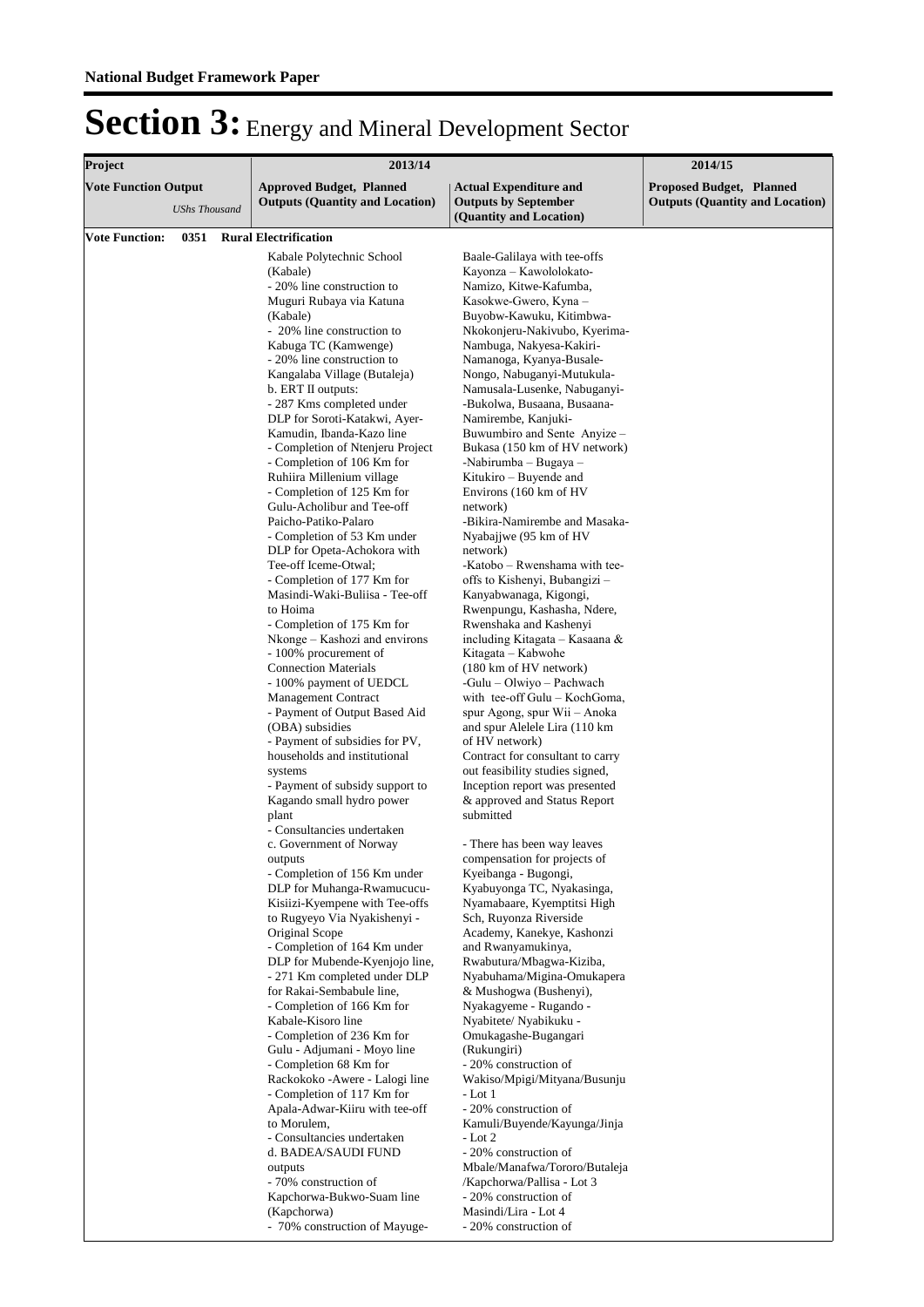| Project                                             | 2013/14                                                                                                                                                                                                                                                                                                                                                                                                                                                                                                                                                                                    |                                                                                                                                                                                                                                                                                                                                                                                                                                                                                                                                                                                                                                                                                                                                                                                                                                                                                                                                                                                                                                                                                                                                                                                                                                                                                                                                                                                                                                                                                                                                                                                                | 2014/15                                                                   |  |  |
|-----------------------------------------------------|--------------------------------------------------------------------------------------------------------------------------------------------------------------------------------------------------------------------------------------------------------------------------------------------------------------------------------------------------------------------------------------------------------------------------------------------------------------------------------------------------------------------------------------------------------------------------------------------|------------------------------------------------------------------------------------------------------------------------------------------------------------------------------------------------------------------------------------------------------------------------------------------------------------------------------------------------------------------------------------------------------------------------------------------------------------------------------------------------------------------------------------------------------------------------------------------------------------------------------------------------------------------------------------------------------------------------------------------------------------------------------------------------------------------------------------------------------------------------------------------------------------------------------------------------------------------------------------------------------------------------------------------------------------------------------------------------------------------------------------------------------------------------------------------------------------------------------------------------------------------------------------------------------------------------------------------------------------------------------------------------------------------------------------------------------------------------------------------------------------------------------------------------------------------------------------------------|---------------------------------------------------------------------------|--|--|
|                                                     |                                                                                                                                                                                                                                                                                                                                                                                                                                                                                                                                                                                            |                                                                                                                                                                                                                                                                                                                                                                                                                                                                                                                                                                                                                                                                                                                                                                                                                                                                                                                                                                                                                                                                                                                                                                                                                                                                                                                                                                                                                                                                                                                                                                                                |                                                                           |  |  |
| <b>Vote Function Output</b><br><b>UShs Thousand</b> | <b>Approved Budget, Planned</b><br><b>Outputs (Quantity and Location)</b>                                                                                                                                                                                                                                                                                                                                                                                                                                                                                                                  | <b>Actual Expenditure and</b><br><b>Outputs by September</b><br>(Quantity and Location)                                                                                                                                                                                                                                                                                                                                                                                                                                                                                                                                                                                                                                                                                                                                                                                                                                                                                                                                                                                                                                                                                                                                                                                                                                                                                                                                                                                                                                                                                                        | <b>Proposed Budget, Planned</b><br><b>Outputs (Quantity and Location)</b> |  |  |
| <b>Vote Function:</b><br>0351                       | <b>Rural Electrification</b><br>Bwondha Landing Site line<br>(Mayuge)<br>- 70% construction of<br>Kasambira-Bugulumbya-<br>Bukuutu line (Kamuli)<br>- 70% construction of Mityana-<br>Lusalira line (Mityana)<br>- 70% line construction for Lake<br>Victoria free Trade Zone (Rakai)<br>- 70% construction of Apac-<br>Chegere-Alemi line (Apac)<br>- 70% construction of Hoima-<br>Nalweyo line (Hoima)<br>- 70% construction of Kitgum-<br>Namokora/Padipe line (Kitgum)<br>- Consultancies undertaken<br>e. Kfw outputs<br>- Payment of Output Based Aid<br>(OBA) connection subsidies | Lwengo/Mbarara/Isingiro/Ibanda<br>/Kiruhura - Lot 5<br>- 20% construction of<br>Bushenyi/Buhweju/Kasese/Kyen<br>jojo - Lot 6<br>- 20% construction of<br>Rukungiri/Kanungu/Ntungamo/<br>Kabale - Lot 7<br>Opec Fund for International<br>Development (OFID)<br>-Procurement of supervision<br>consultant concluded and<br>Update of design and<br>procurement of contractor with<br>20% construction works for<br>projects of Ntenjeru-Mpenja,<br>Biafra-Nakusubyaki, Ziba -<br>Namaseke - Nansagazi -<br>Kiwale-Buyiira - Lugonjo -<br>Ntimbe - Bukasa - Kisimbize -<br>Buzzu - Banda - Kalambya -<br>Natyole, Lukonda – Wangege<br>village, Nansagazi - Ssenyi<br>Landing sites, Aduku-Cawente,<br>Aduku-Nambieso, Aduku-<br>Inomo, Lira-Bala, Aloi-<br>Omoro, Dogapio-Atura, Bweyale-<br>Atura<br>GoU counterpart funding for<br>small hydropower projects,<br>including grid interconnections<br>-Construction of Sub stations at<br>Mpanga and Kahunge<br>hasTemporary substation<br>constructed by UETCL<br>completed and commissioned<br>-Buseruka-Hoima has LV<br>networks commissioned<br>Completion of Nyagak small<br>hydro power plant and under<br>Monitoring of Defects Liability<br>Period ending<br><b>JICA III</b><br>-Mayuge-Namaingo, Lumino-<br>Namaingo, Namaingo-Bumeru,<br>Lutolo-Lufudu<br>Procurement of Construction<br>Works and there were Way<br>leaves acquisition<br>-Kalangala - Bukakata main<br>grid extension project.<br>Engineering design, socio<br>economic analysis and<br>environmental assessment for<br>project.Feasibility study also<br>concluded |                                                                           |  |  |
| Total                                               | 95,773,144                                                                                                                                                                                                                                                                                                                                                                                                                                                                                                                                                                                 | 16,794,167                                                                                                                                                                                                                                                                                                                                                                                                                                                                                                                                                                                                                                                                                                                                                                                                                                                                                                                                                                                                                                                                                                                                                                                                                                                                                                                                                                                                                                                                                                                                                                                     | 88,736,000                                                                |  |  |
| <b>GoU</b> Development                              | 33,976,000                                                                                                                                                                                                                                                                                                                                                                                                                                                                                                                                                                                 | 2,973,371                                                                                                                                                                                                                                                                                                                                                                                                                                                                                                                                                                                                                                                                                                                                                                                                                                                                                                                                                                                                                                                                                                                                                                                                                                                                                                                                                                                                                                                                                                                                                                                      | 13,976,000                                                                |  |  |
| <b>External Financing</b>                           | 0                                                                                                                                                                                                                                                                                                                                                                                                                                                                                                                                                                                          | 0                                                                                                                                                                                                                                                                                                                                                                                                                                                                                                                                                                                                                                                                                                                                                                                                                                                                                                                                                                                                                                                                                                                                                                                                                                                                                                                                                                                                                                                                                                                                                                                              | 53,760,000                                                                |  |  |
| <b>NTR</b>                                          | 61,797,144                                                                                                                                                                                                                                                                                                                                                                                                                                                                                                                                                                                 | 13,820,796                                                                                                                                                                                                                                                                                                                                                                                                                                                                                                                                                                                                                                                                                                                                                                                                                                                                                                                                                                                                                                                                                                                                                                                                                                                                                                                                                                                                                                                                                                                                                                                     | 21,000,000                                                                |  |  |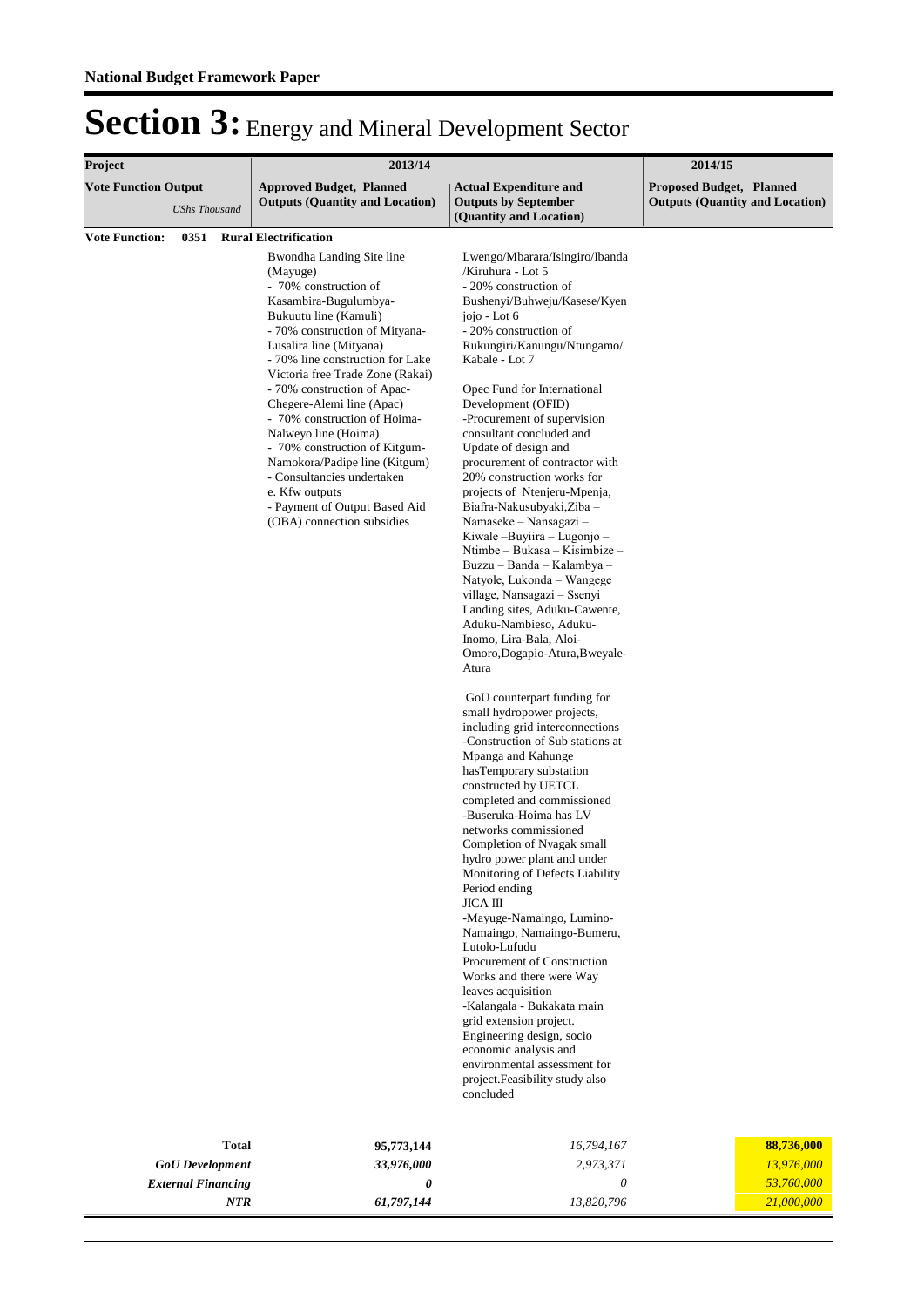## *S3 Proposed Budget Allocations for 2014/15 and the Medium Term*

*This section sets out the proposed sector budget allocations for 2014/15 and the medium term, including major areas of expenditures and any notable changes in allocations.* 

### **Table S3.1: Past Expenditure and Medium Term Projections by Vote Function**

|                                                         |                    | 2013/14                |                                    | <b>Medium Term Projections</b> |         |           |
|---------------------------------------------------------|--------------------|------------------------|------------------------------------|--------------------------------|---------|-----------|
|                                                         | 2012/13<br>Outturn | Appr.<br><b>Budget</b> | <b>Spent by</b><br><b>End Sept</b> | 2014/15                        | 2015/16 | 2016/17   |
| Vote: 017 Ministry of Energy and Mineral Development    |                    |                        |                                    |                                |         |           |
| 0301 Energy Planning, Management & Infrastructure Dev't | 84.187             | 454.195                | 22.411                             | 293.582                        | 125.987 | 118.867   |
| 0302 Large Hydro power infrastructure                   | 0.000              | 1,093.245              | 32.338                             | 1,250.063                      | 553.800 | 2,039.419 |
| 0303 Petroleum Exploration, Development & Production    | 22.034             | 68.733                 | 11.092                             | 38.622                         | 65.144  | 55.005    |
| 0304 Petroleum Supply, Infrastructure and Regulation    | 1.057              | 6.245                  | 0.531                              | 6.245                          | 28.245  | 25.630    |
| 0305 Mineral Exploration, Development & Production      | 1.922              | 8.038                  | 0.850                              | 8.038                          | 80.643  | 67.447    |
| 0349 Policy, Planning and Support Services              | 7.513              | 20.100                 | 3.681                              | 20.100                         | 21.268  | 26.623    |
| <b>Total for Vote:</b>                                  | 116.714            | 1,650.557              | 70.903                             | 1.616.651                      | 875.087 | 2,332.992 |
| <b>Vote: 123 Rural Electrification Agency (REA)</b>     |                    |                        |                                    |                                |         |           |
| 0351 Rural Electrification                              | 0.000              | 102.938                | 20.670                             | 111.736                        | 76.945  | 21.537    |
| <b>Total for Vote:</b>                                  | 0.000              | 102.938                | 20.670                             | 111.736                        | 76.945  | 21.537    |
| <b>Total for Sector:</b>                                | 116.714            | 1,753.495              | 91.572                             | 1,728.387                      | 952.032 | 2,354.529 |

*\* Excluding Taxes and Arrears and including NTR*

### **(i) The Total Budget over the Medium Term**

Under Vote 017, the Total budget allocation for FY 2014/15 is UGX 1,635.92 Billion of which 2.70 billion is wage recurrent, 4.22 billion is non wage recurrent ,GoU development is 1,281.65 billion and 347.36 billion is Donor Development.

Under Vote 123 REA, the Total budget allocation for FY 2014/15 is UGX75.74 Billion ,of which UGX36billion is estimated to be NTR ,GoU development isUGX 58.76billion and UGX 16.98 billion is Donor Development.

The sector allocations over the mediume term including NTR is as follows; FY 2014/15- 1,747.659 Bn, FY 2015/16- 952.032 Bn and FY 2016/17- 2,354.529 Bn

### **(ii) The major expenditure allocations in the sector**

For the FY 2014/15,major expenditure allocations have been earmarked for the land acquisition e.g. for construction of the oil refinery. Construction and Resettlement Action Plan for the Transmission Lines will also be funded.

### **(iii) The major planned changes in resource allocations within the sector**

The sector budget has not changed drastically for FY 2014/15.

### **Table S3.2: Major Changes in Sector Resource Allocation**

*\* Excluding Taxes and Arrears*

### *S4: Unfunded Outputs for 2014/15 and the Medium Term*

*This section sets out the highest priotrity outputs in 2014/15 and the medium term which the sector has been unable to fund in its spending plans.*

In the oil and gas sector, given the increased level of activities and progress made towards refinery development, preparations for licensing and award of Kingfisher Production license, there is need for more funding as follows:-

- Planning and implementation of the first licensing round – Ush 2 bn

- Monitoring the development activities of the Kingfisher Production License – 1 bn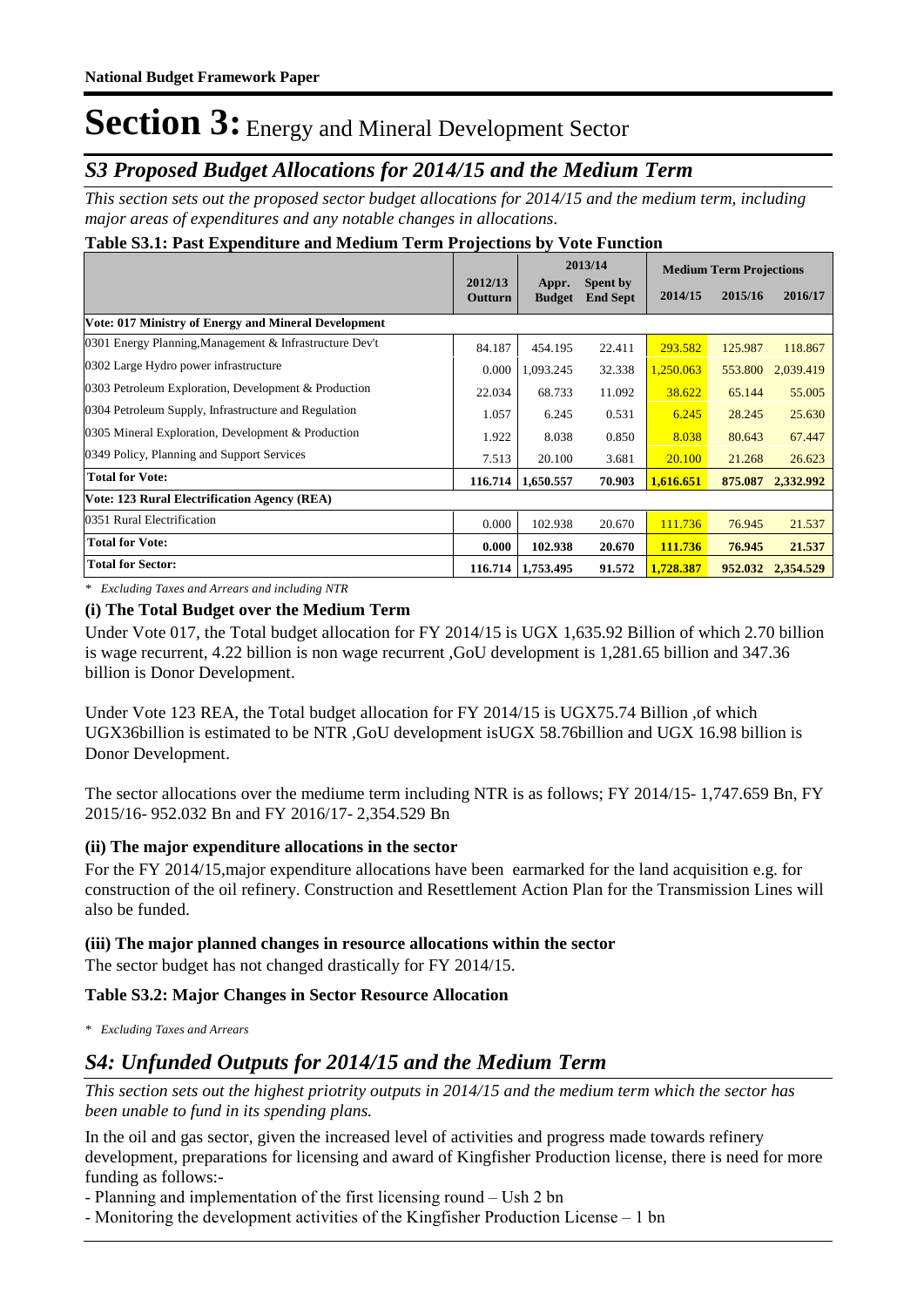- Completion of land acquisition for the refinery development – 8 bn

- Government contribution on equity towards Front End Engineering Design (FEED) – 10 bn

- Support the pipeline development activities. – 2bn

- Support towards the operationalization of the new petroleum institutions – 9 bn.

TOTAL------------------- 32 bn

In the Mineral Development Sector, additional resources are essential priority areas to enhanced generation of Non-tax revenue. Additional funds are for specific programmes in line with NDP 2010/11-14/15 that need funding: Airborne Geophysical Surveys of Karamoja (46bn), Geothermal Resources Development (5.1bn), Uranium Exploration (14.12bn), Rare Earth Elements/minerals 13.18bn), Laboratories Infrastructure Enhancement (11.3bn, Mining Law Reform (1.9), Mineral Data Backup Infrastructure (3.1bn), National Seismological Network (13.4) and Geoparks and Geosites projects (0.62 bn).

1. Establish the Mineral Wealth of Uganda

The mapping of the country is at 80% and there is need to complete the remaining 20%. The geology of the country is good with mineral varieties that need to be quantified in monetary terms and mines. The quantification of mineral reserves and mapping of base metals, special metals precious metals carbonetites, carbonates pegmatite minerals and industrial minerals are incomplete.

### 2. Mineral Resources value addition

The country lacks mineral analysis laboratory infrastructure for value addition. The mineral value addition chain has stages that would create employment from support staff through semi-skilled to highly skilled professionals. The country would gain greater economic benefit from analysis and assessment of the mineral content, pricing and revenue collection.

#### 3. Earthquake disaster management infrastructure

Uganda is an earthquake prone country aligned between the East African Rift System was by the frequency of occurrences is over 100 earthquakes per year. The rate of urbanization and construction of high rise building is growing without testing compliance of buildings and infrastructure models to withstand simulations similar characteristic earthquakes. Earthquake research facility for infrastructure testing would generate revenue to government by testing models developed by private sector in addition to booting insurance companies in earthquake risks. The earthquake data is useful in mapping prone zones for land use, development projects and settlements.

#### 4. Mainstream Artisanal and Small Scale Miners

Artisanal and small scale mining activities are becoming environmental disaster. For instance the artisanal limestone makers can cause great loss of forest cover as a source of energy. The use of mercury in gold mining may contaminate the fresh water sources and the source of the livelihood hence long-term ill-health in mining communities. Some mining methods such as open cast mining without ensuring corporate environmental social responsibility for restoration of the land cover may too grossly destroy land vegetation cover. The national action is therefore to strengthen regulatory legal framework for environmental sustainability and formalization of ASM into mainstream of the economy.

#### 5. Develop Geothermal Energy Resources

Uganda is endowed with geothermal resources located in over 20 geothermal centres in the country with surface temperature indicators subsurface heat sources which have to be mapped to establish geothermal reservoirs for drilling to generate electricity from steam.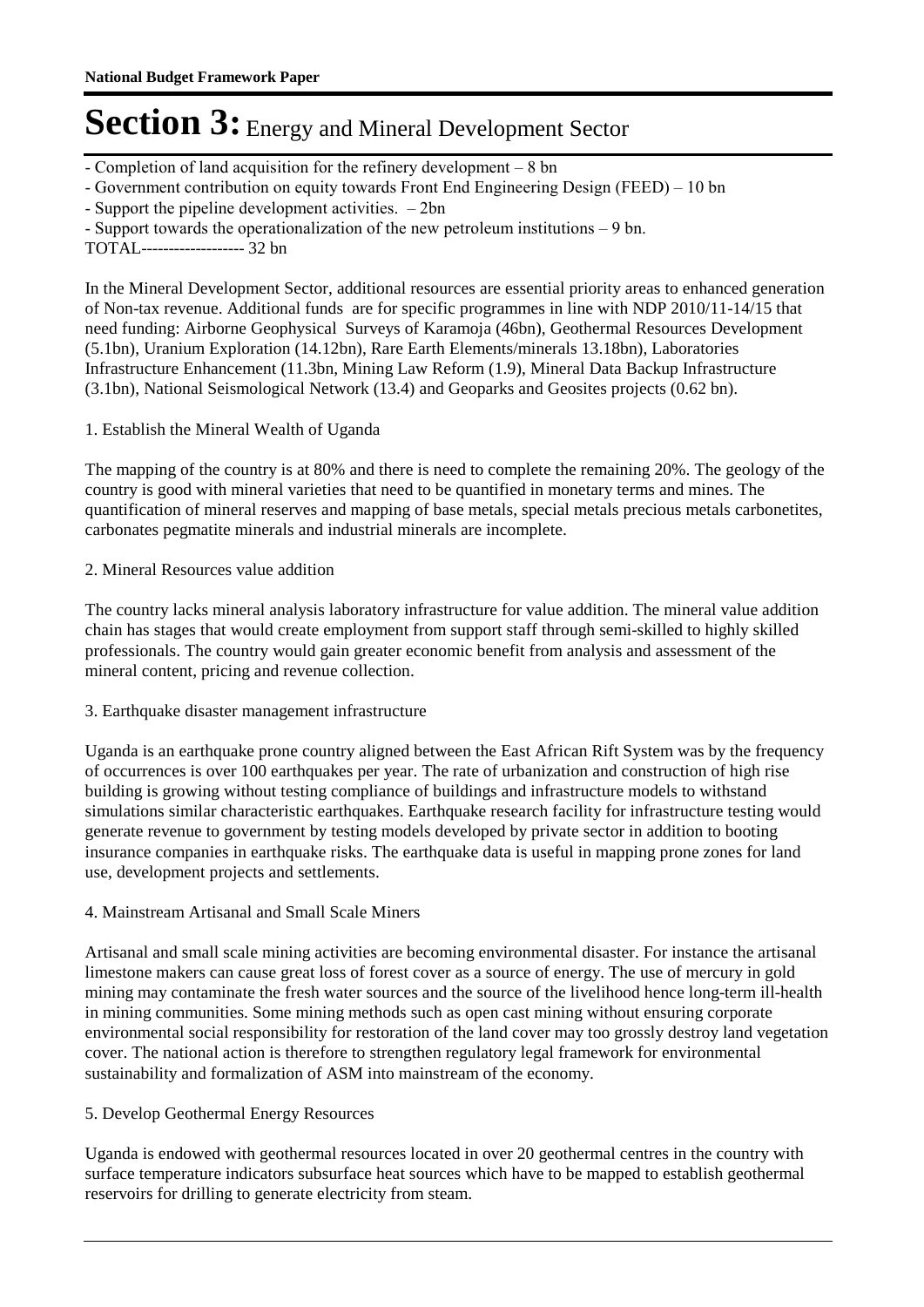#### 6. Skilling and Tooling Human Resource

Uganda lacks adequate skilled manpower in various transform the country from the current state to highly industrialized nation driven by research and development. For instance the advancement of geothermal energy, mineral value chain to hi-tech would require establishment of advanced research institutions, restructuring and training of the young population in various specialized field

### 7. Develop Mining Regional Infrastructure

Mining activities require regular inspections and monitoring in the mining districts where the mineral resources are fond and dug out. The country lacks the regional infrastructures to enable the government adequately monitor and improve revenue collection from mining activities and address illegal mining activities in remote areas.

#### 8. Establish mineral data management infrastructure

The country lacks data recovery master plan in case of any disaster. The mineral data management infrastructure is meant to put up mechanisms and systems to ensure the mineral wealth data and information is safe and available at all times for sustainable planning and development.

| <b>Additional Requirements for Funding and</b><br>Outputs in 2014/15                                            | <b>Justification of Requirement for Additional Outputs and Funding</b>                                                                          |  |  |  |
|-----------------------------------------------------------------------------------------------------------------|-------------------------------------------------------------------------------------------------------------------------------------------------|--|--|--|
| Vote Function:0371 Energy Planning, Management & Infrastructure Dev't                                           |                                                                                                                                                 |  |  |  |
| 0301 71 Acquisition of Land by Government<br>Output:                                                            |                                                                                                                                                 |  |  |  |
| <b>Funding Requirement (UShs Bn):</b>                                                                           | There is need to fund transmission and distribution infrastructure to                                                                           |  |  |  |
| Funding for: transmission and distribution                                                                      | evacuate power from the various power plants being developed and                                                                                |  |  |  |
| infrastructure; Capitalisation of UECCC                                                                         | distribute to the users                                                                                                                         |  |  |  |
| Vote Function:0379 Petroleum Exploration, Development & Production                                              |                                                                                                                                                 |  |  |  |
| Output:<br>0303 79 Acquisition of Other Capital Assets                                                          |                                                                                                                                                 |  |  |  |
| <b>Funding Requirement (UShs Bn):</b>                                                                           | 0.900 This output will suppoprt the development of the refinery and attendant                                                                   |  |  |  |
| Need to replace aging vehicle fleet for field activities. infrastructure like pipelines and storage facilities. |                                                                                                                                                 |  |  |  |
| Four (4) vehicles to be purchased                                                                               |                                                                                                                                                 |  |  |  |
| Vote Function:0304 Petroleum Supply, Infrastructure and Regulation                                              |                                                                                                                                                 |  |  |  |
| 0304 04 Operational Standards and laboratory testing of petroleum products<br>Output:                           |                                                                                                                                                 |  |  |  |
| <b>Funding Requirement (UShs Bn):</b>                                                                           | 2.200 This activity is in line Objective 7 and 8 of NDP under Oil and Gas sector.                                                               |  |  |  |
| Newly recruited need specialized training in                                                                    | Newly recruited need specialized training in downstream related field to                                                                        |  |  |  |
| downstream related field to handle the activities of                                                            | handle the activities of the sector effectively.                                                                                                |  |  |  |
| the sector effectively.                                                                                         |                                                                                                                                                 |  |  |  |
| Vote Function:0305 Mineral Exploration, Development & Production                                                |                                                                                                                                                 |  |  |  |
| 0305 05 Licencing and inspection<br>Output:                                                                     |                                                                                                                                                 |  |  |  |
| <b>Funding Requirement (UShs Bn):</b>                                                                           | 6.000 Additional resources are essential to enhanced generation of Non-tax                                                                      |  |  |  |
| Request for increase of funding from 0.465bn to 6.42                                                            | revenue. Additional funds are for specific programmes in line with NDP                                                                          |  |  |  |
| bn (recurrent) and development budget from 6.8bn to                                                             | 2010/11-14/15 that need funding: Airbone Geophysical Surveys of                                                                                 |  |  |  |
| 108.72 bn to enable the sector takeover its primary                                                             | Karamoja (46bn), Geothermal Resources Development (5.1bn), Uranium                                                                              |  |  |  |
| role of growth driver and industrialisation in line wth                                                         | Exploration (14.12bn), Rare Earth Elements/minerals 13.18bn),                                                                                   |  |  |  |
| NDP and Vision 40.                                                                                              | Laboratories Infrastructure Enhancement (11.3bn, Mining Law Reform                                                                              |  |  |  |
|                                                                                                                 | (1.9), Mineral Data Backup Infrastructure (3.1bn), National Seismological                                                                       |  |  |  |
|                                                                                                                 | Network (13.4) and Geoparks and Geosites projects (0.62 bn).                                                                                    |  |  |  |
| Vote Function: 0306 Policy, Planning and Support Services                                                       |                                                                                                                                                 |  |  |  |
| 0349 06 Management of Policy Issues, Public Relation, ICT and Electricity disputes resolved<br>Output:          |                                                                                                                                                 |  |  |  |
| <b>Funding Requirement (UShs Bn):</b>                                                                           | 22.600 The MEMD is required to respond to the emerging challenges of managing                                                                   |  |  |  |
|                                                                                                                 | Management of Amber house that has been passed on an oil and gas industry by instituting the appropriate institutional capacity,                |  |  |  |
| to the MEMD, there is need to renovate and develop<br>the adjuscent plot                                        | in the form of a new Directorate for Petroleum, Petroleum Authority,<br>National Oil Company, human capital (retention and motivation), capital |  |  |  |
|                                                                                                                 | stock items, and associated superstructures. In addition, Management of                                                                         |  |  |  |
|                                                                                                                 | Amber house that has been passed on to the MEMD                                                                                                 |  |  |  |
| Vote Function:0380 Rural Electrification                                                                        |                                                                                                                                                 |  |  |  |
| Output:<br>0351 80 Construction of Rural Electrification Schemes (On-grid)                                      |                                                                                                                                                 |  |  |  |
|                                                                                                                 |                                                                                                                                                 |  |  |  |

### **Table S4.1: Additional Output Funding Requests**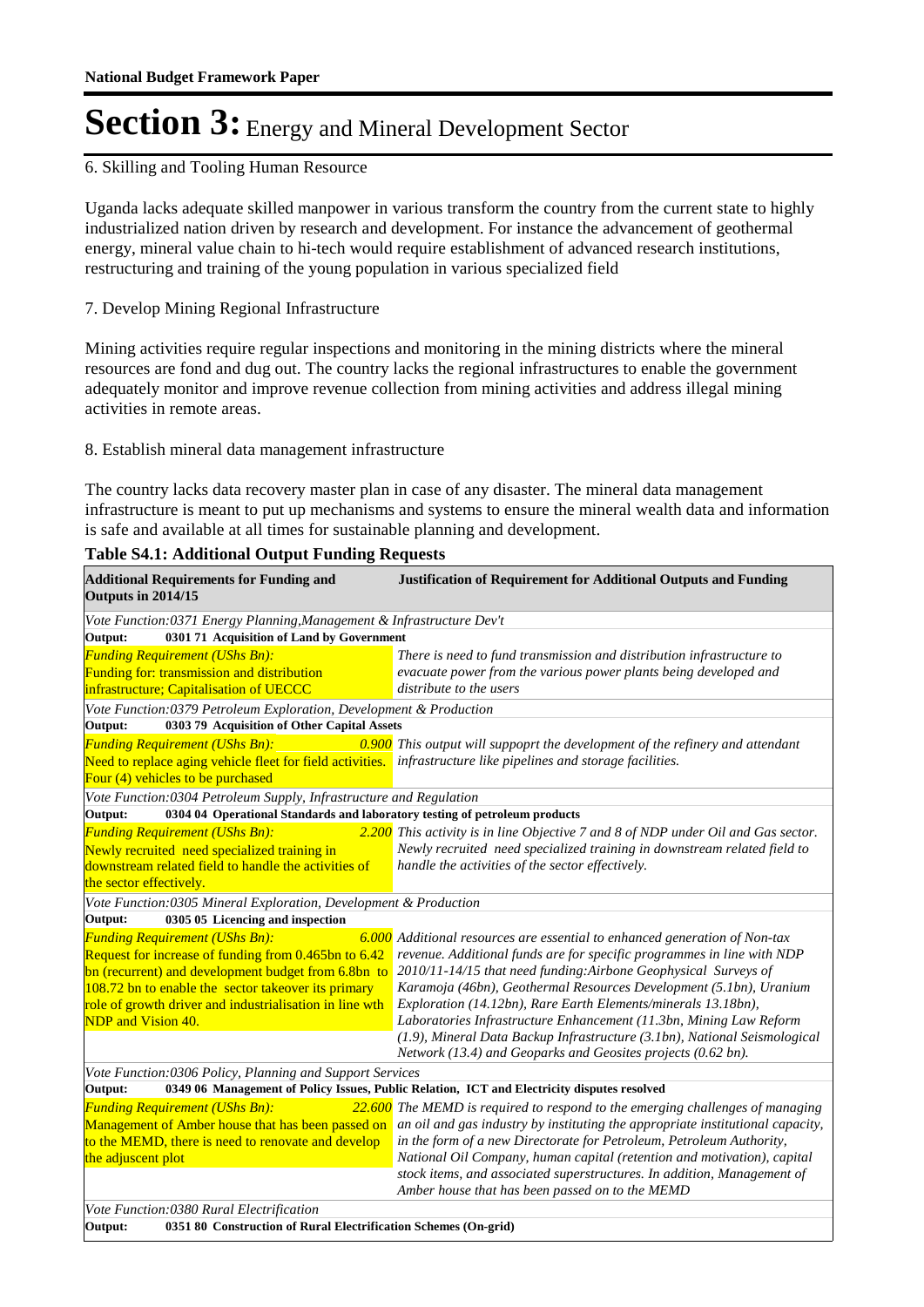| <b>Additional Requirements for Funding and</b><br>Outputs in 2014/15                                                                                                                                                                                                                                                                                                                                                                                                                                                                                                                                                                                                                                                                                | <b>Justification of Requirement for Additional Outputs and Funding</b>                                                                                                                              |
|-----------------------------------------------------------------------------------------------------------------------------------------------------------------------------------------------------------------------------------------------------------------------------------------------------------------------------------------------------------------------------------------------------------------------------------------------------------------------------------------------------------------------------------------------------------------------------------------------------------------------------------------------------------------------------------------------------------------------------------------------------|-----------------------------------------------------------------------------------------------------------------------------------------------------------------------------------------------------|
| <b>Funding Requirement (UShs Bn):</b><br>These are the unfunded surveyed and costed schemes :<br>-Bwalu-kitalya prison -Gamba and KitayitaTC<br>-Hapuya Military school<br>-Maddu in Gomba<br>-Bukomasimbi to Bigasa<br>-ssenje-MannyaParish in Kifamba<br>-Kisana-Bulinuma-Garag- kitwe-Nissi-kyanjovy in<br><mark>kakoma parish kyazanga</mark><br>-missionary sisters at kyatiri/Nissi Farm<br>-Bubesteye- nyaya,naluduku-wambewo<br>-Bufukula-luyeheye -kyhye-kasuleta-Acholi Inn<br>-kyere-Inningo HC III<br>-Ngaimbirir-kamuke in Kaptanya s/county<br>-RushakiTC, Bucundura TC, kankyazuka Village                                                                                                                                           | 99.057 The additional outputs and funding will contribute to the sector objectives<br>in a way that there will be an incraese in Rural Electrificationan and<br>household connections country wide. |
| - Sanga Field station, sanga primary and secondary<br>school, poyameri Health Centre and TC<br>-Rubaare TC and Environs, kasernge observatory                                                                                                                                                                                                                                                                                                                                                                                                                                                                                                                                                                                                       |                                                                                                                                                                                                     |
| Point<br>-Katende Kagezi, kihomboza cell<br>-kaitumura, katinda-Nyakisa to Ihunga<br>-Ruyinya Cell, Katunda kubushaho<br>-Muyenje LC1 in Busiro, Kyengeza parish in musilita<br>Nissi Farm and Butalale izegebe village<br>-kalambi village in buloba, Bukedi parish<br>-Nabuukombe in busitema subcounty, Bunanimi<br>village<br>- Nalado and Nalwaya<br>-Busegera and Magoola<br>-Kaziiko-ijumo<br>-Goli Goli in kagumu subcouty<br>- Serere town council<br>- Sungiri and Kabira village<br>-Nalyamagonj Village<br>-KIsimbiriKikookiro Zone<br>-Kanyongoga catholic parish<br><b>Kyampisi Namere</b><br>-Kavule and Nakabiso, Destiny farms limitted<br>-kyensengeze -Ssese -Katwe<br>- Pajulu<br>-paidha Mission Community<br>-Ogayi Community |                                                                                                                                                                                                     |
| -Canyia village<br>- Jupanyondo and Jupandika East<br>-Nyauyau-Anderizo<br>-Rwebiyonyi TC<br>-Ksoga -Lyamugumba<br>-Katrini TC and Ombatini SSS<br>-Kanganve Community<br>-Lwamata Trading centre<br>-Apii trading centre<br>- Alemi village in Ayer sub-county<br>-Kakusi village in Palisa<br>-Bar Apwo in Lira<br>-Kirinda village<br><u>-Ameni</u>                                                                                                                                                                                                                                                                                                                                                                                              |                                                                                                                                                                                                     |
| -Bumusuuta<br>-Busalaamu to waibuga<br>- Kibing TC, Ngasile<br>-Keitumua -Lannya<br><b>-Green Ibael waste Mnagement</b><br>-Bulima TC                                                                                                                                                                                                                                                                                                                                                                                                                                                                                                                                                                                                               |                                                                                                                                                                                                     |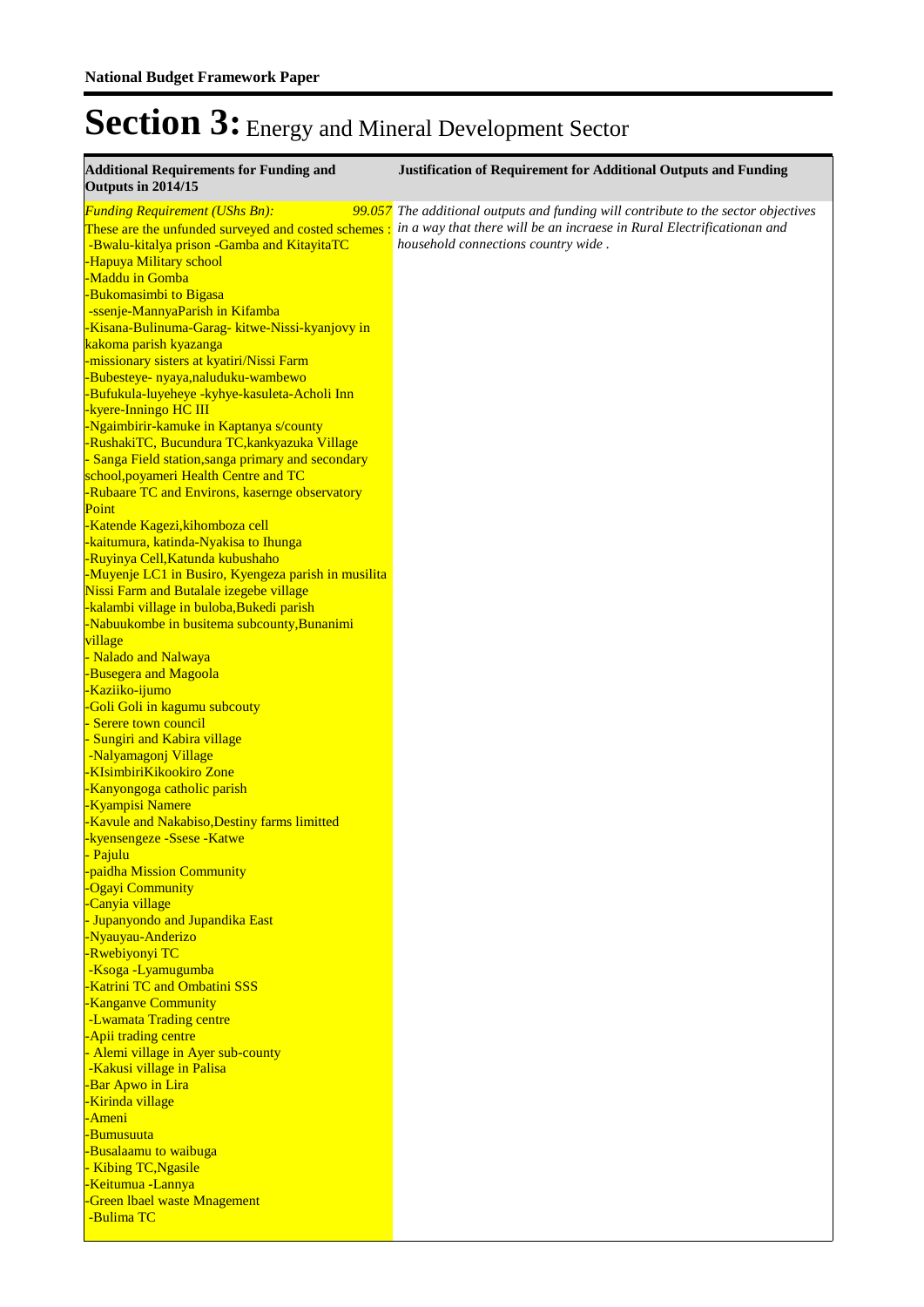| <b>Additional Requirements for Funding and</b><br>Outputs in 2014/15                     | <b>Justification of Requirement for Additional Outputs and Funding</b> |
|------------------------------------------------------------------------------------------|------------------------------------------------------------------------|
| - Ngasile                                                                                |                                                                        |
| -Kibingo TC, Rosan Bkers Limited                                                         |                                                                        |
| -Environ serve Limited                                                                   |                                                                        |
| -Busandha-bubolwa-buwuje                                                                 |                                                                        |
| -Bukoma miita-Kirimwa-Kidiki-Namimgo-                                                    |                                                                        |
| Namasenda                                                                                |                                                                        |
| -Bukanga-Bumana-Ikoya-LambalaNawanyago<br>-Bulogo-Kamwirungu PS                          |                                                                        |
| -Kabale in Musuluta                                                                      |                                                                        |
| -Kakoro-kabwangasi                                                                       |                                                                        |
| -Buwela-Buwolera                                                                         |                                                                        |
| -Masindi-Kisindi-Kibamba-kidiki                                                          |                                                                        |
| -Spur-A pondwa (Nyakakabale-Apondiwa)                                                    |                                                                        |
| -Kisanja-Bokwe                                                                           |                                                                        |
| -Miita-mile10-masindi port                                                               |                                                                        |
| -Kafu-kiyanja                                                                            |                                                                        |
| -Miirya-kijunjubwa                                                                       |                                                                        |
| -Bujenje-kihara                                                                          |                                                                        |
| -Kitamba-byebega                                                                         |                                                                        |
| -Kihara-kikungura-Ntoome                                                                 |                                                                        |
| -Ntooma-Kyakauhi-Kihagane                                                                |                                                                        |
| -Ntooma-kyakaki-kyagangarwensoro-rusangu                                                 |                                                                        |
| -Isimba-Byenima-Budanda I &II –Ntooma<br>-Bulima-marongo-kinene buhere                   |                                                                        |
| -Buseruka-kabaale-kasiisi tonya-kyezinge                                                 |                                                                        |
| -Kamwezi-kyogo HCIII                                                                     |                                                                        |
| -Muko -Bufundi-Kashaasha                                                                 |                                                                        |
| -Kashaasha-Bigasa                                                                        |                                                                        |
| -Ryakimira-Rwanyana-Kabirago-kitooma                                                     |                                                                        |
| -Katiba -Buhara-Rwene with tee-off to Konrad Voc                                         |                                                                        |
| Sch &Nyakyonga-Kabahesi spur off                                                         |                                                                        |
| -Katuna line from Ahamabaale                                                             |                                                                        |
| -Kaberebere-Nyarubungo-Nyamisindo-masha                                                  |                                                                        |
| -Kisuro-Nyamuyanja                                                                       |                                                                        |
| -Mile12-Kyakakoni (Rwezingp-Birere-Kbona)                                                |                                                                        |
| -Sanda-Lake Mburo National park<br>-Rwenshako-Mugarutsya-Nyarubungo, Kachwa              |                                                                        |
| -Nyakasharara-rweshande-bitahatsi-kyeibuza                                               |                                                                        |
| -Mile 36(kahunga TC)-Butara with tee-off to                                              |                                                                        |
| Kmiti&Muchomo and Busibo catholic mission centre                                         |                                                                        |
| -Nakalembe-kanyogoya with tee-off to kalibubbu                                           |                                                                        |
| -Nakalembe-kibulala-Nsagala                                                              |                                                                        |
| -Kyebongotoko-Nsagala                                                                    |                                                                        |
| -Bituntu-Bukulula-Misojo-mbale                                                           |                                                                        |
| -Ssembabule -nambirizi-nakankondo                                                        |                                                                        |
| -Ntete-katwe-Ndeeba-Rwabaana                                                             |                                                                        |
| -Kaliro-knuka-Nakasozi-Kitazigurukwa                                                     |                                                                        |
| -Kyemamba-Buyaga-Mpumudde-kaikolono                                                      |                                                                        |
| -Nsiika-Rugongo-Rwakondo-karunga-tumu                                                    |                                                                        |
| -Rugonngo-kyakanda-Nyakambu-rweicumu<br>-Kirindi TC, KirumyaTC, economic TC, at karuguta |                                                                        |
| and bumadu village                                                                       |                                                                        |
| -Royal ranches, Masindi                                                                  |                                                                        |
| -Rweibare Village, Bushenyi                                                              |                                                                        |
| Kirembe, rubaare & Kakyela 11, Bushenyi                                                  |                                                                        |
| -Nyakatete Parish on Ishaka-kitagataRd                                                   |                                                                        |
| -Baraka Poultry Breeders, Mbarara                                                        |                                                                        |
| -Kyamate cell No.10 Ntugamo                                                              |                                                                        |
| -Katereza village in Rugando Rwampara, Mbarara                                           |                                                                        |
| -Coloma Prmary sch, Mbarara                                                              |                                                                        |
| --Faith day and Bording p/s, Sheema                                                      |                                                                        |
| -Kibingo Village, Sheema                                                                 |                                                                        |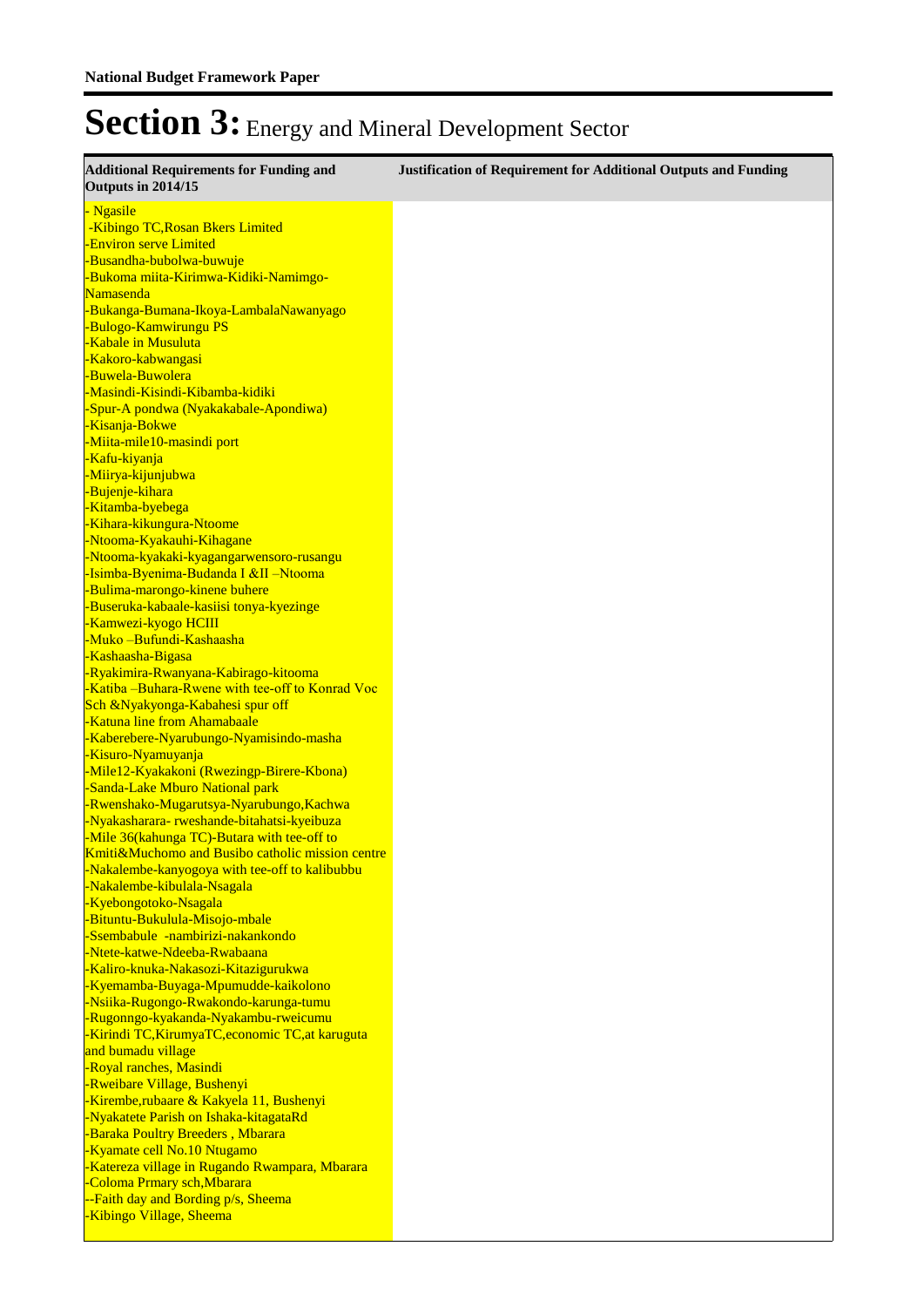| <b>Additional Requirements for Funding and</b><br><b>Outputs in 2014/15</b>            | <b>Justification of Requirement for Additional Outputs and Funding</b> |
|----------------------------------------------------------------------------------------|------------------------------------------------------------------------|
| -Masheruka-Rweicumu, Sheema                                                            |                                                                        |
| -Kakindo-Kyabahaija, Sheema                                                            |                                                                        |
| -Itendero kyamugwe Mutojo, Sheema<br>-Nyanga and kyamatongo cells, Sheema              |                                                                        |
| -Mukinga Nyamufumura kabwohe Environs                                                  |                                                                        |
| -Masheruka-kabusikye- kabwohe;                                                         |                                                                        |
| -Nyabwina-Masheruka- kabwohe, Sheema;                                                  |                                                                        |
| -IhoderoLC1-Kamwiri parish                                                             |                                                                        |
| -mitooma, rwagashani, katunda & Mushungu                                               |                                                                        |
| -nyakakongo mitooma,kashenshero, mitooma                                               |                                                                        |
| -mzee nyabongo, kabarole                                                               |                                                                        |
| -busasa kyabaranga parish, fortportal                                                  |                                                                        |
| -kigumba central primary sch, masindi                                                  |                                                                        |
| -kihomboza cell, Hoima                                                                 |                                                                        |
| -kakinga TC in kabwohe, sheema<br>-kiryamba and bugamba TCs, Hoima                     |                                                                        |
| -marirwa-bugambe mission, Hoima                                                        |                                                                        |
| -bugambe-kyakasoro-kyabakwenda-bujungu                                                 |                                                                        |
| -bugambe Tea estate-ibambiro-nyamarobya                                                |                                                                        |
| -kiziranfumbi-kidoma-kyabaseke, hoima                                                  |                                                                        |
| -Nyamiti-Rwamiti-Kibanga-kyarusu-rusinga                                               |                                                                        |
| -Nyabindo T, Masindi                                                                   |                                                                        |
| -Katunda TC, Bushenyi                                                                  |                                                                        |
| -Buhumuliro-kazinga, kanungu                                                           |                                                                        |
| -Omukentomi-Buzaniro, K anungu                                                         |                                                                        |
| -Omurugali-Kihire and Nyakabanga, Bushenyi                                             |                                                                        |
| -kizhumo-bwejeme-akashanda-kyamasir<br>-Mukatafali-birimbi-kabande- kahungye, Bushenyi |                                                                        |
| -Kibingo-kashozi-kahiza-Nyarugoote-Mataiga-                                            |                                                                        |
| Omupoloti, Bushenyi                                                                    |                                                                        |
| -Ruguma, muyumbu-kikoni cell, ntugamo                                                  |                                                                        |
| -Nyamisha-kiborogota,Ntugamo                                                           |                                                                        |
| -Kasheregenyi-kijonjo-Buhara-rwene                                                     |                                                                        |
| -Buseruka TC-Kolin Construction Camp-Kibaale TC                                        |                                                                        |
| -karagi TC and Environs                                                                |                                                                        |
| -Bwana TC                                                                              |                                                                        |
| -Bugambe- Katanga TC                                                                   |                                                                        |
| -Rukonge cell                                                                          |                                                                        |
| -Parajwoki TC<br>-Biizi and Masindi Reyeling plant                                     |                                                                        |
| -Rwakaterere-katengeto villages in biharwe                                             |                                                                        |
| -Nyamatete in rwampara                                                                 |                                                                        |
| <b>-Kinoni Central in Rwampara</b>                                                     |                                                                        |
| -Ndeija in rwampara                                                                    |                                                                        |
| -Bwengure-Nsiika-Kahihi                                                                |                                                                        |
| -Rushaki and Nyakaika Villages                                                         |                                                                        |
| -Busonga-kyanika-Omurwita-Bururuma-Kyamabare-                                          |                                                                        |
| Lyemitago-Kasenyi-kanyambiriri                                                         |                                                                        |
| -Bubaga-Butuga-Gikor-Bukimbiri-Gifumba-Kanaba-                                         |                                                                        |
| <b>Kiburura</b><br>-Bucundura                                                          |                                                                        |
| -Makondo-Kibuye-Ndagwe-Lwoya                                                           |                                                                        |
| -Bulyake-Kalagala-Kalagi                                                               |                                                                        |
| -Kasambya-Lukabala-Kyetume                                                             |                                                                        |
| There are counterpart funding Donor projects for the                                   |                                                                        |
| financial Year 2014/15 and they include the                                            |                                                                        |
| following:                                                                             |                                                                        |
| a) projects funded by the world Bank.: i)MV lines                                      |                                                                        |
| and substation for Ruhiira Millenium village RE                                        |                                                                        |
| Peroject, i) Gulu Acholibur and Opeta - Achokora (ii)                                  |                                                                        |
| Masindi-Waki (iii)Nkonge-Kashozi<br>(b) projects                                       |                                                                        |
| funded by the Government of Norway (i) muhanga-                                        |                                                                        |